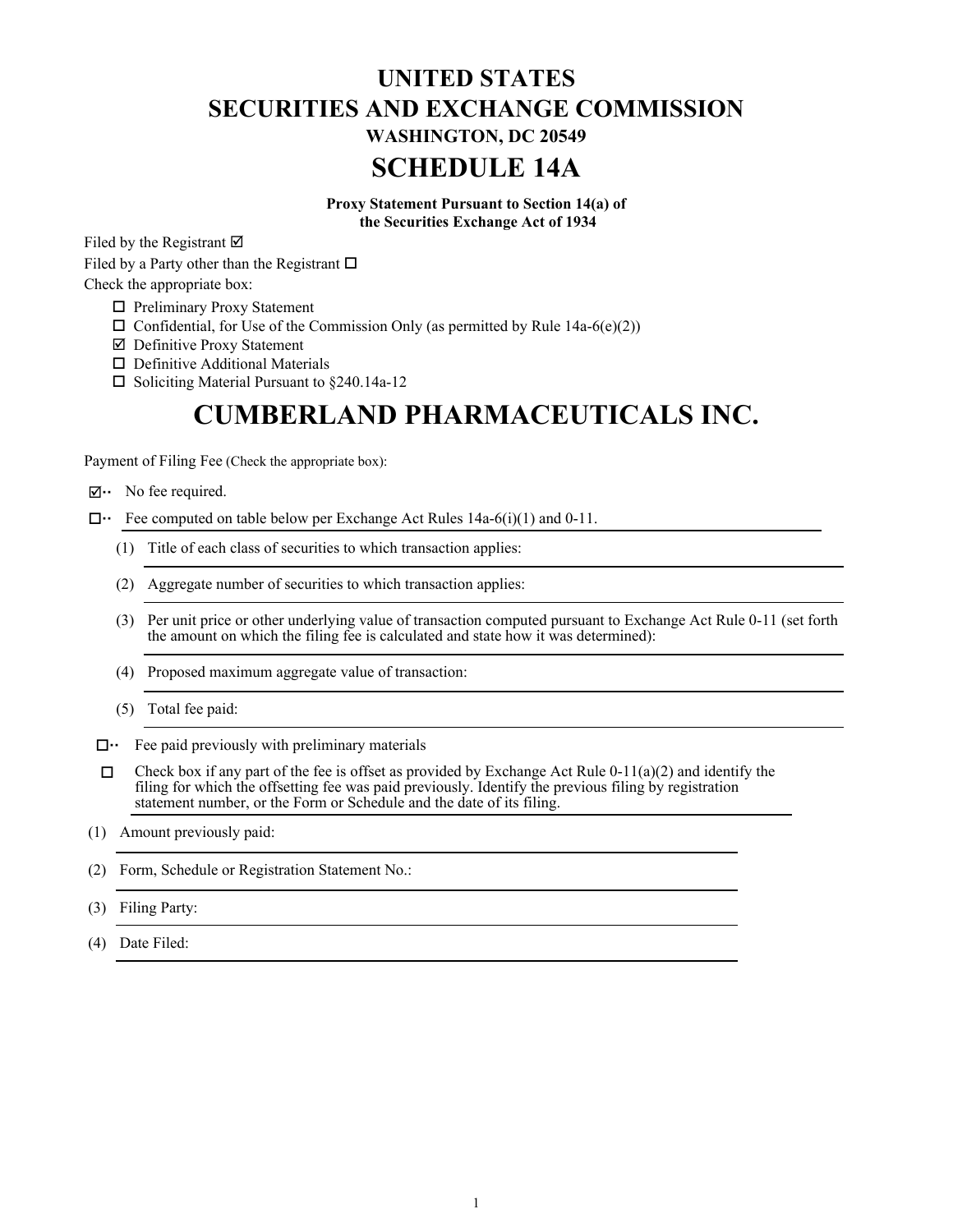# **TABLE OF CONTENTS**

# **Page Number**

| NOTICE OF ANNUAL MEETING OF SHAREHOLDERS                 |    |
|----------------------------------------------------------|----|
| PROXY STATEMENT FOR ANNUAL MEETING OF SHAREHOLDERS TO BE |    |
| <b>HELD APRIL 28, 2022</b>                               | 6  |
| <b>PROPOSAL I</b>                                        | 9  |
| PROPOSAL II                                              | 13 |
| <b>AUDIT COMMITTEE</b>                                   | 14 |
| SECURITY OWNERSHIP OF CERTAIN BENEFICIAL OWNERS AND      |    |
| MANAGEMENT                                               | 18 |
| <b>COMPENSATION DISCUSSION AND ANALYSIS</b>              | 20 |
| EXECUTIVE COMPENSATION AND RELATED INFORMATION           | 29 |
| <b>GRANTS OF PLAN-BASED AWARDS</b>                       | 32 |
| <b>CORPORATE GOVERNANCE</b>                              | 37 |
| <b>SHAREHOLDER PROPOSALS</b>                             | 41 |
| <b>OTHER MATTERS</b>                                     | 41 |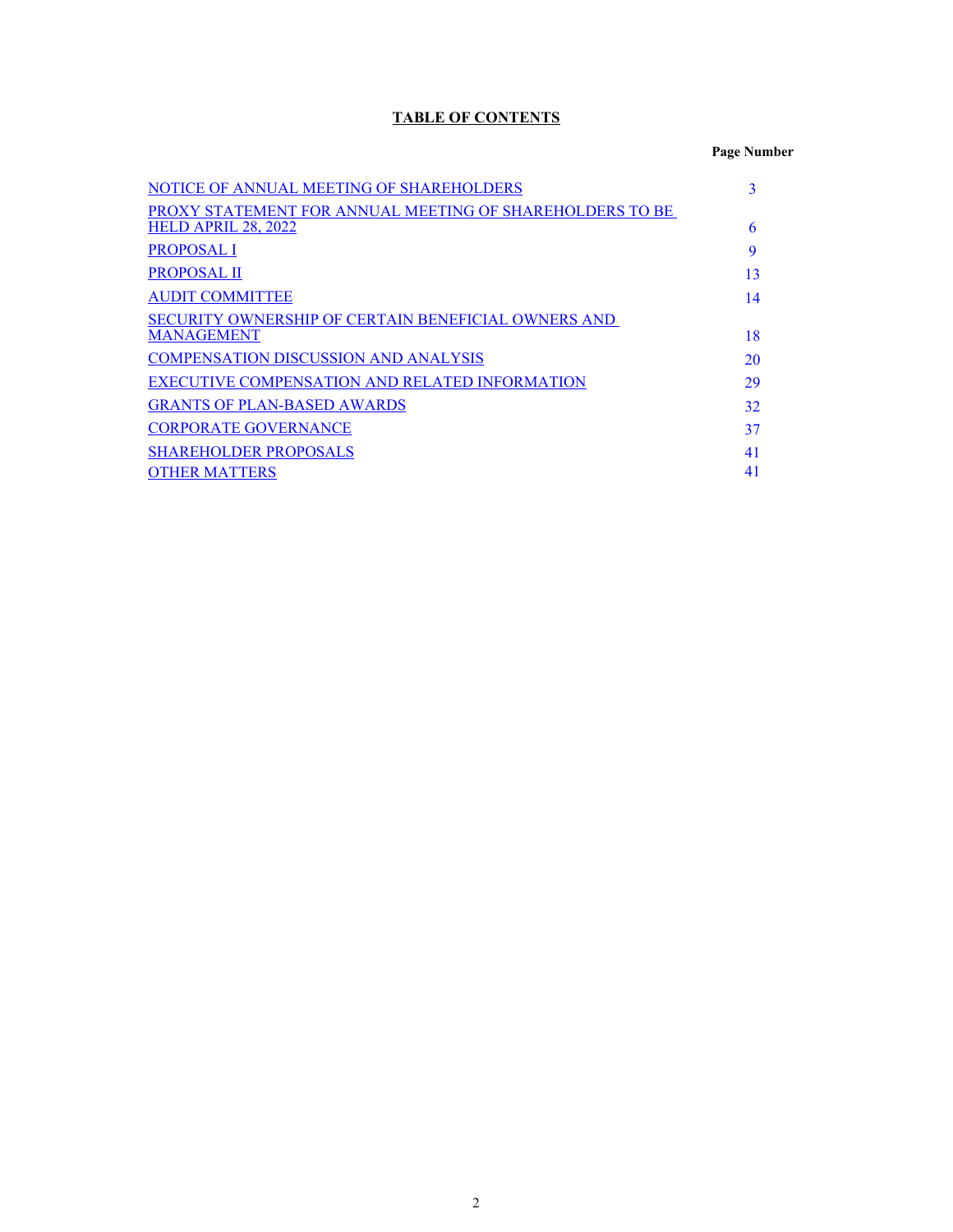

March 18, 2022

# **DEAR FELLOW SHAREHOLDERS:**

You are invited to join us for the 2022 Annual Meeting of Shareholders of Cumberland Pharmaceuticals Inc. The meeting will be held on April 28, 2022 at 9:30 a.m. Central Time, at Cumberland's Corporate Offices located at 2525 West End Avenue, Nashville, Tennessee.

The enclosed *Notice of Annual Meeting* and *Proxy Statement* describe the formal business to be transacted at this year's Annual Meeting. The Board's recommendations on these items are included with the proposals, and your support is important.

Shareholders of record can vote their shares by marking the enclosed proxy, signing and dating the proxy card and mailing it in the enclosed envelope. Shareholders can also vote using the Internet or mobile device. Instructions for using these alternative voting methods are included in the enclosed proxy card.

Sincerely,

A. J. Kazimi *Chairman and Chief Executive Officer*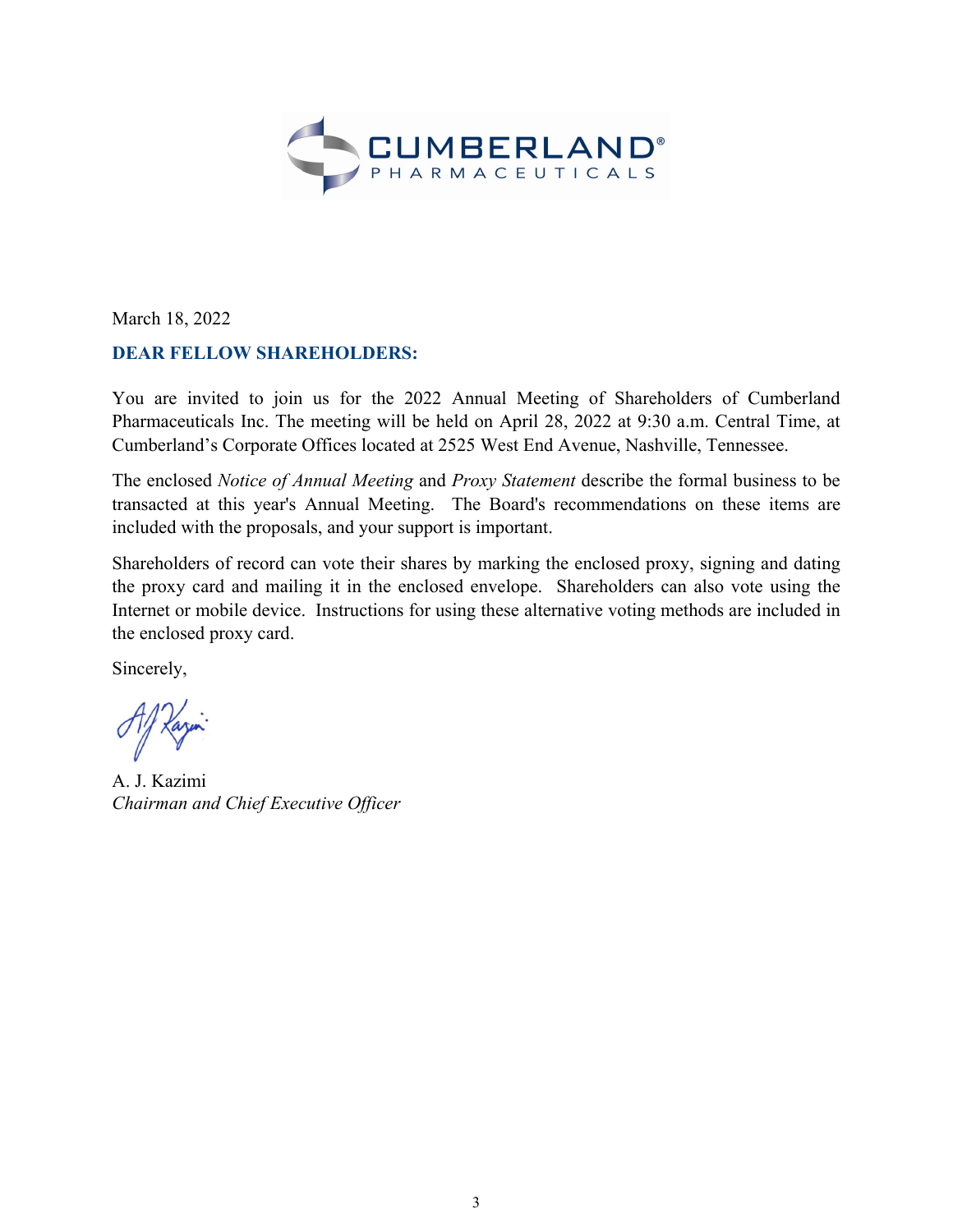# **NOTICE OF ANNUAL MEETING OF SHAREHOLDERS TO BE HELD APRIL 28, 2022**

The 2022 Annual Meeting of Shareholders of Cumberland Pharmaceuticals Inc., will be held on April 28, 2022 at 9:30 a.m. Central Time, at the Cumberland Pharmaceuticals Inc., Centennial Boardroom, 2525 West End Avenue, Suite 950, Nashville, Tennessee 37203. The items of business are:

- (1) To consider and act upon a proposal to elect to the Company's Board of Directors, Dr. Gordon R. Bernard, Mr. Joseph C. Galante and Mr. A.J. Kazimi;
- (2) To ratify a proposal to consider the appointment of BKD, LLP as the Company's independent registered public accounting firm for the 2022 fiscal year; and
- (3) Any other business that may properly come before our annual meeting.

Shareholders of record at the close of business on March 1, 2022 are entitled to receive notification and vote at the Annual Meeting and any adjournments or postponements of the meeting. If you were a shareholder at the close of business on March 1, 2022, you are entitled to vote at the Annual Meeting.

We are furnishing our proxy materials to you under Securities and Exchange Commission rules that allow companies to deliver proxy materials to their shareholders on the Internet. We believe this approach allows us to provide shareholders with a timely and convenient way to receive proxy materials and vote, while lowering the costs of delivery and reducing the environmental impact of our Annual Meeting. On or about March 18, 2022, we will begin mailing a Notice of Internet Availability of Proxy Materials ("Notice") to our shareholders. We have provided access to our proxy materials on the Internet. The proxy materials include our 2021 Annual Report to Shareholders, our Annual Report on Form 10-K for 2021 and the Proxy Statement and proxy card.

**Whether or not you plan to attend the Annual Meeting, we ask that you carefully read through the proxy statement and the voting instructions to ensure that your shares are represented. If you attend the meeting you may withdraw any previously given proxy and vote your shares in person.**

By order of the Board of Directors,

A. J. Kazimi

*Chairman and Chief Executive Officer*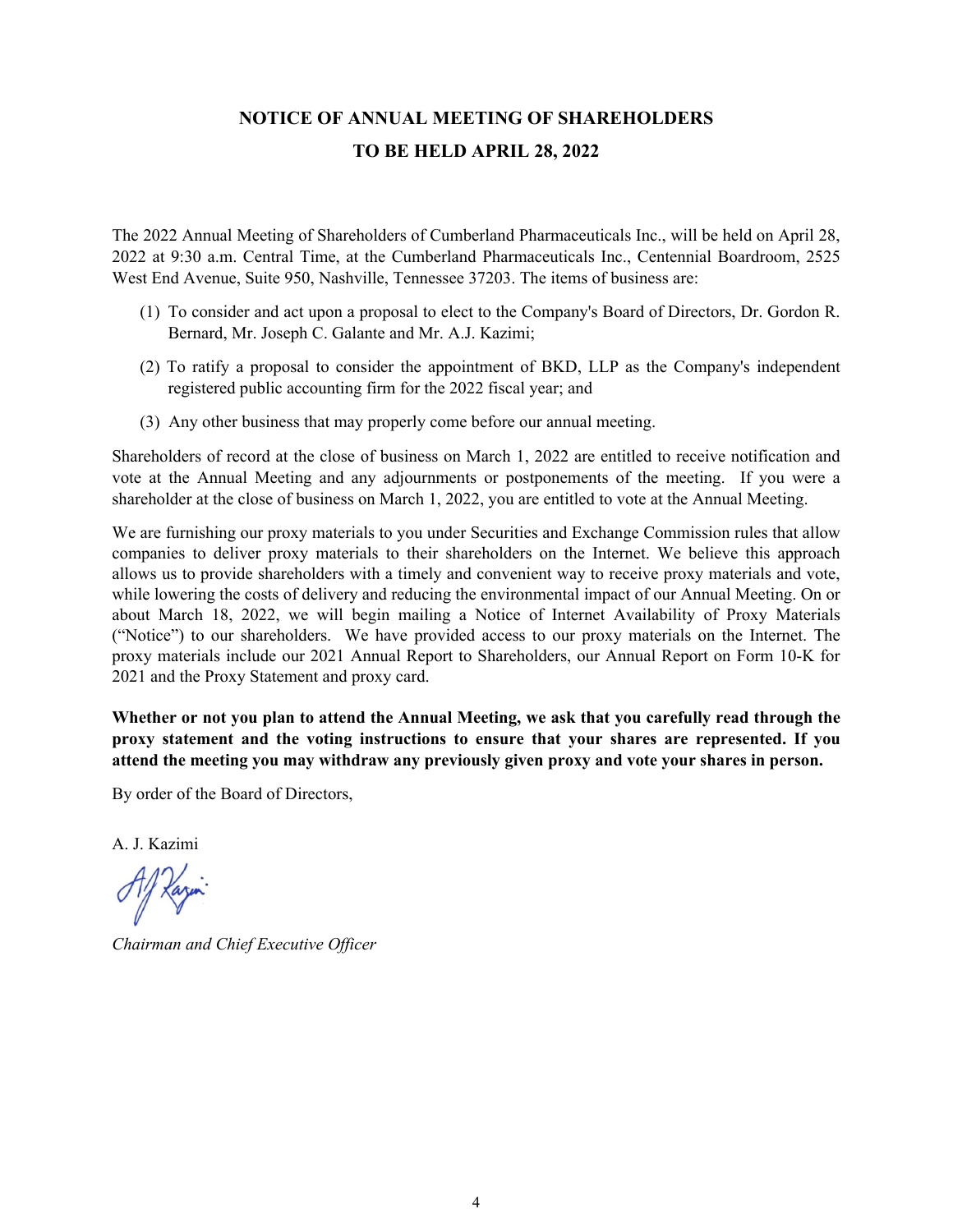# **IMPORTANT NOTICE REGARDING THE AVAILABILITY OF PROXY MATERIALS FOR THE SHAREHOLDERS MEETING TO BE HELD ON APRIL 28, 2022**

**This Proxy Statement, our 2021 Annual Report to Shareholders and our Annual Report on Form 10-K for 2021 are available at:** *http://www.cstproxy.com/cumberlandpharma/2022***. Directions to attend the Annual Meeting and vote in person are available on our website,** *www.cumberlandpharma.com***. From the homepage, link through the** *"Investor Relations"* **page to the** *"Events Calendar"* **page.** 

# **Voting Your Shares**

You may vote if you owned shares of our common stock at the close of business on March 1, 2022. You may vote in person, or submit a proxy by the Internet, mobile device or mail as follows:

| Internet:  | www.cstproxyvote.com                                                                   |
|------------|----------------------------------------------------------------------------------------|
| Mail:      | Complete, sign, date and return your proxy card in the postage-paid envelope provided. |
| In Person: | Attend our annual meeting and vote by ballot                                           |

If you submit your proxy via Internet, you do not need to return your proxy card.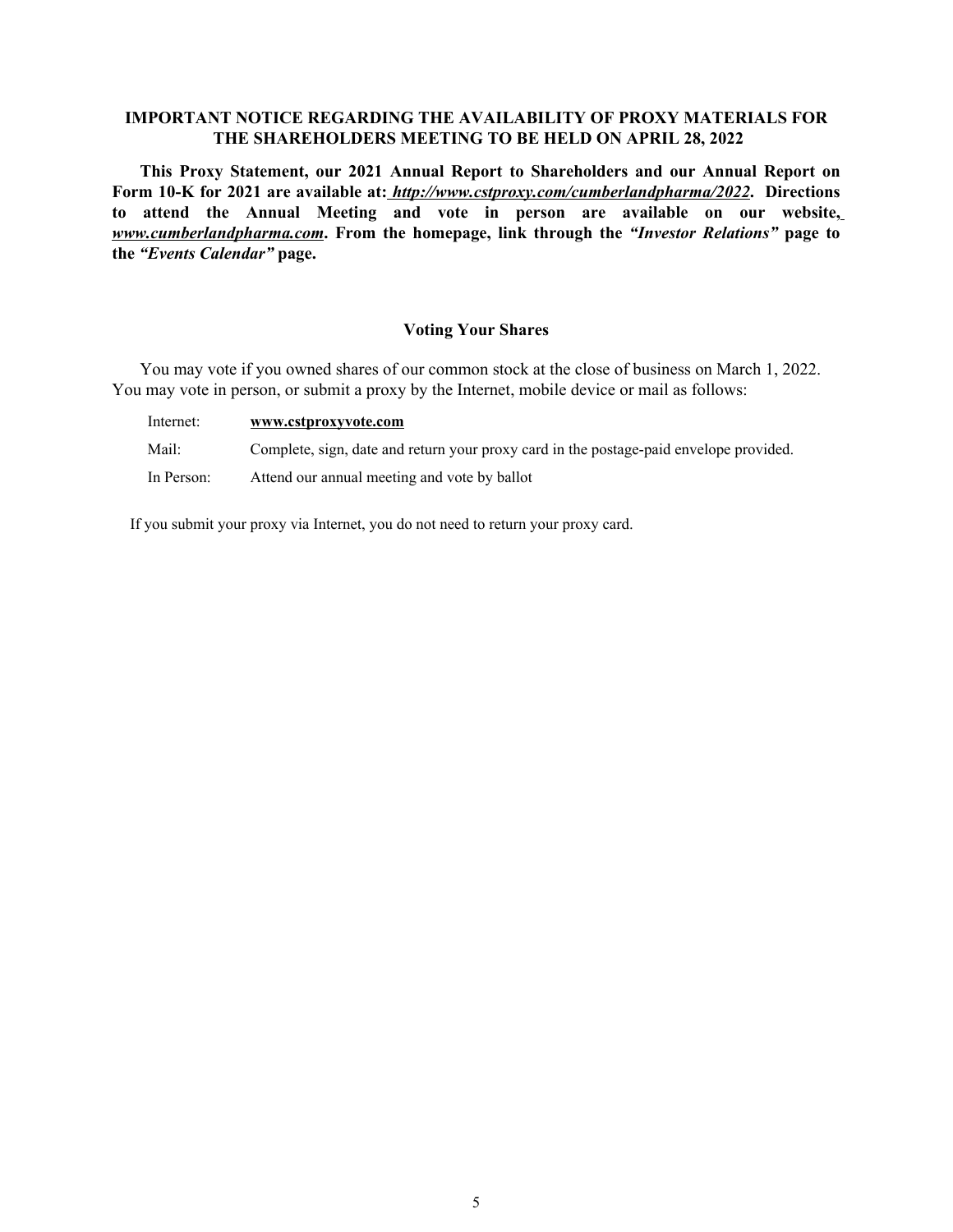# **CUMBERLAND PHARMACEUTICALS INC.**

**2525 West End Avenue, Suite 950 Nashville, Tennessee 37203 (615) 255-0068**

# **PROXY STATEMENT FOR ANNUAL MEETING OF SHAREHOLDERS TO BE HELD APRIL 28, 2022**

#### **GENERAL INFORMATION ABOUT THE ANNUAL MEETING AND VOTING**

This Proxy Statement accompanies the Notice of Annual Meeting of Shareholders of Cumberland Pharmaceuticals Inc., a Tennessee corporation ("we," "our," "Cumberland," or "the Company"), in connection with the solicitation of proxies by and on behalf of our Board of Directors for use at our Annual Meeting to be held on April 28, 2022 at 9:30 a.m. Central Time, at the offices of Cumberland Pharmaceuticals Inc., 2525 West End Avenue, Suite 950, Nashville, Tennessee 37203, and at any postponement or adjournment of the meeting.

We are furnishing proxy materials to our shareholders primarily via the Internet under rules adopted by the Securities and Exchange Commission, instead of mailing printed copies of those materials to each shareholder. These materials are available to shareholders via the Internet at the following website: *http://www.cstproxy.com/ cumberlandpharma/2022*. On March 18, 2022, we will begin mailing to our shareholders a Notice of Internet Availability of Proxy Materials containing instructions on how to access our 2021 Annual Report to Shareholders, our Annual Report on Form 10-K for 2021 and the Proxy Statement and proxy card. The Notice of Internet Availability of Proxy Materials also instructs you on how to access your proxy card or to vote via the Internet or mobile device. We pay the entire cost of soliciting your proxy, including the cost of preparing, assembling, printing, mailing or otherwise distributing the Notice of Internet Availability of Proxy Materials and these proxy materials.

This process is designed to expedite the shareholders receipt of proxy materials, lower the cost of the Annual Meeting and help conserve natural resources. If you receive a Notice of Internet Availability of Proxy Materials by mail, you will not receive a printed copy of the proxy materials in the mail unless you request a copy. Shareholders who would prefer to continue to receive printed proxy materials should follow the instructions included in the Notice of Internet Availability of Proxy Materials.

# **What is the Purpose of the 2022 Annual Meeting?**

At the 2022 Annual Meeting, shareholders will act upon the matters outlined in the attached Notice of Annual Meeting and described in detail in this Proxy Statement, which are:

• (1) consider and act upon a proposal to elect to the Company's Board of Directors, Dr. Gordon R. Bernard, Mr. Joseph C. Galante and Mr. A.J. Kazimi;

• (2) ratify the appointment of BKD, LLP as our independent registered public accounting firm for 2022; and

• (3) to transact such other business as may properly come before our annual meeting or any postponement or adjournment of the meeting.

In addition, our management will report on our performance during the fiscal year ended December 31, 2021 and respond to questions from shareholders.

Although the Board does not anticipate that any other matters will come before the 2022 Annual Meeting, your executed proxy gives the official proxies the right to vote your shares at their discretion on any other matter properly brought before the Annual Meeting.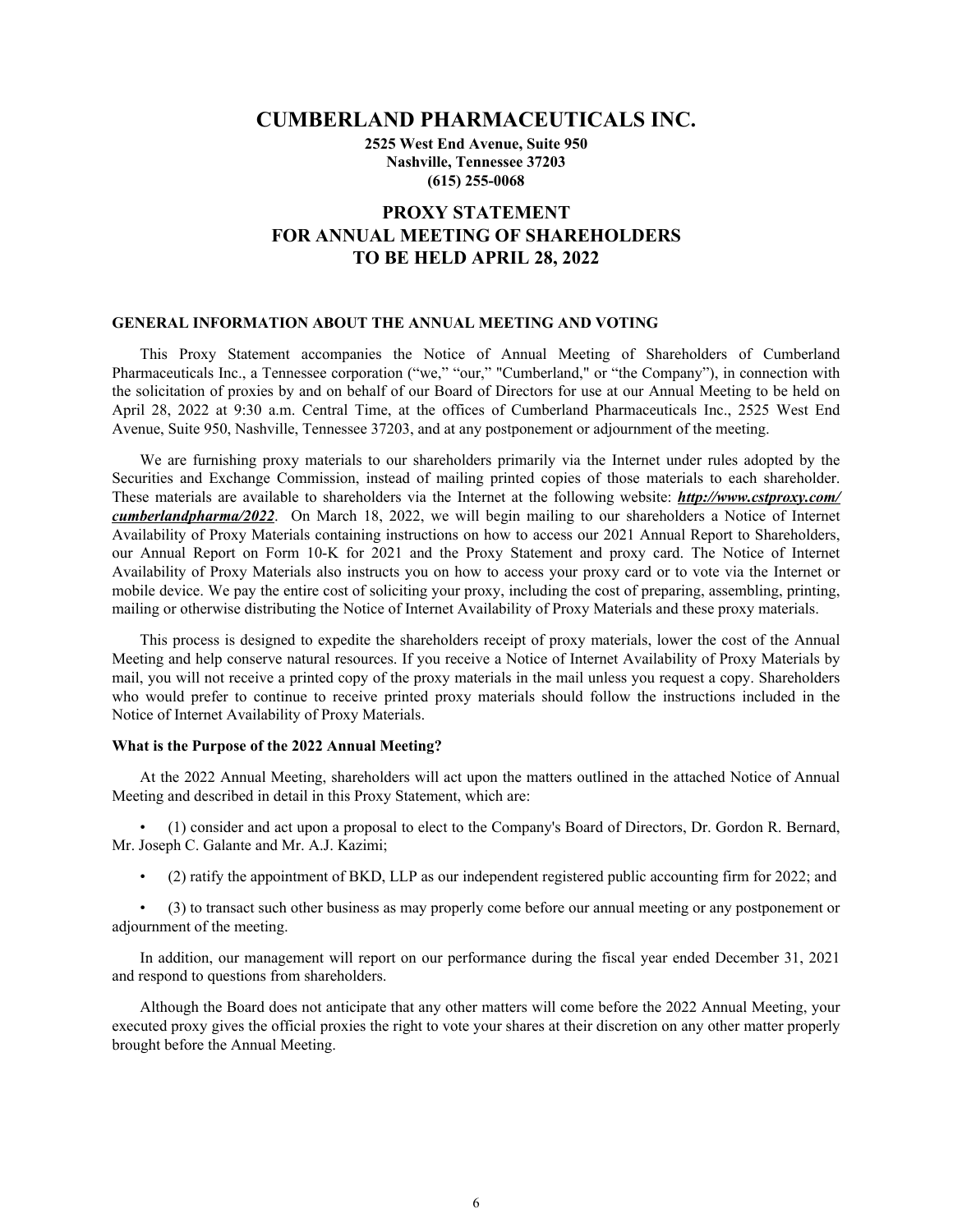### **Who Is Entitled to Vote at the 2022 Annual Meeting?**

Only shareholders of record at the close of business on March 1, 2022, or the "record date," will be entitled to notice of, and to vote at, the Annual Meeting or any adjournment or postponement of the meeting.

### **What Are the Voting Rights of the Holders of Our Common Stock?**

Holders of our common stock are entitled to one vote per share with respect to each of the matters to be presented at the Annual Meeting. With regard to the election of directors, holders of common stock are entitled to vote for as many individuals as there are director seats to be elected, which for the 2022 Annual Meeting includes three (3) Class III director seats. The election of directors is by plurality voting, meaning that the three nominees receiving the greatest number of votes cast will be elected; provided that a quorum is present. On each other matter to be presented, a matter will be approved if the votes cast in favor of the action exceed the votes cast opposing the action.

Abstentions will not be counted towards the tabulation of votes cast on matters properly presented to the shareholders (except the election of directors). In the election of directors, if more votes are withheld than votes for the election of a director, that director must tender his or her resignation to the Board of Directors; the Board of Directors will have 90 days to consider the matter and act. Any director who tenders his or her resignation due to this process cannot participate in any decision, unless the election resulted in less than two directors serving on the Board of Directors.

#### **What Constitutes A Quorum?**

Our Bylaws provide that the presence, in person or by proxy, of the holders of a majority of shares entitled to vote at our Annual Meeting shall constitute a quorum. On the record date there were 14,655,202 shares of our common stock (excluding restricted shares) issued and outstanding and such shares are the only shares entitled to vote at the Annual Meeting. Therefore, we anticipate that the quorum for our Annual Meeting will be 7,327,602 shares.

Your Proxy may be sent directly to the broker that holds your shares. A broker may vote your shares on your behalf without instructions for routine matters. However, a broker must have instructions from you to vote your shares with respect to non-routine matters, such as the election of directors. A vote that is not cast because the broker lacks instructions from you is called a "broker non-vote." Broker non-votes will be treated as shares present for the purpose of determining whether a general quorum is present at the Annual Meeting, but they will not be counted as a vote FOR or AGAINST a non-routine matter or as an abstention on any non-routine matter.

#### **What Are the Board's Recommendations?**

Unless you provide other instructions on your proxy card, the persons named as proxy holders on the proxy card will vote in accordance with the recommendations of the Board of Directors. The Board's recommendations are set forth together with the description of the Proposal in this Proxy Statement. In summary, the Board recommends a vote **FOR** election to the Board of Directors of the nominees for the three (3) Class III directorships named in this Proxy Statement (See Proposal I), and a vote **FOR** the ratification of the appointment of BKD, LLP as our independent registered public accounting firm for the year ending December 31, 2022 (See Proposal II).

The proxy holders will vote in their discretion with respect to any other matter that may properly come before the Annual Meeting.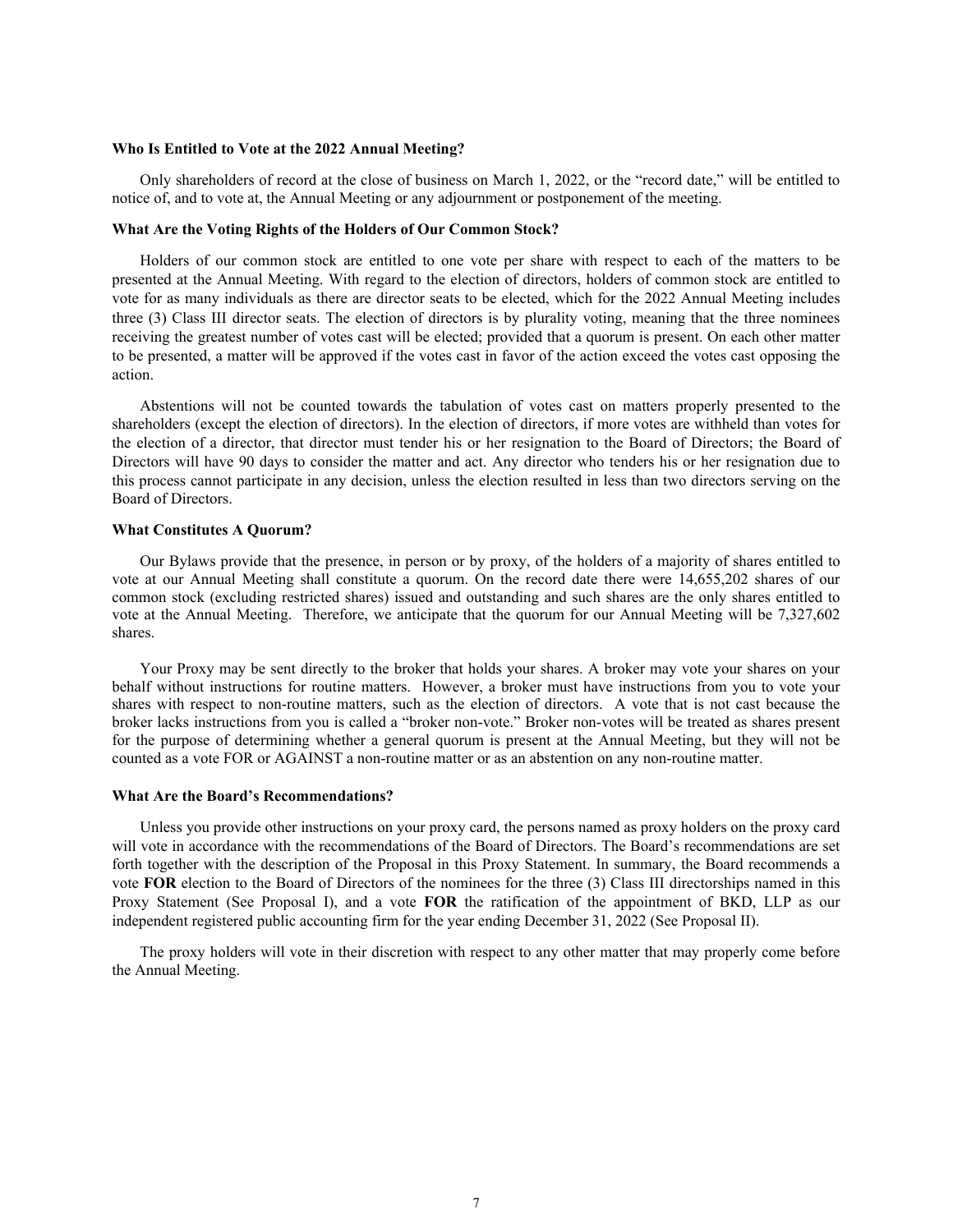#### **Proxies**

If the enclosed proxy card is executed, returned in time and not revoked, the shares represented thereby will be voted at the Annual Meeting and at any postponement or adjournment of the meeting in accordance with the instructions indicated on such proxy. **IF NO INSTRUCTIONS ARE INDICATED ON THE PROXY CARD, THE OFFICIAL PROXIES WILL VOTE (1) "FOR" PROPOSAL I DESCRIBED IN THIS PROXY STATEMENT; (2) "FOR" THE RATIFICATION OF THE APPOINTMENT OF BKD, LLP AS OUR INDEPENDENT REGISTERED PUBLIC ACCOUNTING FIRM FOR THE YEAR ENDING DECEMBER 31, 2022; AND (3) AS TO ANY OTHER MATTERS PROPERLY BROUGHT BEFORE THE ANNUAL MEETING OR ANY POSTPONEMENT OR ADJOURNMENT THEREOF, IN THE SOLE DISCRETION OF THE PROXY HOLDERS.**

A shareholder who has returned a proxy card may revoke it at any time prior to its exercise at the Annual Meeting by (i) giving written notice of revocation to our Corporate Secretary, (ii) properly submitting to Cumberland Pharmaceuticals Inc. a duly executed proxy bearing a later date or (iii) appearing at the Annual Meeting and voting in person. All written notices of revocation of proxies should be addressed as follows: Cumberland Pharmaceuticals Inc., 2525 West End Avenue, Suite 950, Nashville, Tennessee 37203, Attention: Corporate Secretary.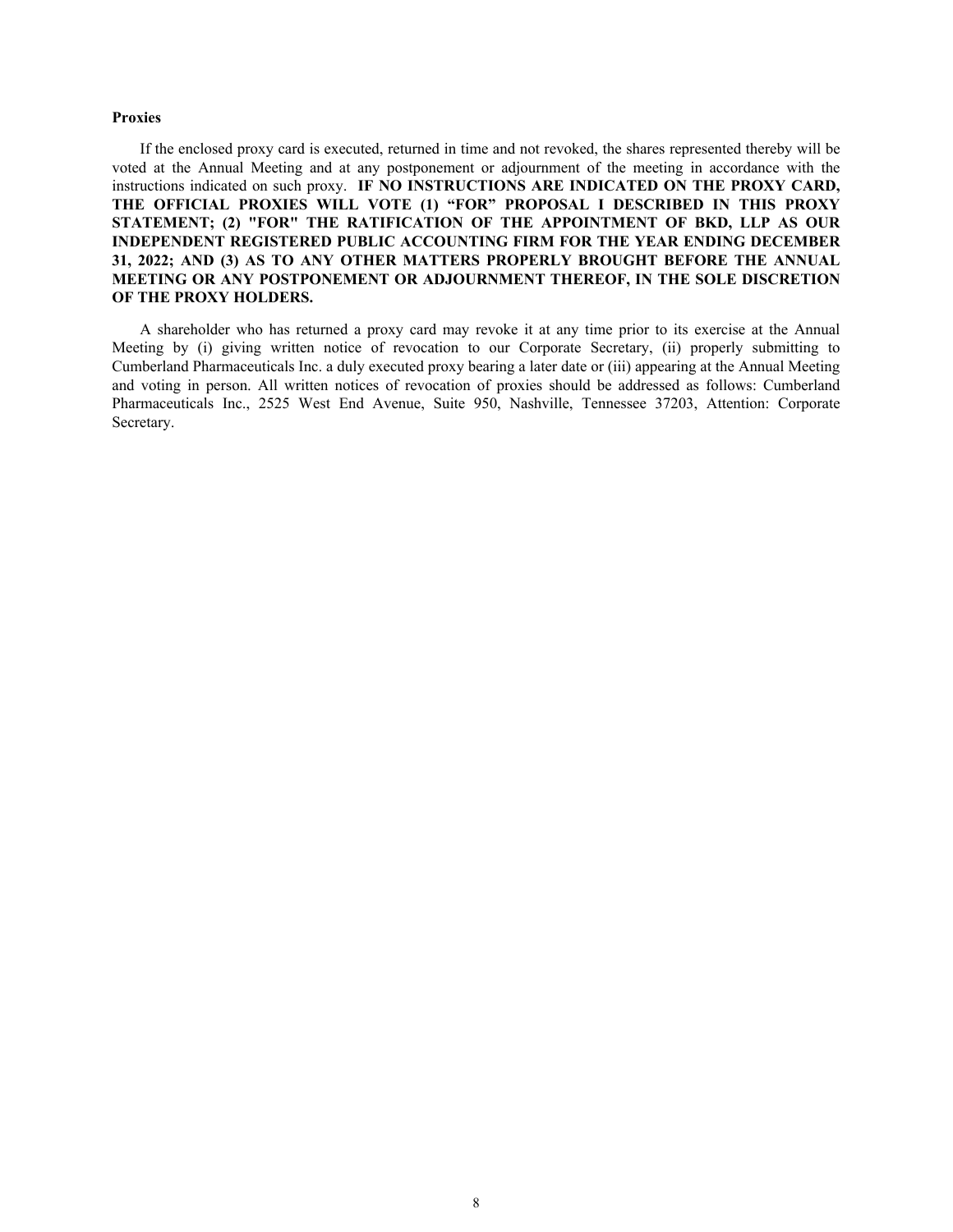#### **PROPOSAL I**

# **ELECTION OF DIRECTORS**

#### **The Board of Directors**

Effective April 28, 2022, our Board of Directors will consist of eight directors, divided into three classes, serving staggered three-year terms. One of three classes is elected each year to succeed the directors whose terms are expiring. At this 2022 Annual Meeting, the term of the three (3) Class III directors expire. The individuals nominated for election as director in Class III at this 2022 Annual Meeting would, if elected, hold office for a threeyear term expiring in 2025.

# **Director Nominees**

Dr. Bernard, Mr. Galante and Mr. Kazimi are currently serving as directors of the Company. There are currently six independent directors serving on our Board.

#### *Nomination to serve as Class III directors, for term expiring in 2025*

*Gordon R. Bernard.* Dr. Bernard, 70, served as our Medical Director from 1999 until 2010 and currently serves as Chair of our Medical Advisory Board. He has served on our board of directors since 2010. Dr. Bernard is the Executive Vice President for Research at Vanderbilt University Medical Center, and also the Melinda Owen Bass Professor of Medicine and former Chief of the Division of Allergy, Pulmonary and Critical Care Medicine at Vanderbilt. In addition, he is Senior Associate Dean for Clinical Sciences and Chairman of Vanderbilt's Pharmacy and Therapeutics Committee, which is responsible for approving the Vanderbilt Medical Center Formulary of approved drugs and therapeutics. Dr. Bernard has been conducting national and international trials of pharmaceuticals since 1980 and he has been steering committee chair of the National Institutes of Health, Acute Respiratory Distress Syndrome Clinical Trials Network since its inception in 1994 through its conclusion in 2014. This network is the only federally supported ongoing system for the conduct of research in the hospital Intensive Care Unit, or ICU. He holds a B.S. from the University of Southwestern Louisiana and an M.D. from Louisiana State University. Dr. Bernard maintains an active practice as an Intensivist in the Medical ICU at Vanderbilt and is therefore in a position to observe, first hand, the pharmaceutical management issues surrounding the care of a wide variety of the most severely ill patients and identify their unmet medical needs. The board believes Dr. Bernard's medical background is extremely valuable as the Company seeks to continue expanding its pipeline with promising products that offer advancement to patient care and are well-positioned competitively.

*Joseph C. Galante.* Mr. Galante, 72, is a music industry executive with extensive experience that scans a celebrated career. He is accredited with developing the careers of Alabama, Dave Mathews Band, Dolly Parton, Kenny Chesney, Brad Paisley, Martina McBride, Carrie Underwood, Clint Black, Miranda Lambert, and the Judds, among others. His successful business track record, entrepreneurial and public company experience make him a valuable member of our board. Mr. Galante began at RCA Records in New York, followed by a transfer to RCA Nashville where he served as a director at the label, followed by the role of Vice President of Promotion and Marketing. At the age of 32 he became the youngest person ever named to run a major country record label. In 1990 he was appointed President of RCA Records US based in New York. He returned to Nashville as Chairman to run the RCA and BNA labels in Nashville. Under his leadership, RCA Records was the number one country label for eleven consecutive years. He then served as Chairman of Sony Music Nashville for six years. He was presented with the Bob Kingsley Living Legend Award by the Opry Trust to honor his work for country music. Mr. Galante is currently a member of the Board of Directors of Pinnacle Financial Partners whose shares are listed on the NASDAQ stock exchange, the Country Music Association (CMA) Foundation and Fishbowl Spirits, LLC. He holds a B.S. in finance and marketing from Fordam University.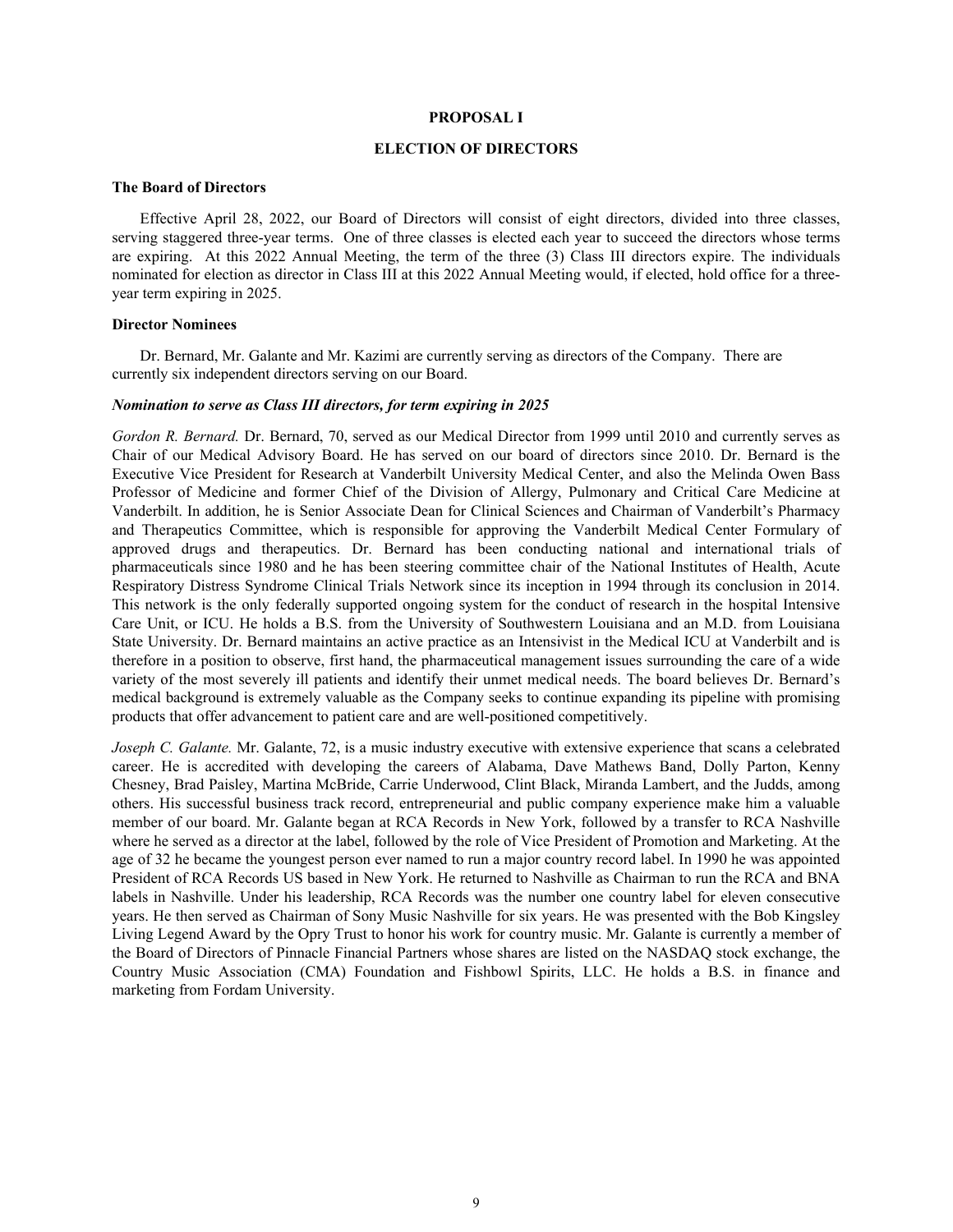*A.J. Kazimi.* Mr. Kazimi, 63, founded our company in 1999 and has served as the Chairman of our Board of Directors and Chief Executive Officer since inception. His career includes 31 years in the biopharmaceutical industry. At Cumberland, he has overseen the development and FDA approval of the company's Acetadote® and Caldolor<sup>®</sup> brands, while also leading the acquisition of the Company's six other commercial products. He was responsible for Cumberland's initial public offering and listing on the NASDAQ stock exchange. He also serves as Chairman and Chief Executive of Cumberland Emerging Technologies. Prior to joining our company, he spent eleven years helping to build Therapeutic Antibodies Inc., an international biopharmaceutical company. As President and Chief Operating Officer, he made key contributions to that company's growth from its start-up phase through its initial public offering and listing on the London stock exchange. Mr. Kazimi started his career at Brown-Forman Corporation, rising through a series of management positions and helping to launch several new products. Mr. Kazimi serves on the Board of Directors for the Nashville Health Care Council, an association of the largest concentration of healthcare companies in the U.S. He also serves on the Boards of the Tennessee Historical Society and the Gettysburg Foundation which partners with the National Park Service to preserve the historic military park. Mr. Kazimi is a member of the Board of Visitors at the Vanderbilt University Business School and the Visiting Committee at the Loyola University New Orleans College of Business. He previously served on the board of Aegis Sciences Corporation, a federally certified forensic toxicology laboratory, which has sold twice to large private equity investors. He holds a B.S. from the University of Notre Dame and an M.B.A. from the Vanderbilt University Owen Graduate School of Management. The board believes that Mr. Kazimi brings strategic insight, leadership and a history of successful execution to the Company along with a wealth of experience in both the biopharmaceutical industry and the development of emerging companies.

## **Class I Directors Expected to Stand For Re-Election in 2023**

*Joey A. Jacobs*. Mr. Jacobs, 68, joined Cumberland's Board of Directors in 2011 and is Chairman of our Governance and Nominating Committee and Lead Independent Director. A healthcare veteran with more than 45 years of industry experience, Mr. Jacobs is retired as former Chairman and Chief Executive Officer of Acadia Healthcare, a rapidly growing behavioral health company. Mr. Jacobs is the former Chairman, President and Chief Executive Officer of Nashville-based Psychiatric Solutions, Inc. (PSI), which he co-founded in 1997 and grew into a \$2 billion behavioral healthcare system before the company's sale to Universal Health Services in 2010. Prior to founding PSI, Mr. Jacobs spent 21 years at Hospital Corporation of America, or HCA, where he served in various capacities. In addition to serving as the former Chairman of the Nashville Health Care Council, he is also a past director of the Federation of American Hospitals and the National Association of Psychiatric Health Systems. He is currently an Advisory Board member of the Monroe Carell, Jr. Children's Hospital at Vanderbilt and Middle Tennessee State University where he was awarded MTSU's Jennings A. Jones Champion of Free Enterprise Award in 2013. Mr. Jacobs holds a B.S. degree from Middle Tennessee State University. The board believes Mr. Jacobs' extensive hospital industry experience as well as his experience as chairman and CEO of a publicly traded healthcare company will be critical as the Company continues to develop its hospital acute care product line and navigate the responsibilities associated with being a public company.

*Caroline R. Young.* Ms. Young, 47, joined the Board of Directors of Cumberland Pharmaceuticals in 2016. She serves as Cumberland's Environmental, Social, and Governance (ESG) Board Director. Ms. Young bring two decades of health care and life sciences experience to the role. Currently, she serves as Vice President of Partnership Development with Frist Cressey Ventures (FCV), where she focuses on accelerating value for FCV's partnerships and enhancing relationships with health care industry-wide stakeholders. Before joining FCV, Ms. Young partnered with Former U.S. Senate Majority Leader Bill Frist to launch NashvilleHealth, a first-of-a-kind initiative to drive community-level health improvement. Prior to that role, Ms. Young led one of the nation's premier health care industry associations, the Nashville Health Care Council, where she cultivated a national network of executives in support of leadership and innovation. She joined the council as President, and under her leadership membership grew to encompass 300 diverse organizations in the nation's leading health care community. She also held prior positions as the founding Executive Director of Life Science Tennessee in communication roles for the State of Tennessee's Department of Economic and Community Development (ECD). Ms. Young is a member of the Advisory Board of the Washington, DC-based Women Business Leaders of the U.S. Healthcare Industry. She holds an MS from the University of Tennessee and a BA from the University of Mississippi.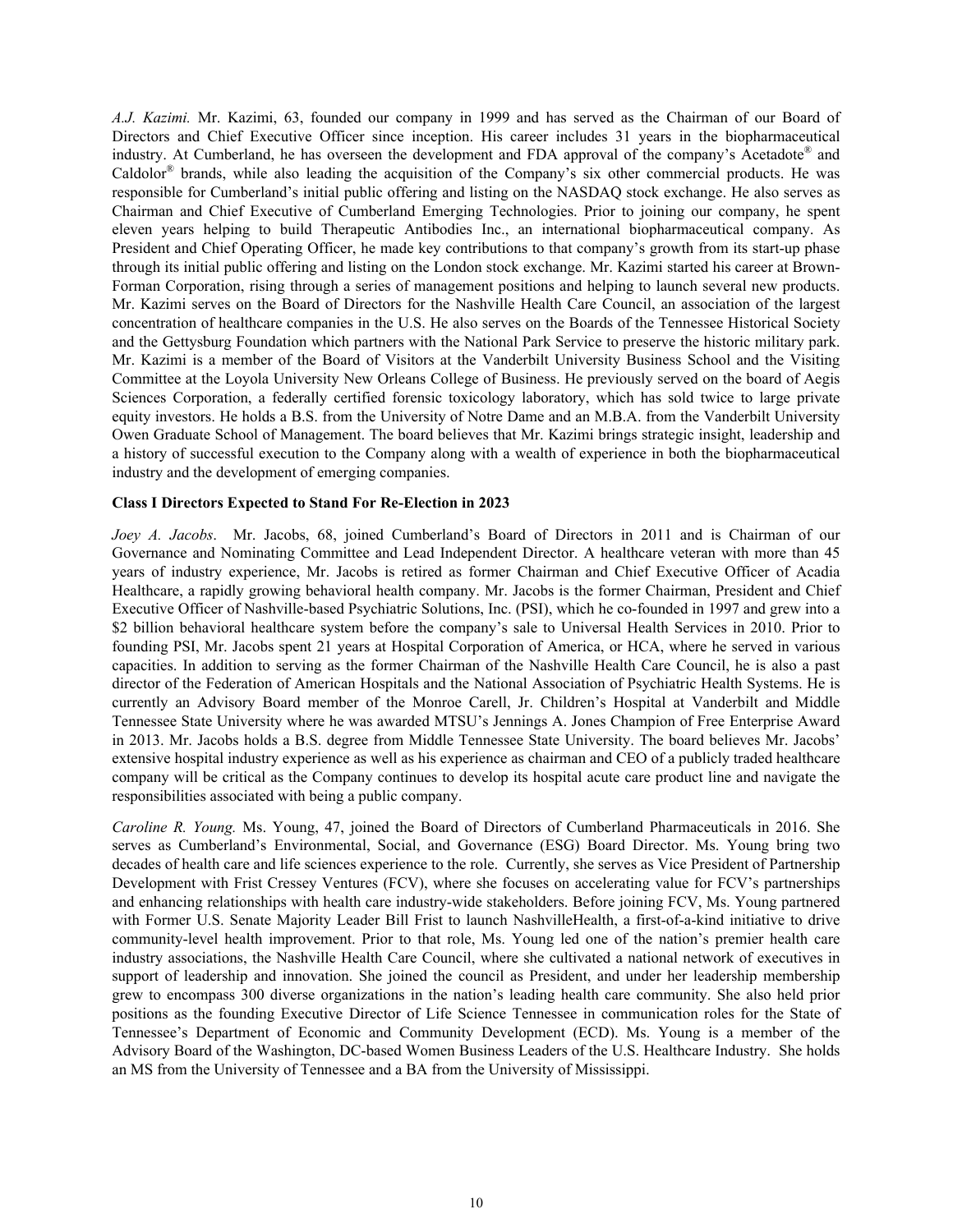*Kenneth J. Krogulski*. Mr. Krogulski, 64, joined Cumberland's Board of Directors in 2017. He has over 40 years of experience in security analysis and portfolio management and is currently the Managing Partner and Chief Investment Officer of Berkshire Asset Management, LLC. Berkshire is an independent SEC registered Pennsylvania based investment advisory firm with over \$3.5 billion in assets under supervision as of December 31, 2022. Prior to Berkshire, Mr. Krogulski began his career in financial services in 1979 at First Eastern Bank, N.A., now PNC Financial, as an investment analyst and portfolio manager, where he advanced to Chief Investment Officer of the Trust Department. In addition, Mr. Krogulski is currently on the board of Allied Services Integrated Health System. He previously served as a Director of Landmark Community Bank (LDKB: NASDAQ) and numerous nonprofit organizations. Mr. Krogulski holds a B.S. in finance from Indiana University of Pennsylvania and earned his M.B.A. from Wilkes University. In addition, he holds the Chartered Financial Analyst designation.

# **Class II directors Expected to Stand for Re-Election in 2024**

*Martin E. Cearnal.* Mr. Cearnal, 77, has served as a member of our Board of Directors since 2004. In 2008, he joined our management team to head commercial development for Cumberland, currently serving as Executive Vice President and Chief Commercial Officer. In 2021 Mr. Cearnal was promoted to President, Cumberland Sales Corp while maintaining his role of Chief Commercial Officer for the corporation. He is the former President and Chief Executive Officer of Physicians World, which became the largest provider of continuing medical education during his tenure from 1985 to 2000. Physicians World was acquired by Thomson Healthcare in 2000, and Mr. Cearnal served as President of Thomson Physicians World from 2000 to 2003 and Executive Vice President-Chief Strategy Officer for Thomson Medical Education from 2003 through 2005. He then became Executive Vice President-Chief Strategy Officer for Jobson Medical Information. Mr. Cearnal has over 50 years of experience in the healthcare industry and has been involved with the launches of such noteworthy pharmaceutical products as Lipitor®, Actos®, Intron-A®, Straterra®, Botox® and Humira®. He spent 17 years at Revlon Healthcare in a variety of domestic and international pharmaceutical marketing roles culminating in his position as Vice President, Marketing for International Operations. He has a B.S. degree from Southeast Missouri State University. The board believes Mr. Cearnal brings significant marketing-related knowledge to the Company, which has and will help facilitate successful product launches and marketing plans, among other contributions.

*James R. Jones*. Mr. Jones, 74, has served as a member of our Board of Directors since 2010 and is Chair of our Audit Committee. Mr. Jones' 36-year career in professional accounting at KPMG LLP included the role of Managing Partner at their Nashville, Tennessee office from 1999 to 2006. He served in various capacities during his career at KPMG which also included positions at their offices in Jackson, Mississippi, Washington, D.C. and Greenville, South Carolina. During his tenure with KPMG, Mr. Jones led a team of more than 100 individuals providing accounting services for an extensive client base. Following retirement in 2006, he has served as an advisor as well as provided various consulting services to several companies, including acting as liaison between management and the board of directors of a long-term care facility and serving as interim CEO of a charitable organization. He is currently a board director and member of the audit committees of Argent Trust Company of Tennessee and Belmont University. Mr. Jones also serves as a member of our Audit Committee and is our Audit Committee financial expert. Mr. Jones holds a B.S. from Mississippi College and an M.B.A from Mississippi State University. The board believes Mr. Jones' significant accounting background will strengthen Cumberland's existing financial capabilities and play a key role as the company is subject to increasingly stringent accounting and auditing regulations as a public entity.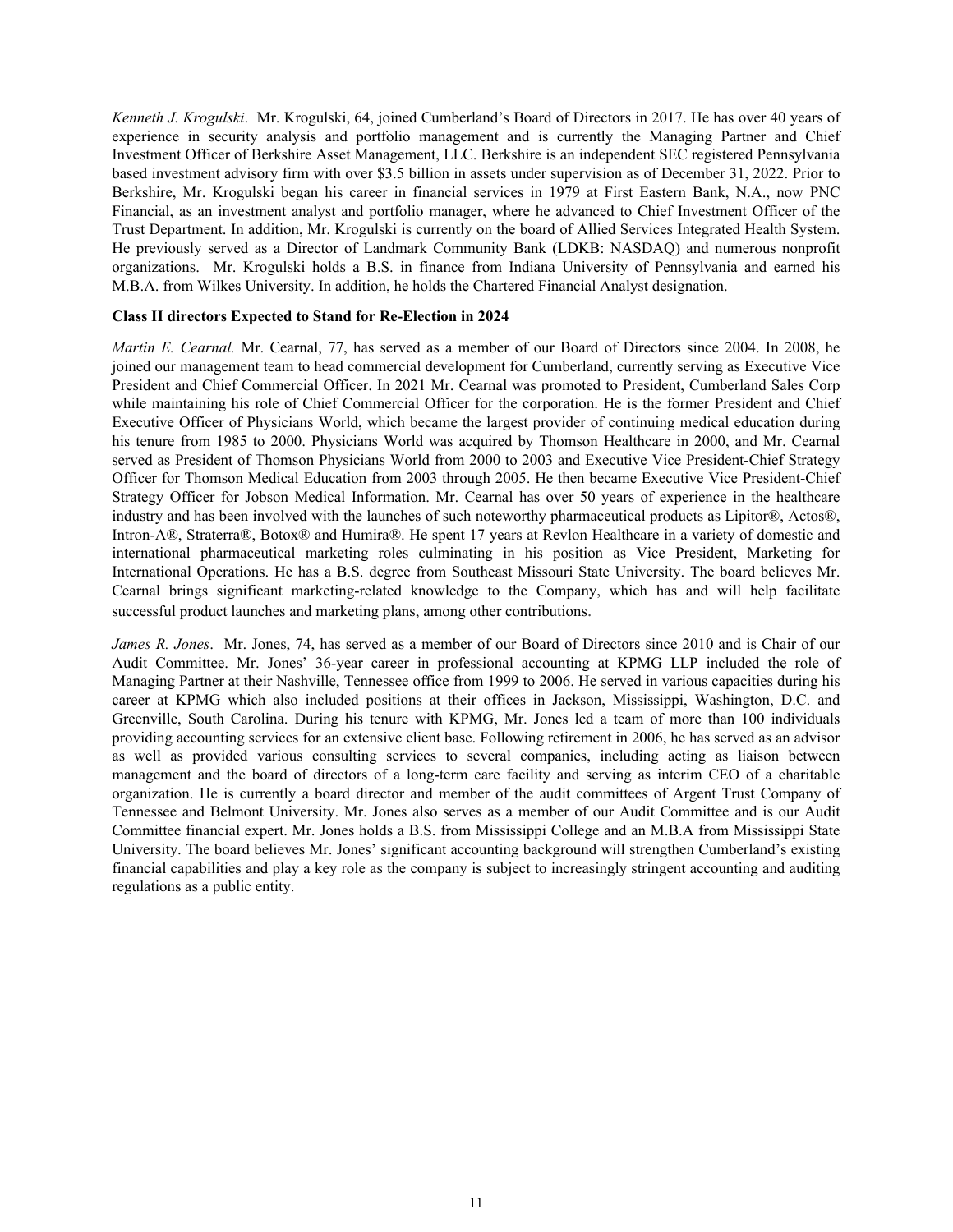Please refer to the section labeled "CORPORATE GOVERNANCE" for a discussion of the various committees of our Board of Directors and the composition and duties of these committees, as well as the nomination process for directors, and a discussion of other corporate governance and ethical considerations.

Based on their qualifications and experience, we believe the aforementioned nominees for directorship are suitable nominees to serve on the Board and we believe the nominees will be available and able to serve as directors. In the event that a nominee is unable to serve, our Board may designate a substitute nominee, and the proxy holders will vote the proxies for the substitute nominee as they may determine.

# **THE BOARD OF DIRECTORS STRONGLY RECOMMENDS THAT THE SHAREHOLDERS VOTE "FOR" THE ELECTION OF EACH OF THE DIRECTOR NOMINEES LISTED ABOVE.**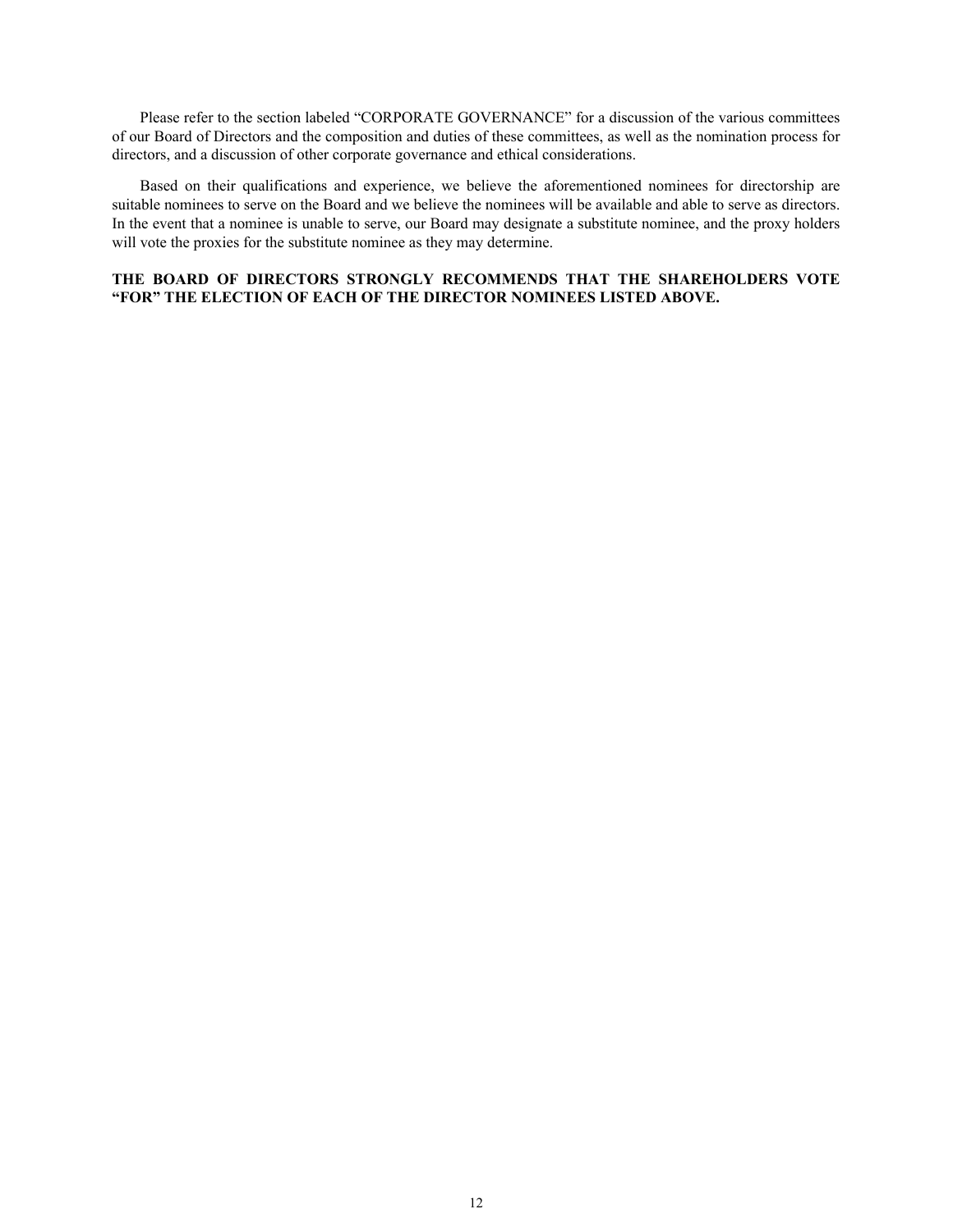# **PROPOSAL II**

# **PROPOSAL TO RATIFY APPOINTMENT OF BKD, LLP AS OUR INDEPENDENT REGISTERED PUBLIC ACCOUNTING FIRM**

The Audit Committee of our Board of Directors has appointed the firm of BKD, LLP ("BKD") as our independent registered public accounting firm to audit our consolidated financial statements for the fiscal year ending December 31, 2022. BKD has served as our independent registered public accounting firm since May 1, 2020.

We are not required to seek shareholder approval for the appointment of our independent registered public accounting firm; however, the Audit Committee and the full Board of Directors believe it to be a sound corporate governance practice to seek such approval. If the appointment is not ratified, the Audit Committee will investigate the reasons for shareholder rejection and will re-consider the appointment. Even if the selection is ratified, the Audit Committee in its discretion, may direct the appointment of a different independent registered public accounting firm at any time during the year if it determines that such a change would be in the best interests of our Company and our shareholders.

Representatives of BKD will be present at the Annual Meeting and will have an opportunity to make a statement, if they so desire, and will be available to respond to appropriate questions.

**THE BOARD OF DIRECTORS STRONGLY RECOMMENDS A VOTE "FOR" THE RATIFICATION OF THE APPOINTMENT OF BKD, LLP AS OUR INDEPENDENT REGISTERED PUBLIC ACCOUNTING FIRM FOR FISCAL YEAR 2022.**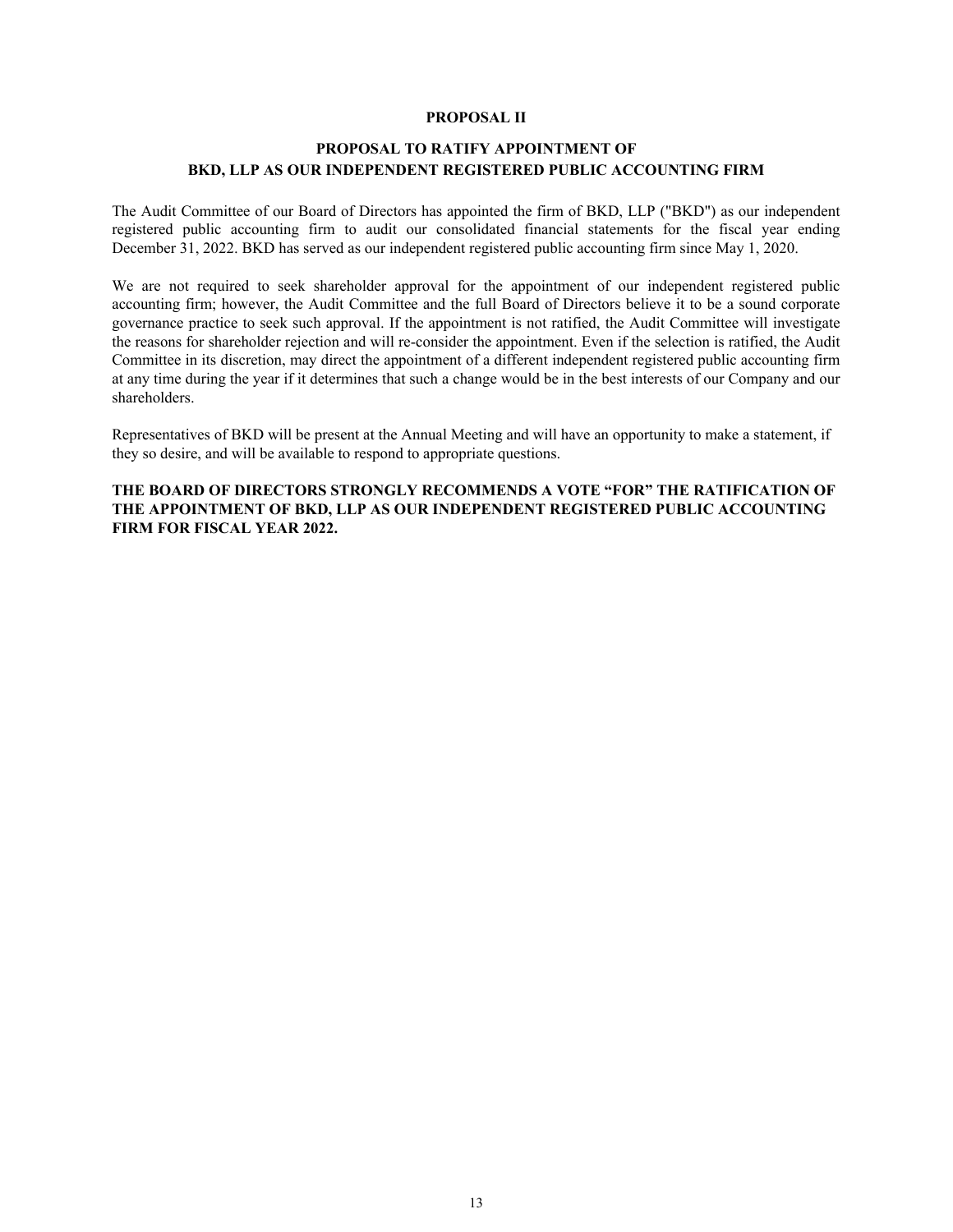#### **AUDIT COMMITTEE REPORT**

The Board of Directors appointed the undersigned directors as members of the Audit Committee and adopted a written charter setting forth the procedures and responsibilities of the Audit Committee. Each year, the Audit Committee Chairman reviews the charter and its adequacy in light of applicable Nasdaq Global Select Market rules.

The Audit Committee is comprised of three directors, all of whom are independent in accordance with the listing standards of the Nasdaq Global Select Market and within the meaning of Rule 10A-3 of the Securities Exchange Act of 1934, as amended.

The Audit Committee is responsible for providing oversight of the Company's accounting and financial reporting process as well as the audit of the Company's financial statements.

During the last year, and earlier this year in preparation for the filing with the SEC of our Annual Report on Form 10-K for the year ended December 31, 2021 or the 10-K, the Audit Committee:

- reviewed and discussed the audited financial statements with management and the Company's independent registered public accounting firm;
- reviewed the overall scope and plans for the audit and the results of the independent registered public accounting firm's examinations;
- met with management periodically during the year to consider the adequacy of the Company's internal controls and the quality of its financial reporting and discussed these matters with the Company's independent registered public accounting firm and with appropriate Company financial personnel;
- discussed with the Company's senior management, independent registered public accounting firm and appropriate Company financial personnel the process used for the Company's chief executive officer and chief financial officer to make the certifications required by the SEC and the Sarbanes-Oxley Act of 2002 in connection with the 10-K and other periodic filings with the SEC;
- demonstrated independence from management and exhibited through directives, actions and behavior, the importance of integrity and ethical values in supporting the functioning of the system of internal control and financial reporting; and
- reviewed and discussed with the independent registered public accounting firm (1) their judgments as to the quality (and not just the acceptability) of the Company's accounting policies, (2) the written communication required by the Public Company Accounting Oversight Board (PCAOB) Ethics and Independence Rule 3526, "Communication with Audit Committees Concerning Independence" and the independence of the independent registered public accounting firm and (3) the matters required to be discussed with the Audit Committee under auditing standards generally accepted in the United States, including PCAOB Auditing Standard No. 16, "Communication with Audit Committees."

In reliance on these reviews and discussions referred to above, as well as private discussions with the independent registered public accounting firm and appropriate Company financial personnel, the Audit Committee recommended to the Board of Directors the inclusion of the audited financial statements of the Company and its subsidiaries in the Annual Report on Form 10-K.

Notwithstanding the foregoing actions and the responsibilities set forth in the Audit Committee charter, it clarifies that it is not the duty of the Audit Committee to plan or conduct audits or to determine that the Company's financial statements are complete and accurate and in accordance with generally accepted accounting principles. Management is responsible for the Company's financial reporting process including its system of internal controls, and for the preparation of consolidated financial statements in accordance with accounting principles generally accepted in the United States. The independent registered public accounting firm is responsible for expressing an opinion on those financial statements. Audit Committee members are not necessarily accountants or auditors by profession or experts in the fields of accounting or auditing. Therefore, the Audit Committee has relied, without independent verification, on (i) management's representation that the consolidated financial statements have been prepared with integrity and objectivity and in conformity with accounting principles generally accepted in the United States and (ii) the representations of the independent registered public accounting firm included in their report on the Company's consolidated financial statements.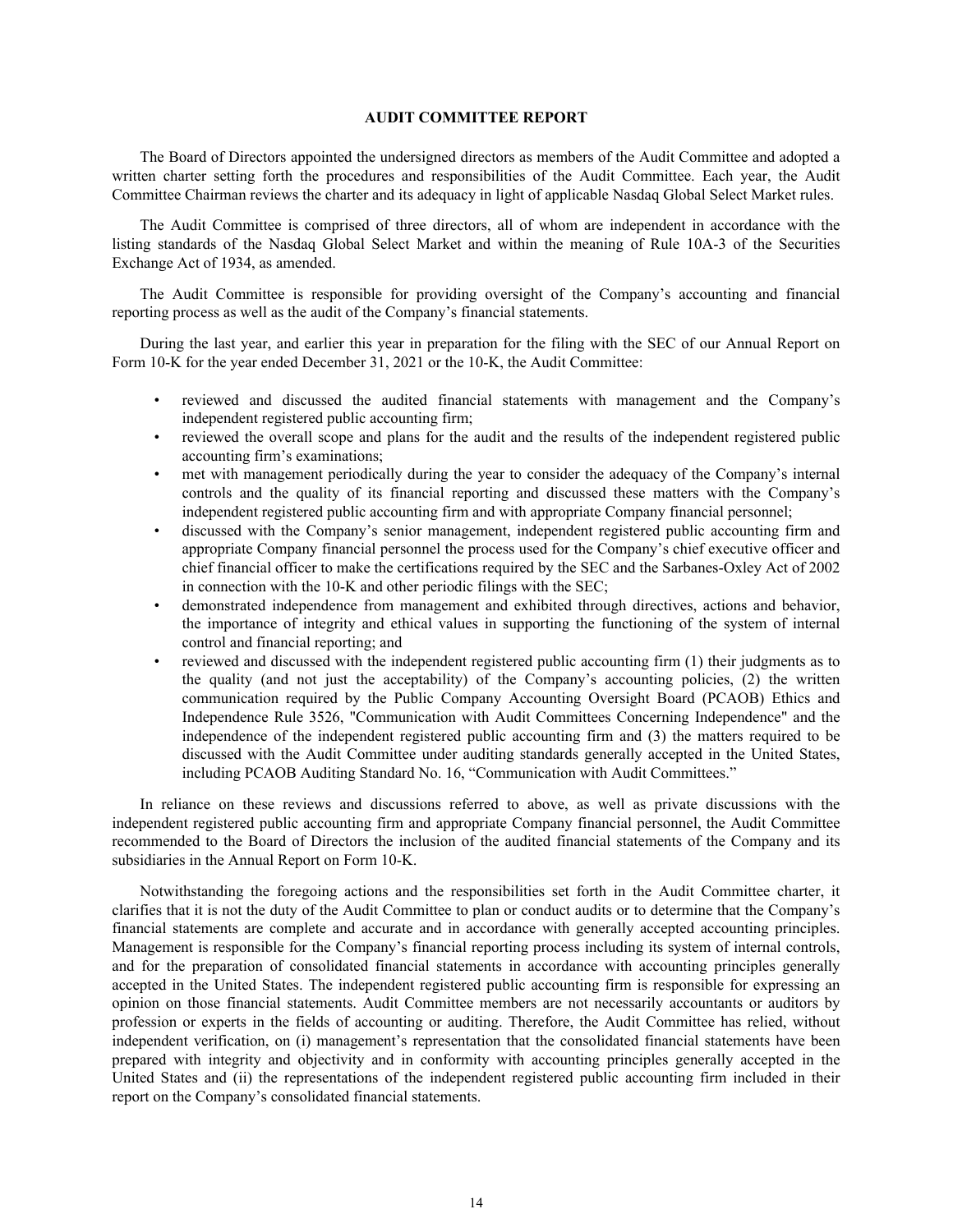The Audit Committee met regularly with management and the independent registered public accounting firm, including private discussions with the independent registered public accounting firm, and received the communications described above. The Audit Committee has also established procedures for (i) the receipt, retention and treatment of complaints received by the Company regarding accounting, internal accounting controls or auditing matters and (ii) the confidential, anonymous submission by the Company's employees of concerns regarding questionable accounting or auditing matters. However, this oversight does not provide us with an independent basis to determine that management has maintained appropriate accounting and financial reporting principles or policies, or appropriate internal controls and procedures designed to assure compliance with accounting standards and applicable laws and regulations. Furthermore, our considerations and discussions with management and the independent registered public accounting firm do not assure that the Company's consolidated financial statements are presented in accordance with generally accepted accounting principles or that the audit of the Company's financial statements has been carried out in accordance with generally accepted auditing standards.

The Audit Committee is responsible for recommending the independent registered public accounting firm to serve as the Company's auditors each year and for monitoring the auditor's qualifications, performance and independence. The Audit Committee maintains written procedures that require it to pre-approve the scope of all auditing services to be performed by the Company's independent registered public accounting firm. The Audit Committee's procedures prohibit the independent registered public accounting firm from providing any non-audit services unless the service is permitted under applicable law and is pre-approved by the Audit Committee or its Chair. Although applicable regulations waive these pre-approval requirements in certain limited circumstances, the Audit Committee reviews and pre-approves all non-audit services provided by the Company's independent registered public accounting firm. The Audit Committee has determined that the provision of non-audit services by the Company's independent registered accounting firm is compatible with maintaining such firm's independence.

If you would like additional information on the responsibilities of the Audit Committee, please refer to its charter, a copy of which is posted on the Company's website at *www.cumberlandpharma.com* and is also available in print to any shareholder who requests it.

#### *Submitted by the Audit Committee*

**Mr. James R. Jones Mr. Kenneth J. Krogulski Mr. Joseph C. Galante** (Chair)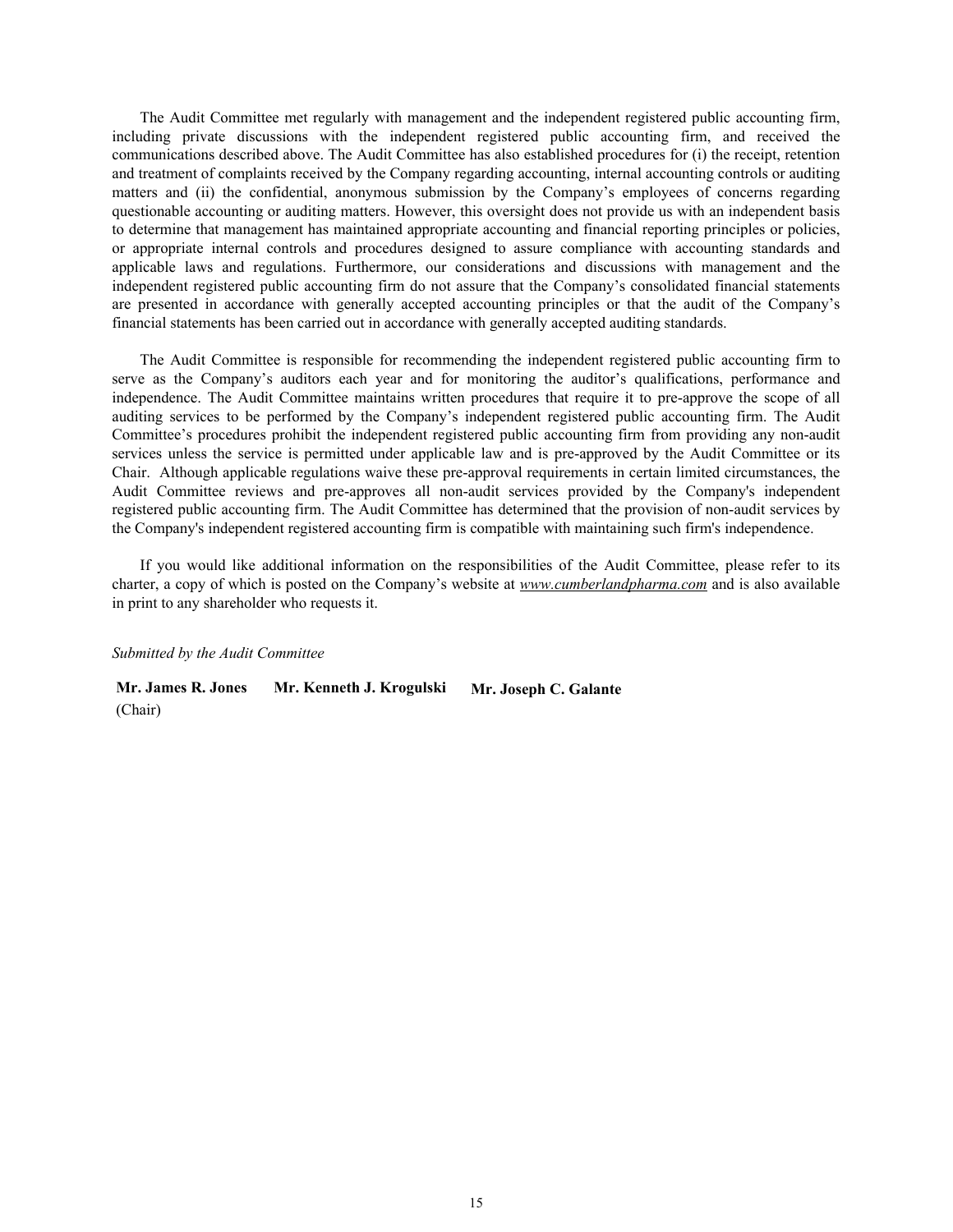#### **Independent Registered Public Accounting Firm**

 The Audit Committee of the Board of the Company engaged BKD to serve as the Company's independent registered public accounting firm for the Company for the year ended December 31, 2021 and 2020.

Aggregate fees billed to us for professional services by BKD for the fiscal year ended December 31, 2021 and 2020 were as follows:

|                           |     | 2021               |      | 2020    |
|---------------------------|-----|--------------------|------|---------|
|                           |     |                    |      |         |
| <b>Audit Fees</b>         | \$. | 366,088 \$ 320,591 |      |         |
| <b>Audit-Related Fees</b> |     |                    |      |         |
| Tax Fees                  |     |                    |      |         |
| All Other Fees            |     |                    |      |         |
| Total                     |     | 366,088            | - \$ | 320,591 |

In the above table, in accordance with the definitions and rules of the SEC, "Audit Fees" includes fees related to professional services for the audit of our consolidated financial statements included in our Form 10-K, the review of financial statements included in our Form 10-Q's and for services that are normally provided by auditors in connection with statutory and regulatory filings or engagements. Audit fees also includes those in connection with the Company's equity offerings. Those fees were \$42,340 for the year December 31, 2021.

The Audit Committee also has adopted a formal policy concerning approval of audit and non-audit services to be provided by the independent auditor to the Company. The policy requires that the Audit Committee pre-approve all services performed by the Company's independent registered public accounting firm for the Company, including audit services and permitted audit-related and non-audit services. The Audit Committee approved all audit and nonaudit services provided during fiscal years 2021 and 2020, respectively, prior to performing such services.

#### **Disclosure of changes in the Company's independent registered public accounting firm**

Pursuant to Item 9(d) of Schedule 14A, the Company must provide the disclosure required by Item 304(a) of Regulation S-K, similar to the disclosures previously provided by the Company in its Form 8-K dated May 1, 2020.

The Audit Committee of the Board of Directors completed a review of the appointment of the Company's independent registered public accounting firm for the fiscal year ending December 31, 2020. As a result of this review, on April 29, 2020, the Audit Committee informed BDO of its decision to not retain BDO as the Company's independent registered public accounting firm, effective as of that date. In addition, on April 29, 2020, the Audit Committee informed BKD that they were selected as the Company's independent registered public accounting firm for the fiscal year ending December 31, 2020. BKD had obtained provisional approval as of that date, with the formal engagement of BKD being subject to BKD completing its final client acceptance process.

During the Company's fiscal years ended December 31, 2019 and 2018, and the subsequent interim period through April 29, 2020, there were (i) no disagreements between the Company and BDO on any matter of accounting principles or practices, financial statement disclosure, or auditing scope or procedures, which disagreements, if not resolved to BDO's satisfaction, would have caused BDO to make reference to the subject matter of the disagreement in its report on the Company's consolidated financial statements for the relevant year, and (ii) no "reportable events" as that term is defined in Item  $304(a)(1)(v)$  of Regulation S-K. The audit reports of BDO on the consolidated financial statements of the Company as of December 31, 2019 and 2018, contained no adverse opinion or disclaimer of opinion and were not qualified or modified as to uncertainty, audit scope or accounting principles.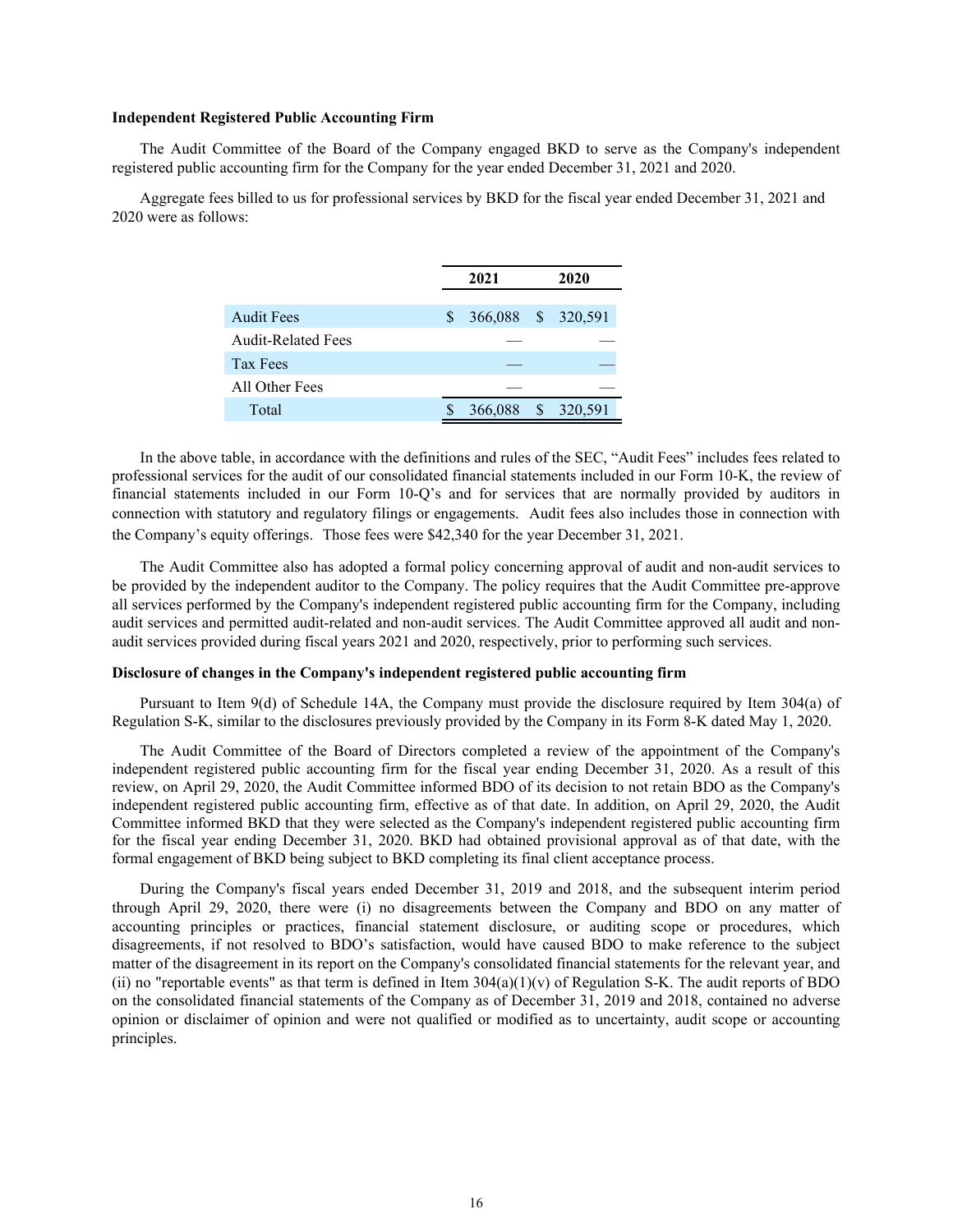On April 29, 2020, the Company provided BDO with a copy of the Auditor Current Report and requested BDO to, as promptly as possible, furnish the Company with a letter (the "BDO Letter") addressed to the SEC stating whether BDO agrees with the statements made by the Company in response to Item 304(a) of Regulation S-K and, if not, stating the respects in which it does not agree. BDO furnished to the Company a letter addressed to the SEC, dated, May 1, 2020, which stated that BDO agrees with the statements made in response to Item 304(a) insofar as they relate to their Firm.

On May 1, 2020, BKD completed its final client acceptance approval process and the Audit Committee formally engaged BKD as the Company's independent registered public accounting firm for the fiscal year ending December 31, 2020. During the Company's fiscal years ended December 31, 2019 and 2018, and the subsequent interim period through May 1, 2020, neither the Company, nor anyone on its behalf, consulted with BKD regarding the application of accounting principles to a specified transaction, either completed or proposed; or the type of audit opinion that might be rendered on the Company's consolidated financial statements.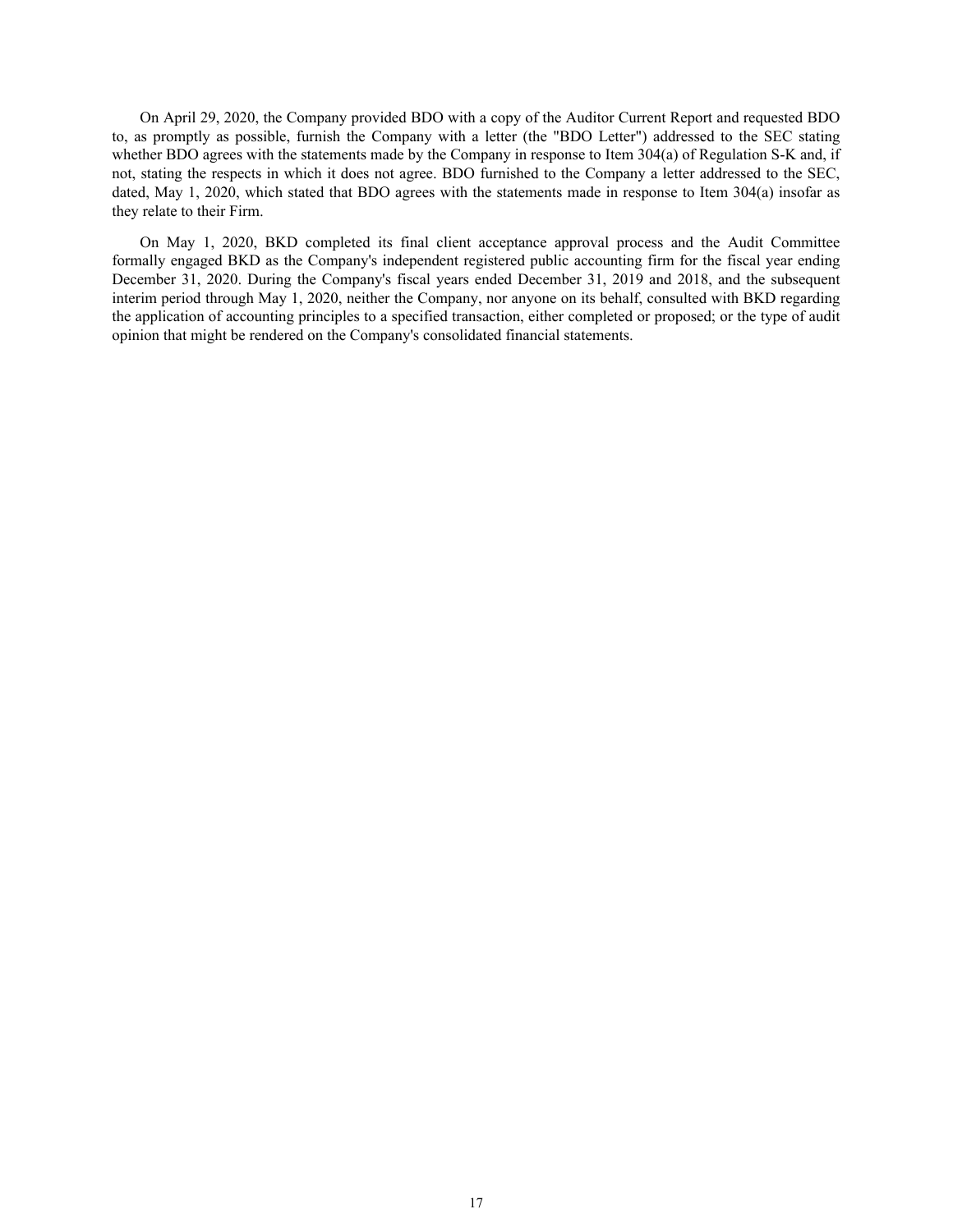#### **SECURITY OWNERSHIP OF CERTAIN BENEFICIAL OWNERS AND MANAGEMENT**

Based solely upon information made available to us, the following table sets forth information with respect to the beneficial ownership of our common stock as of March 1, 2022 (except as otherwise indicated) by (1) each person who is known by us to beneficially own more than five percent of our common stock (based solely on our review of SEC filings); (2) each of our directors and nominees; (3) our Chief Executive Officer, Chief Financial Officer, Former Chief Financial Officer and each of our other three most highly compensated executive officers, or collectively, our Named Executive Officers; and (4) all executive officers and directors as a group. Unless otherwise indicated, each of the persons below has sole voting and investment power with respect to the shares beneficially owned by such person and the address of each beneficial owner listed on the table is c/o Cumberland Pharmaceuticals Inc., 2525 West End Avenue, Suite 950, Nashville, Tennessee 37203. To the knowledge of the Company, no other person or entity holds more than 5% of the outstanding shares of common stock, except as set forth in the following table.

| Name of Beneficial Owner <sup>(1)</sup>                  | <b>Shares</b> of<br><b>Common Stock</b><br><b>Beneficially</b><br>Owned | Percent of<br>Outstanding<br>Common Stock <sup>(2)</sup> |
|----------------------------------------------------------|-------------------------------------------------------------------------|----------------------------------------------------------|
| A. J. Kazimi <sup>(3)</sup>                              | 5,770,563                                                               | 38.33 %                                                  |
| Kenneth J. Krogulski $^{(4)}$                            | 183,141                                                                 | 1.24%                                                    |
| Martin E. Cearnal <sup>(5)</sup>                         | 178,473                                                                 | 1.21%                                                    |
| Leo B. Pavliv <sup>(6)</sup>                             | 168,118                                                                 | 1.14%                                                    |
| Joey A. Jacobs <sup>(7)</sup>                            | 98,415                                                                  | $0.67 \%$                                                |
| James L. Herman <sup>(8)</sup>                           | 45,001                                                                  | $0.30 \%$                                                |
| Joseph C. Galante <sup>(9)</sup>                         | 44,061                                                                  | $0.30 \%$                                                |
| James R. Jones <sup><math>(10)</math></sup>              | 19,365                                                                  | $0.13 \%$                                                |
| Caroline R. Young <sup>(11)</sup>                        | 14,777                                                                  | $0.10 \%$                                                |
| Michael P. Bonner                                        | 11,720                                                                  | $0.08 \%$                                                |
| John M. Hamm <sup>(12)</sup>                             | 6,800                                                                   | $0.05 \%$                                                |
| Gordon R. Bernard <sup>(13)</sup>                        |                                                                         |                                                          |
| Directors and executive officers as a group (12 persons) | 6,540,434                                                               | 43.55 $\%$                                               |

- (1) The SEC has defined "beneficial ownership" of a security to mean the possession, directly or indirectly, of voting power and/or investment power over such security. A stockholder is also deemed to be, as of any date, the beneficial owner of all securities that such stockholder has the right to acquire within 60 days after that date through (1) the exercise of any option, warrant or right, (2) the conversion of a security,  $(3)$ the power to revoke a trust, discretionary account or similar arrangement or  $(4)$  the automatic termination of a trust, discretionary account or similar arrangement. In computing the number of shares beneficially owned by a person and the percentage ownership of that person, our common stock subject to options or other rights (as set forth above) held by that person that are currently exercisable or will become exercisable within 60 days thereafter, are deemed outstanding, while such shares are not deemed outstanding for purposes of computing percentage ownership of any other person.
- (2) Based on 15,133,254 shares of common stock outstanding on March 1, 2021.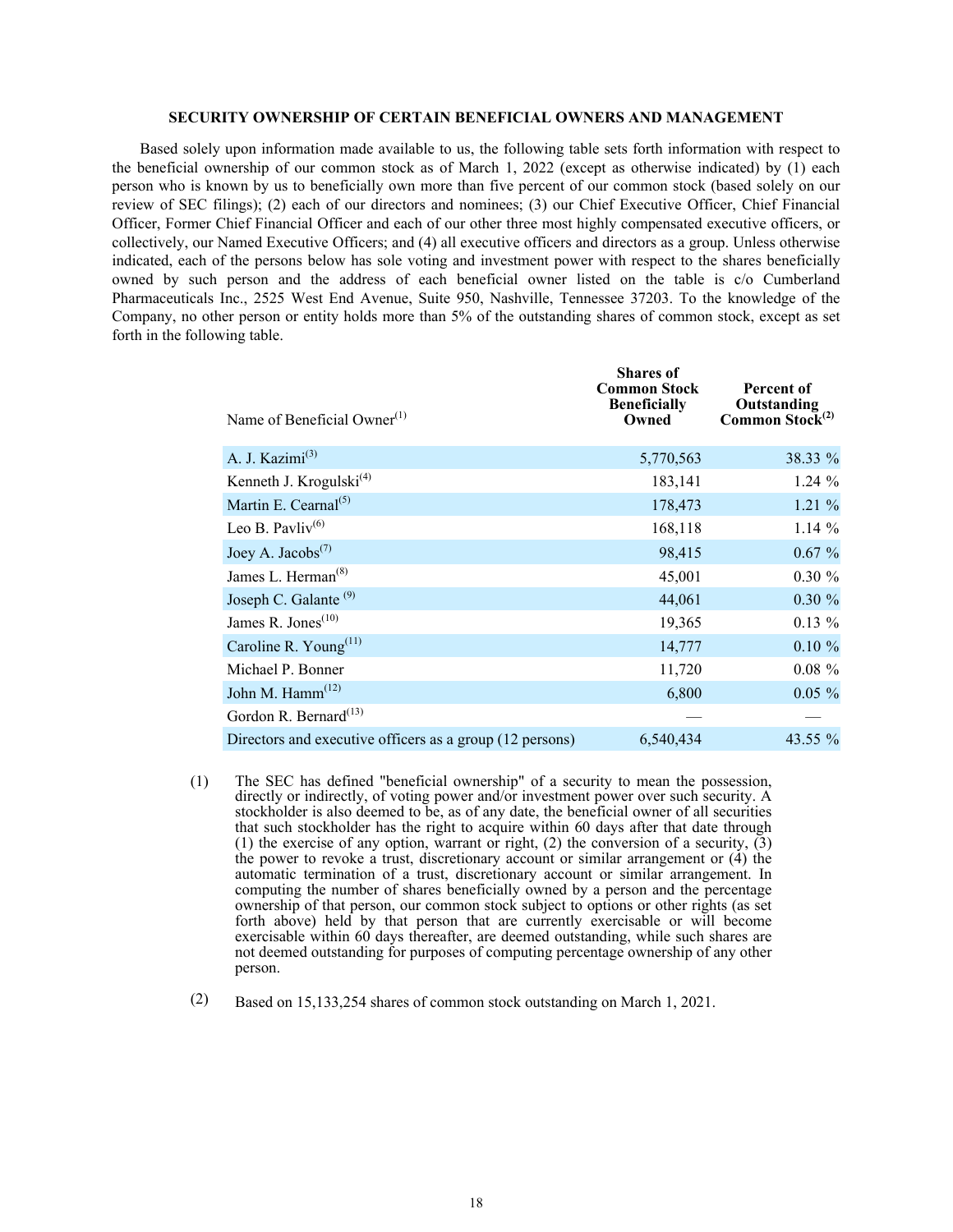- (3) Includes 312,000 shares that Mr. Kazimi has the right to acquire upon the vesting of restricted stock.
- (4) Includes 1,000 shares Mr. Krogulski has the right to acquire upon the vesting of restricted stock.
- (5) Includes 15,000 shares Mr. Cearnal has the right to acquire upon the vesting of restricted stock.
- (6) Includes 38,500 shares Mr. Pavliv has the right to acquire upon the vesting of restricted stock.
- (7) Includes 5,000 shares Mr. Jacobs has the right to acquire upon the vesting of restricted stock.
- (8) Includes 13,000 shares Mr. Herman has the right to acquire upon the vesting of restricted stock.
- (9) Includes 1,000 shares Mr. Galante has the right to acquire upon the vesting of restricted stock.
- (10) Includes 1,000 shares Mr. Jones has the right to acquire upon the vesting of restricted stock.
- (11) Includes 1,000 shares Mrs. Young has the right to acquire upon the vesting of restricted stock.
- (12) Includes 6,800 shares Mr. Hamm has the right to acquire upon the vesting of restricted stock.
- (13) Dr. Bernard, as required by a policy change by his employer, is prohibited from owning shares in a pharmaceutical company. The policy change resulted in Dr. Bernard selling 118,729 shares during 2019, but it did not impact his ability to serve on the Company's Board of Directors.

# **Hedging Policy**

The Company currently does not hold any hedging contracts.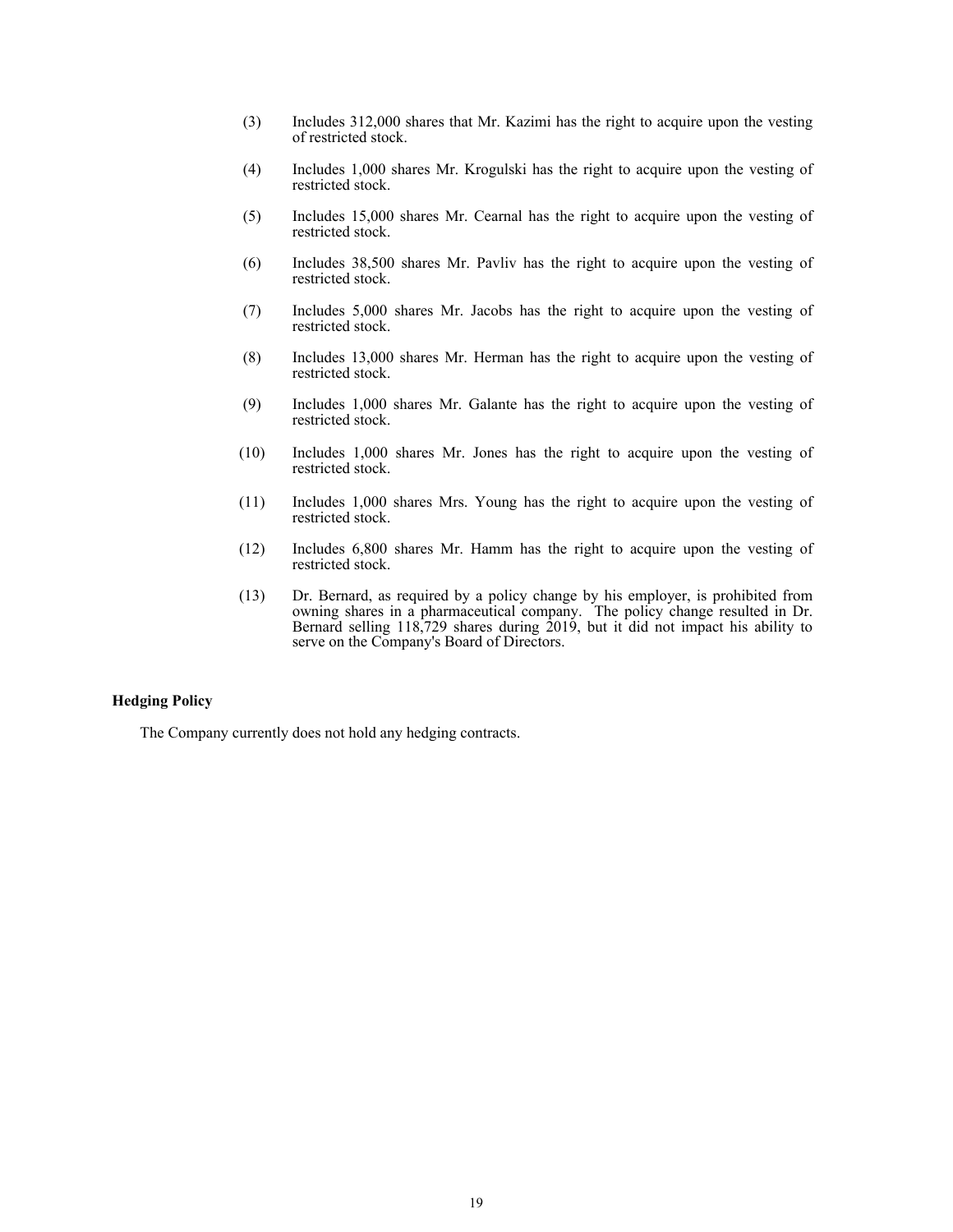# **COMPENSATION DISCUSSION AND ANALYSIS**

# **Overview**

This Compensation Discussion and Analysis provides you with a detailed description of our executive compensation philosophy and programs, the compensation decisions the Compensation Committee has made under those programs and the factors considered in making those decisions. The information in this Compensation Discussion and Analysis should be read in conjunction with the Summary Compensation Table and the related tables and narratives that follow this Compensation Discussion and Analysis. For purposes of this Compensation Discussion and Analysis, the following individuals were our Named Executive Officers for fiscal year 2021:

- A.J. Kazimi, our Chief Executive Officer
- Martin E. Cearnal, our Executive Vice President Marketing & Sales and Chief Commercial Officer
- Leo B. Pavliv, our Executive Vice President, Operations and Chief Development Officer
- James L. Herman, our Executive Vice President National Accounts and Corporate Compliance Officer
- John M. Hamm, our Senior Director Accounting & Finance and Chief Financial Officer
- Michael P. Bonner, our former Senior Director Accounting & Finance and Chief Financial Officer

#### **Executive Summary**

The Company managed through the COVID-19 pandemic in 2021, continuing to operate our business - keeping facilities open and our organization intact. We also maintained our ongoing compliance with the many laws and regulations that apply to us as a publicly traded, pharmaceutical company.

Throughout the pandemic Cumberland has faced the same headwinds affecting other companies that rely on hospital admissions and patient visits to drive revenue. Our business and our clinical studies were impacted as less patients sought elective surgeries and our access to medical facilities was substantially limited. Several of our brands were negatively impacted by the lockdowns and postponement of physician office visits and elective procedures. However, we are very fortunate to have a diversified product portfolio, with other brands delivering a strong performance.

Highlights for the year include the following:

- Execution of an agreement to acquire the U.S. rights to Sancuso<sup>®</sup>.
- FDA approval for the administration of our Caldolor® product prior to surgery.
- Extension of our line of credit for a new three year term with an expansion to a \$20 million facility.
- Supported the submission of our Vibativ® product for marketing approval in China.
- National launch of our RediTrex<sup>®</sup> line of injectable methotrexate products.
- Successful implementation of our co-promotion initiatives to support our Kristalose® brand.
- Announcement of publications featuring relevant data associated with our Caldolor® and Vaprisol® brands.
- Execution of an agreement to establish a new headquarter office facility.
- Completion of an agreement to license and launch Vibativ® in Puerto Rico.

A significant portion of our executives' compensation is tied to and rewards both Company and individual performance:

- We review our programs periodically to ensure that they are appropriate and competitive.
- We have annual agreements for each of our employees that do not have change-of-control features.
- We generally do not provide perquisites.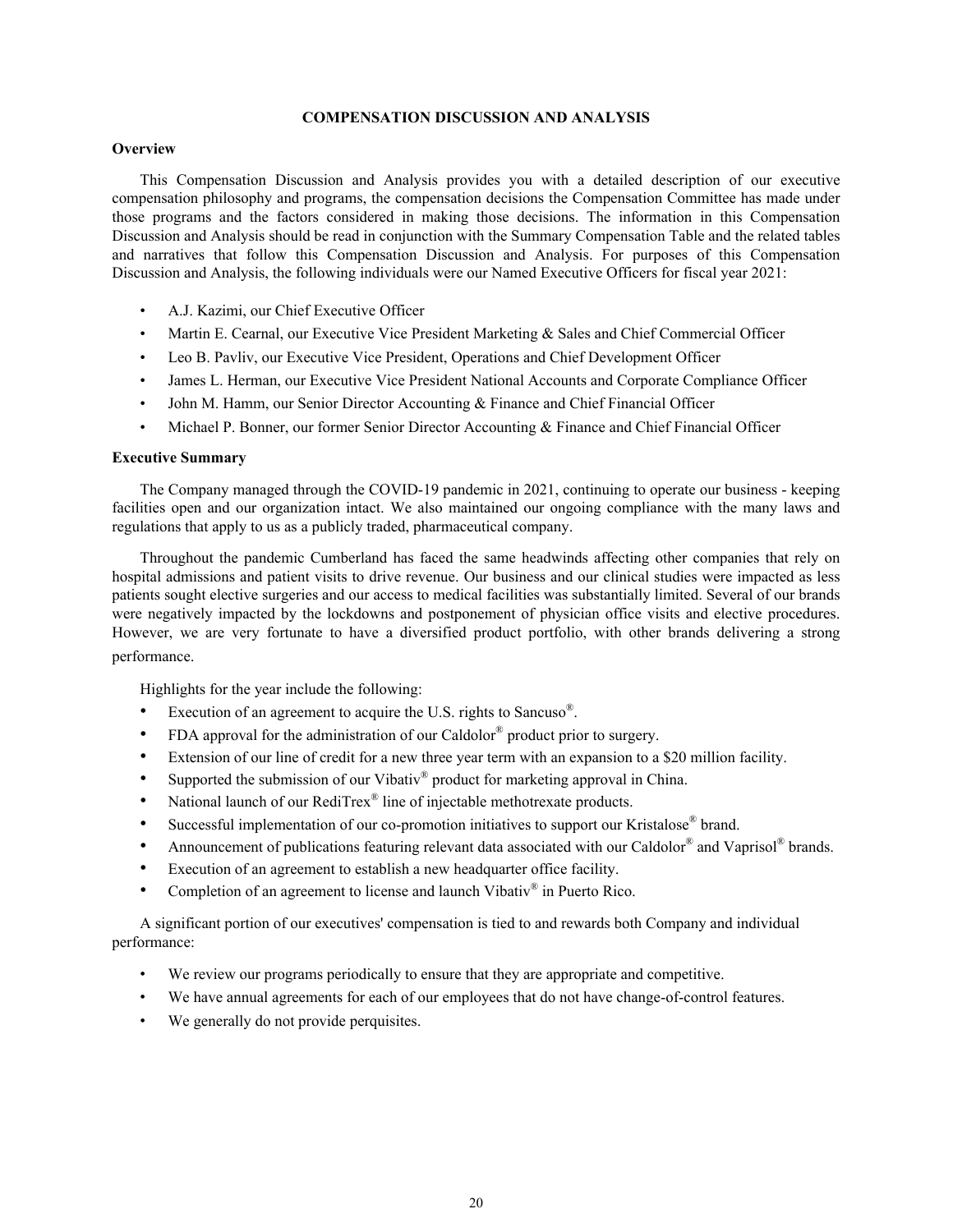We provide what we believe is a competitive total compensation package to our executive management team through a combination of base salary, annual bonuses, grants under our long-term equity incentive compensation plan, retirement plan and broad-based benefits programs. We place significant emphasis on performance-based incentive compensation programs. This Compensation Discussion and Analysis explains our compensation philosophy, policies and practices.

# *Role of Advisory Vote on Compensation of our Named Executive Officers*

Our Board recognizes the fundamental interest our shareholders have in the compensation of our executive officers. At the 2020 Annual Meeting, our shareholders approved, on an advisory basis, the compensation of our Named Executive Officers. Based upon the results of such advisory vote and our review of our compensation policies and decisions, the Board and Compensation Committee believe that these policies and decisions are consistent with our compensation philosophy and objectives discussed below and align the interests of our Named Executive Officers with the long-term goals of the Company.

Based on the advisory vote of our shareholders at the 2020 Annual Meeting, the Board determined that the Company would hold shareholder advisory votes on executive compensation once every three years. The next shareholder advisory vote on executive compensation is scheduled to occur at the Annual Meeting of Shareholders of the Company to be held in 2023. While the say on pay vote is not binding on the Board or the Company, we will continue to review our executive compensation program in the future and will consider the views of our shareholders as well as other developments during such review.

# **Compensation Philosophy and Objectives**

Our compensation programs are designed to achieve the following objectives:

- attract and retain talented and experienced executives;
- motivate and reward executives whose knowledge, skills and performance are critical to our success;
- align the interests of our executive officers and shareholders by motivating executive officers to increase shareholder value and rewarding them when shareholder value increases;
- provide a competitive compensation package in which total compensation is primarily determined by company and individual results along with the creation of long term shareholder value;
- ensure fairness among the executive management team by recognizing the contributions each executive makes to our success; and
- compensate our executives so they will manage our business to meet our long-range objectives.

When making decisions on setting compensation for our Named Executive Officers, the Compensation Committee considers, among other factors, the importance of their importance to us and the business, the individual's past salary history, market compensation for similar positions and the contributions to be made by the executive officer to the Company.

We use the following principles to guide our decisions regarding executive compensation:

- provide compensation packages considering market levels;
- require performance goals to be achieved that will increase long term value to our shareholders;
- offer a comprehensive benefits package to all full-time employees; and
- provide fair and equitable compensation consistent with experience and performance.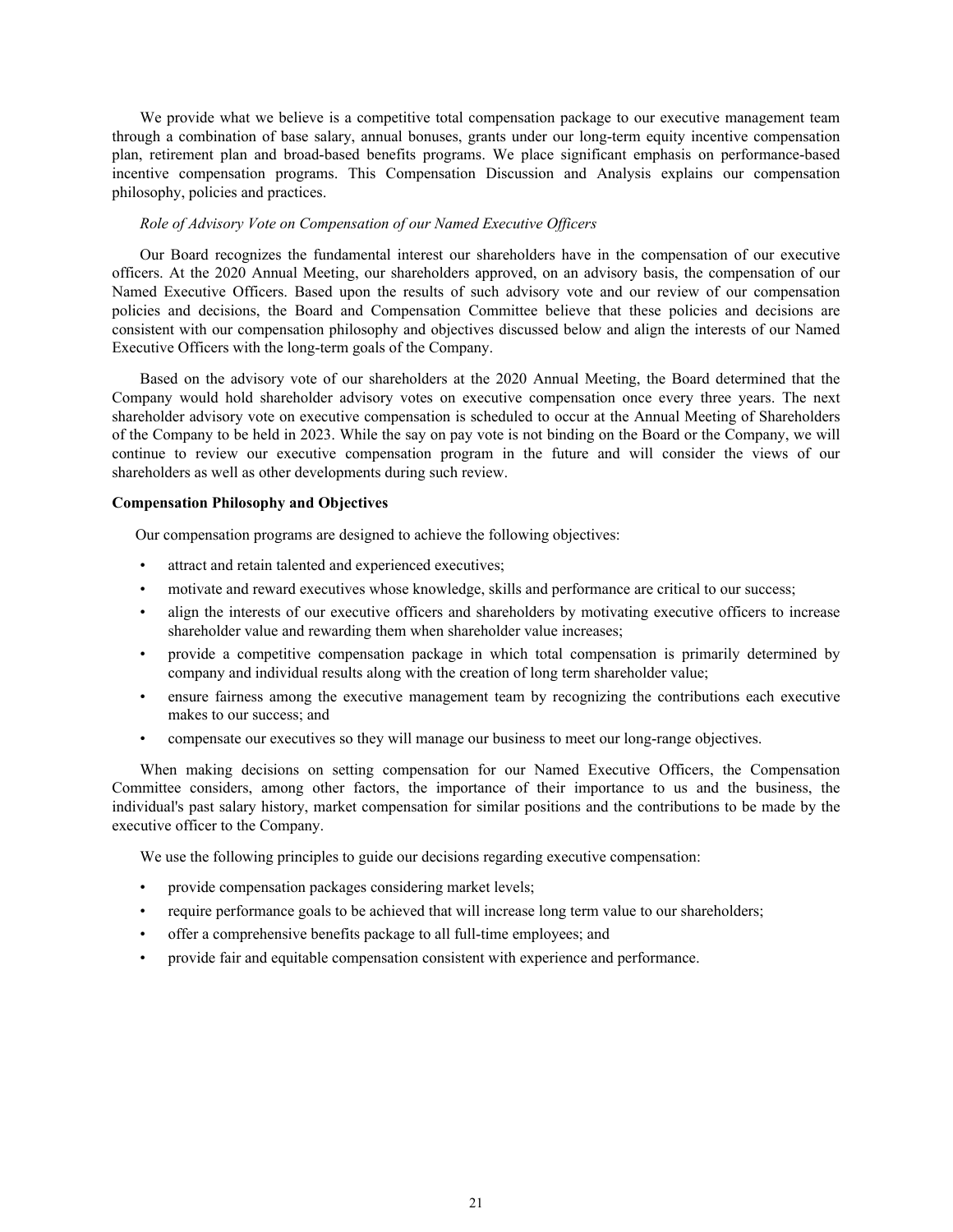#### **Our Compensation Process**

 The Compensation Committee and management each play a role in designing our executive compensation program and determining performance levels and associated payouts. The roles of the Compensation Committee and management are carefully determined to reflect best practices.

#### *Role of the Compensation Committee*

The Compensation Committee, which is composed entirely of independent directors, oversees our executive compensation program. Each year, the Compensation Committee reviews and approves the elements of compensation for all executive officers, including but not limited to the Named Executive Officers. Our Compensation Committee independently considers appropriate compensation for our Chief Executive Officer ("CEO") during an executive session without the CEO present. Our Compensation Committee meets with the CEO outside the presence of all other executive officers to consider their compensation.

#### *Role of Management*

Our CEO annually reviews each other executive officer's performance with the Compensation Committee and makes recommendations to the Compensation Committee with respect to the appropriate base salary, annual bonuses and grants of long-term equity incentive awards. In developing these recommendations, information from the Radford Global Life Sciences Survey, or the Radford Survey, is considered. Based in part on these recommendations from our CEO, the Compensation Committee approves the annual compensation package of our Named Executive Officers other than our CEO and compensation guidelines for the rest of the Company.

#### *Competitive Marketplace Assessment*

In making compensation determinations, our Compensation Committee periodically considers published survey data to guide compensation decisions.

The Compensation Committee reviews data in the Radford Survey of 800 biopharmaceutical companies to determine whether base salary, annual bonuses and long-term equity incentive awards for each of our Named Executive Officers are generally in the range of reported compensation for positions similar to those held by each Named Executive Officer.

# *Determining the Individual Compensation of our Named Executive Officers*

Our compensation programs do not encourage excessive risk taking but reward achievement of short-term and long-term financial and strategic objectives through a balanced mix of compensation components not overly weighted towards the short term and through the use of multiple performance factors related to both Company-wide metrics and individual performance goals. The Compensation Committee then determines adjustments in each element of compensation paid to our Chief Executive Officer and other Named Executive Officers based on a review of annually established corporate and individual objectives. These annual objectives help identify achievements made by our executive officers. Increases or decreases in compensation in relation to the midpoint of the range identified in the Radford Survey are based on our Compensation Committee's review of each executive officer's performance, as well as other factors including the Compensation Committee's assessment of the executive officer's past experience, knowledge, future potential and the scope of their responsibilities.

Corporate objectives against which our executive officers are evaluated include growth in shipments of our marketed products, progress in our product development activities, progress in expanding our product portfolio through development or acquisition activities, enhancement of our corporate infrastructure and improvement in overall progress in building the Company. Individual objectives for our executive officers involve more specific progress in areas of personal responsibility and vary by individual. The achievement of particular corporate and individual objectives does not determine compensation levels in a formulaic manner.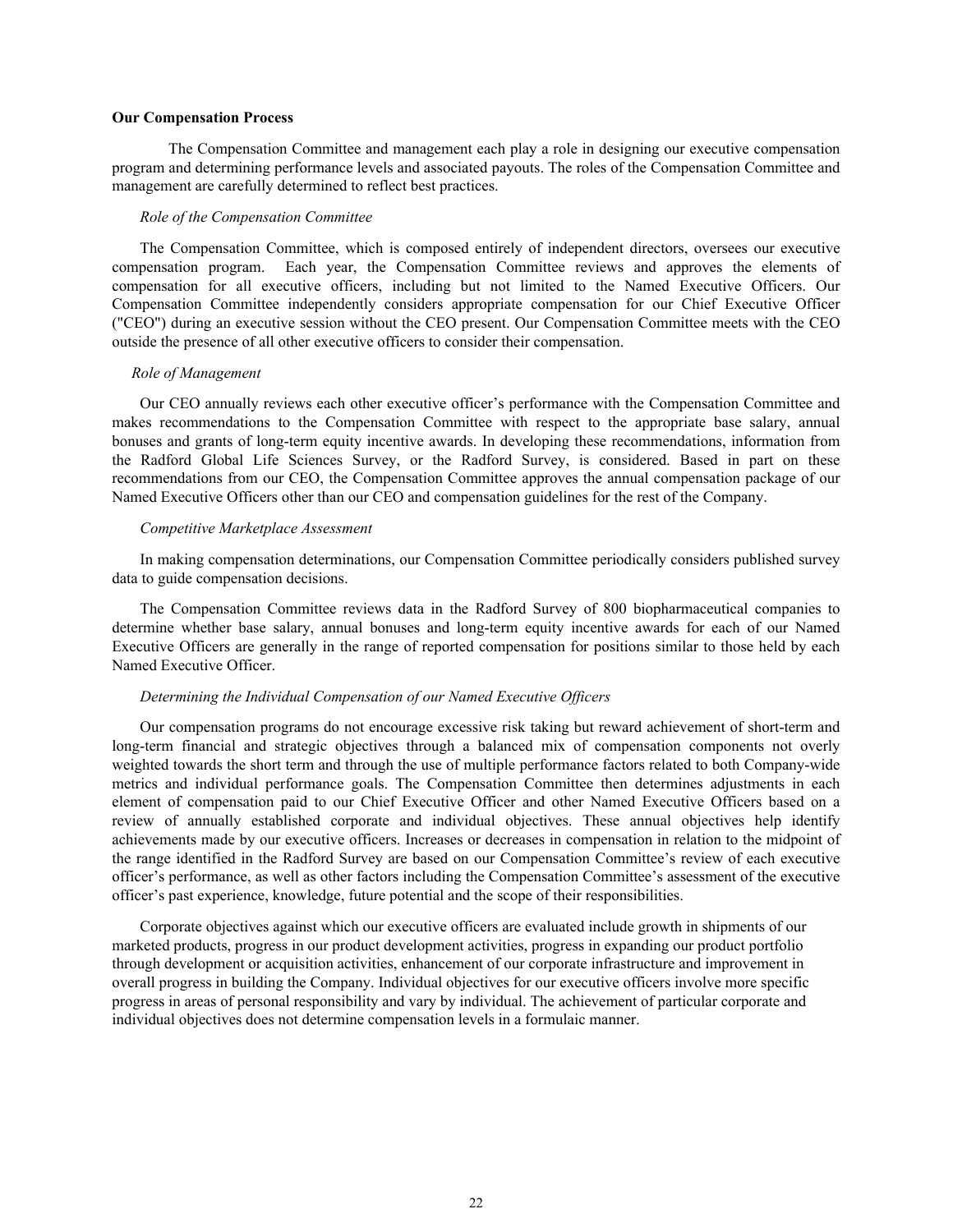#### **Elements of Compensation**

 Overall, our compensation programs are designed to be consistent with the objectives and principles set forth above. We believe the objectives of our compensation programs are collectively best achieved through a compensation package comprised of the following basic elements:

- base salary;
- annual bonuses;
- long-term equity incentive compensation; and
- other compensation and benefits including retirement, health and welfare benefits.

 A description of the primary role of each compensation element is provided below, followed by a discussion of the individual elements of compensation for the Named Executive Officers, including the CEO, during 2021.

#### **Base Salary**

 We review salary ranges and individual salaries for our executive officers on an annual basis. We establish the base salary for each Named Executive Officer based on consideration of median pay levels in the market and internal factors, such as the individual's performance and experience, the level of responsibility held, as well as pay of others on our executive team.

As discussed above, our Compensation Committee reviews recommendations and determines base salaries for each Named Executive Officer after a review of published survey data, which provides us with a general understanding of the reasonableness and competitiveness of our compensation. We believe the base salaries paid to our executives during 2021 achieved our compensation objectives, compared favorably to market pay levels and were consistent with our goal of providing base salaries that are within the market ranges for similar sized companies in our industry.

# **Annual Bonuses**

The awards of discretionary annual bonuses are determined after consideration of our corporate and individual objectives and are intended to recognize and reward our Named Executive Officers with cash payments above base salary as determined by our success in a given year. Our Compensation Committee uses the Radford Survey as a benchmarking guide for bonuses as a percentage of base salary, and then considers each executive officer's individual performance to determine bonuses paid in a given year.

In 2021, adjustments to our executive officers' total compensation were made based on an analysis of current market pay levels in the aforementioned Radford Survey. In addition to our analysis of market pay levels, factors taken into account in determining 2021 bonuses included each executive officer's contributions, performance, role and responsibilities and the relationship of the executive officer's base pay to that of other executive officers.

#### **Long-term Equity Incentive Compensation**

We award long-term equity incentive grants to executive officers as part of our total compensation package. These awards are consistent with our pay for performance principles and align the interests of the executive officers with the interests of our shareholders. The Compensation Committee reviews and approves the amount of each award to be granted to executive officers. The Compensation Committee's goal is to provide awards that are competitive with the external market. Long-term equity incentive awards granted to executives are determined after consideration of data included in the Radford Survey. The awards generally vest over a period of four years and are intended to focus our executives on achievement of our long-term strategic goals. Long-term equity incentive awards were made pursuant to our 1999 Stock Option Plan, or the 1999 Plan, until April 2007, and thereafter pursuant to our 2007 Long-Term Incentive Compensation Plan.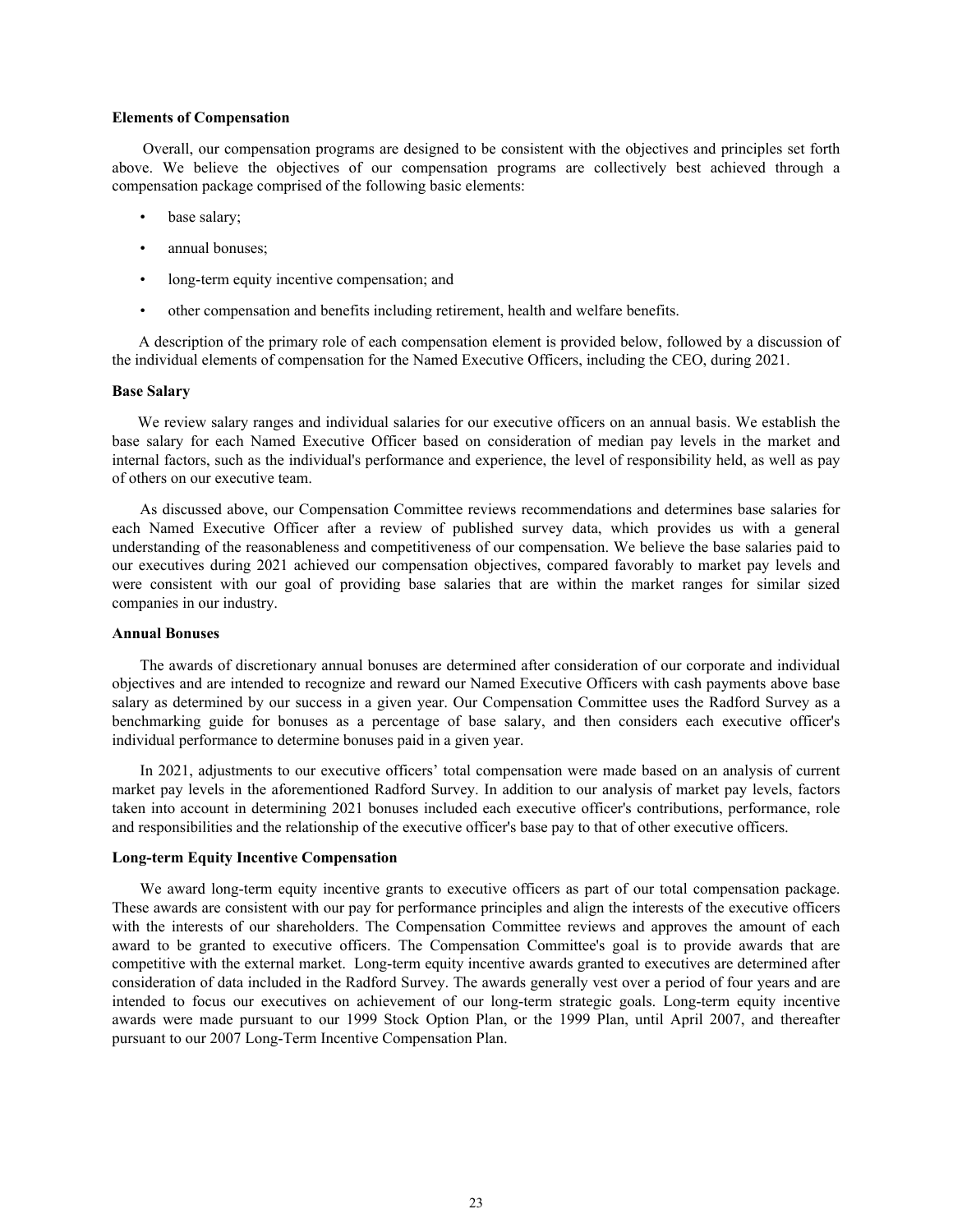#### **2007 Long-Term Incentive Compensation Plan**

The purposes of the 2007 Long-Term Incentive Compensation Plan, as amended, or the 2007 Plan, are to encourage our employees and consultants to acquire stock and other equity-based interests and to replace the 1999 Plan without impairing the vesting or exercise of any option granted thereunder. In 2020, the 2007 Plan was amended to extend the 2007 Plan, and our ability to make grants thereunder, until April 21, 2026.

The 2007 Plan authorizes the issuance of each of the following incentives:

- incentive stock options (options that meet Internal Revenue Service requirements for special tax treatment);
- nonqualified stock options (all stock options other than incentive stock options);
- stock appreciation rights (right to receive any excess in fair market value of shares over a specified exercise price);
- restricted stock (shares subject to vesting, transfer and forfeiture limitations); and
- performance shares (contingent awards comprised of stock and/or cash and paid only if specified performance goals are met).

The Compensation Committee administers the 2007 Plan. The Compensation Committee is authorized to select participants, determine the type and number of awards to be granted, determine, and later amend, subject to certain limitations, the terms of any award, interpret and specify the rules and regulations relating to the 2007 Plan and make all other necessary determinations. Employees and consultants other than non-employee directors are eligible to participate. We may cancel unvested or unpaid incentives for terminated employees and consultants to the extent permitted by law. Upon the occurrence of a change-of-control event, as defined in the 2007 Plan, all outstanding options will automatically become exercisable in full, and restrictions and conditions for other issued incentives will generally be deemed terminated or satisfied. In addition, our Board of Directors may amend or terminate the 2007 Plan, subject to shareholder approval, to comply with tax or regulatory requirements.

Under the 2007 Plan, all executive officers were granted shares of restricted stock in 2021. These restricted shares will all vest on the fourth anniversary of their grant date. As of December 31, 2021, there were 558,151 shares of unvested restricted stock issued pursuant to the 2007 Plan, which have defined vesting schedules. There were also 238,740 shares of common stock outstanding as of December 31, 2021 that were issued pursuant to the 2007 Plan.

As of December 31, 2021, there were 171,550 outstanding options to purchase shares of common stock pursuant to the 2007 Plan.

#### **Retirement Savings Opportunity**

Effective January 1, 2006, we established a  $401(k)$  plan covering all employees meeting certain minimum service and age requirements. The plan allows all qualifying employees to contribute the maximum tax-deferred contribution allowed by the Internal Revenue Code.

The non-Highly Compensated Employees, or non-HCEs, do not have a minimum or maximum percentage limit that they can defer. The Highly Compensated Employees, however, are limited to what they can defer based on prior year's testing. Hardship distributions are permitted under well-defined circumstances. Beginning January 2008, our Board approved matching employee contributions. We intend to match a portion of the employee contributions on an annual basis.

### **Health and Welfare Benefits**

 All full-time employees, including our Named Executive Officers, may participate in our health and welfare benefits programs, which consist of medical, dental and vision care coverage, disability insurance and life insurance.

#### **Perquisites**

We generally do not provide perquisites to our employees.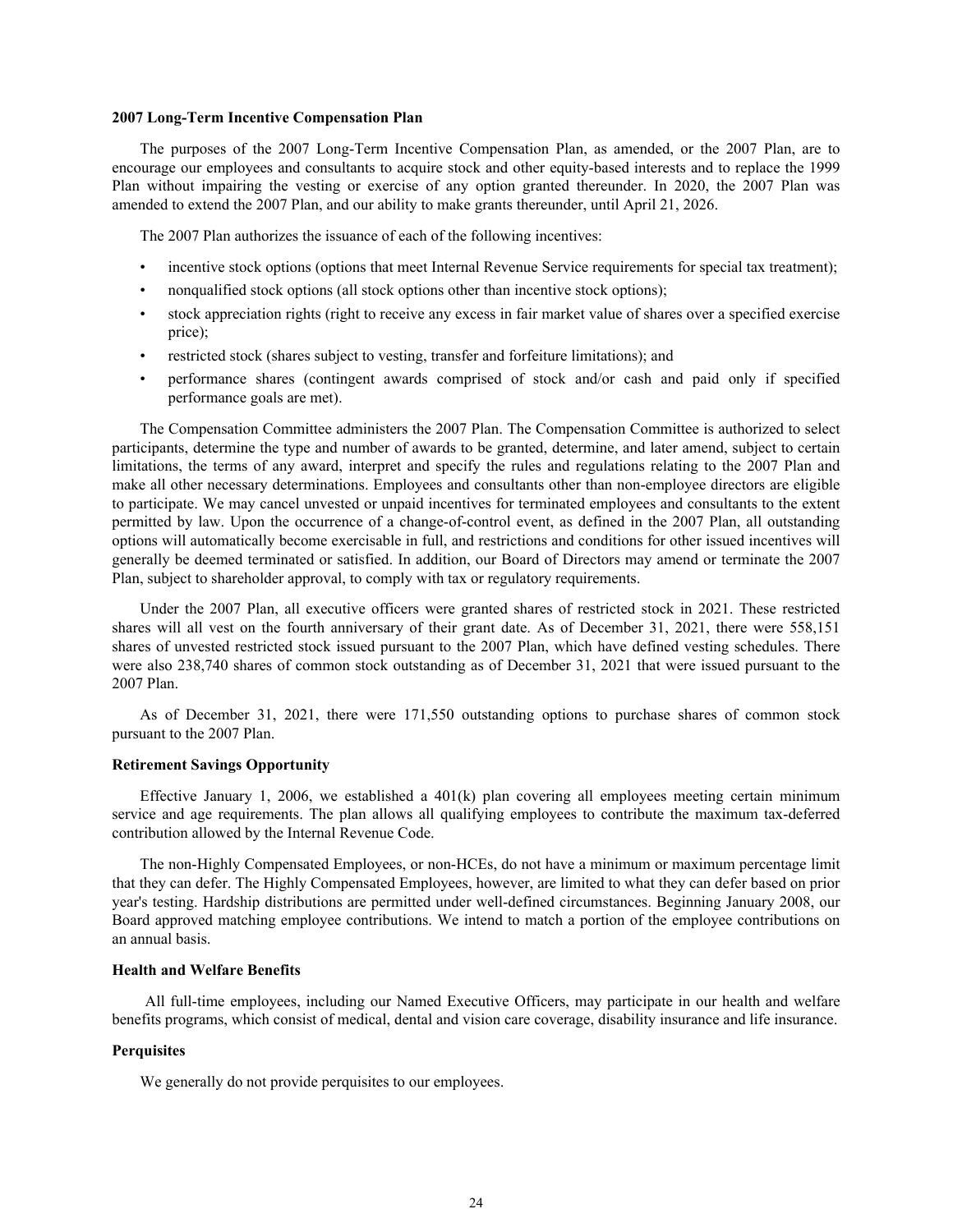#### **Employment Agreements**

During 2022, we entered into new, annual employment agreements with all of our employees. The employment agreements provide that individuals may be eligible for any bonus program which has been approved by our Board of Directors. Any such bonus is discretionary and will be subject to the terms of the bonus program, the terms of which may be modified from year-to-year in the sole discretion of our Board of Directors. During the period of employment under these agreements, each of our employees will be entitled to additional benefits, including eligibility to participate in any company-wide employee benefits programs approved by our Board of Directors as well as reimbursement for reasonable expenses.

Employment is at-will and may be terminated by us at any time, with or without notice and with or without cause. Similarly, each employee may terminate his or her employment with us at any time, with or without notice. Our employment agreements do not provide for any severance payments in the event employment is terminated for cause nor any severance benefits in the event employment is terminated as a result of death or permanent disability. The employment agreements include noncompetition, nonsolicitation and nondisclosure covenants on the part of employees. These agreements also require that, during the term of employment with us and for one year after an individual ceases to be employed by us, each employee may not compete with our business in any manner, unless he or she discloses all facts to our Board of Directors and receives a release allowing him or her to engage in a specific activity. Pursuant to the employment agreements, our employees also agree that for a period of one year after the individual ceases to be employed by us, he or she will not solicit business related to the development or sales of pharmaceutical products from any entity, organization or person which is contracted with us, which has been doing business with us, or which the employee knew we were going to solicit business from at the time he or she ceased to be employed. The agreements also prohibit a terminated employee from soliciting our employees. The employment agreements impose obligations regarding confidential information and state that any discoveries or improvements conceived, developed or otherwise made by the employees, or with others, are deemed our sole property. The employment agreements do not contain any retirement, resignation or other termination or change in control provisions.

#### **Retirement Plan**

In 2012, we put in place a new retirement benefit plan, the Summit Program, for a select group of senior management and key employees. These individuals were selected based on tenure, performance and achievement. We expect to add more individuals to this plan each year. The decision to add individuals to this plan is discretionary and will be subject to the terms of the Summit Program.

This benefit program is provided through a defined contribution Supplemental Executive Retirement Plan. As a defined contribution plan, the amount to be contributed is quantifiable and predictable in its impact on our cash and earnings. The Board approved our initial contribution to the plan and approves annual contributions thereafter, at its discretion and based on both employee and Company performance. The employees may also be given the option to defer some of their other compensation into this program.

We will use Corporate Owned Life Insurance to offset future liabilities under the plan. Utilizing such insurance allows the assets to grow on the gross contributions and thus offset the gross growth against the defined contribution liability.

#### **Pension Benefits**

Except as described above in the Retirement Plan section, we do not have any plan that provides for payments or other benefits at, following, or in connection with retirement.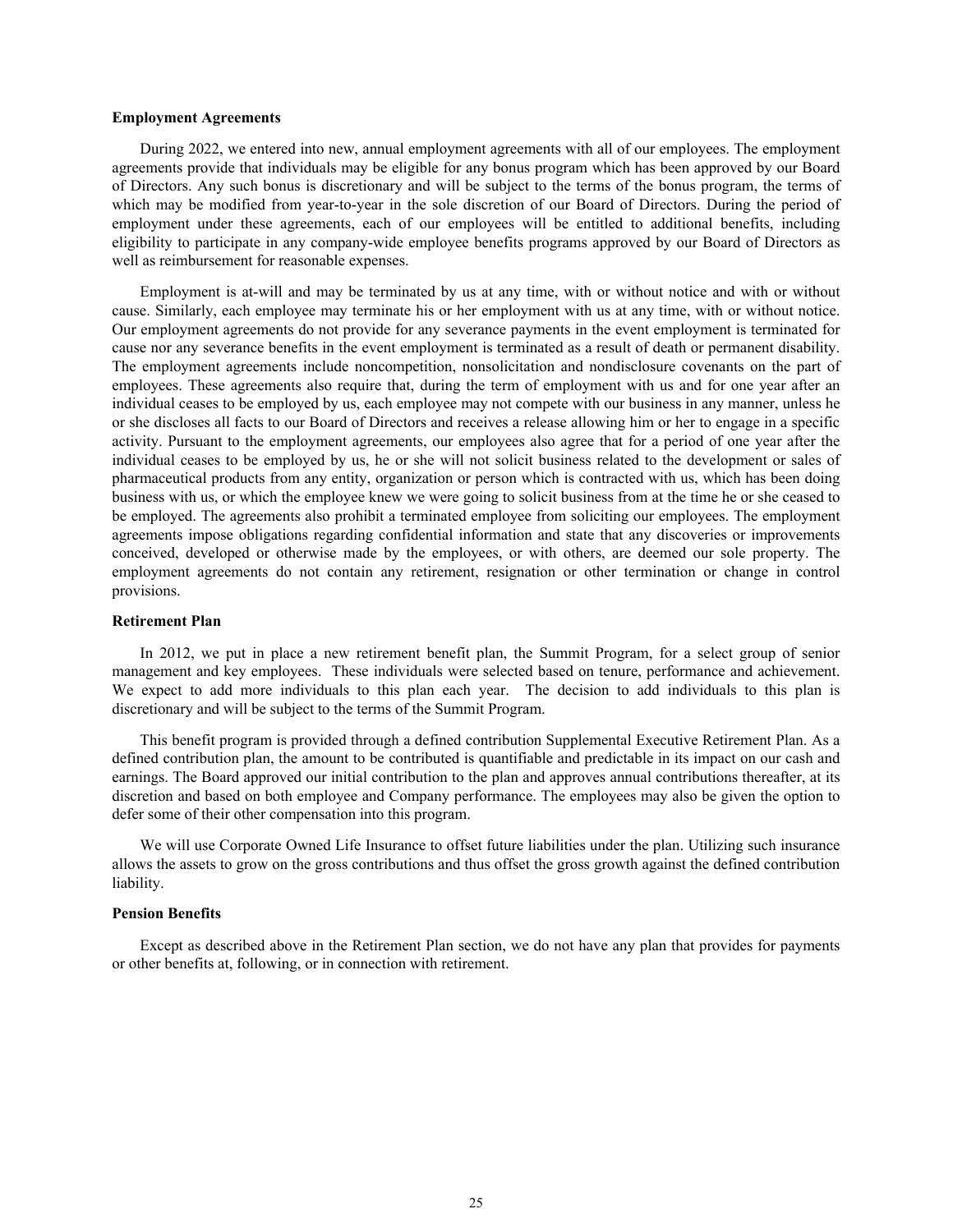#### **2021 Executive Compensation**

Our Compensation Committee believes that our executive officers made favorable progress in meeting corporate and individual objectives in 2021 and that the progress justified the resulting increases in base salary as well as annual bonuses and equity awards.

The Company managed through the COVID-19 pandemic in 2021, continuing to operate our business - keeping facilities open and our organization intact. We also maintained our ongoing compliance with the many laws and regulations, that apply to us as a publicly traded, pharmaceutical company. Cumberland has faced the same headwinds affecting other companies that rely on hospital admissions and patient visits to drive revenue. Our business and our clinical studies were impacted as less patients sought elective surgeries and our access to medical facilities was substantially limited. Several of our brands were negatively impacted by the lockdowns and postponement of physician office visits and elective procedures. However, we are very fortunate to have a

diversified product portfolio, with other brands delivering a strong performance.

The factors considered by our Compensation Committee in assessing performance of executive officers in 2021 are set forth below:

- **A.J. Kazimi.** Since its inception Mr. Kazimi has led the Company's significant corporate initiatives, including our initial public offering and listing on the Nasdaq Global Select Market. He has raised over \$100 million to support the formation, development and growth of the Company. He has developed and guided our strategy to build our commercial portfolio of eight FDA-approved brands. Mr. Kazimi has also led the acquisitions associated with five of our marketed products, as well as the establishment of our copromotion arrangements. He has overseen the management and growth of our organization including key executive appointments and guided our favorable Acetadote® patent defense, as well as the expansion of our patent portfolio. During 2021, Mr. Kazimi led the evaluation, negotiations and financing associated with the acquisition of the assets associated with the Sancuso® brand. He also led efforts with the Company's co-promotion and international partners to develop new markets for our brands. During 2021, he oversaw the initiatives to keep the Company's operations open and further develop the organization during the pandemic.
- **Martin E. Cearnal.** Mr. Cearnal was instrumental in the sales of each of our brands in 2021. He oversaw the commercial activities in support of Vibativ®, our newest marketed product, which provided a significant contribution to the revenue for the Company during the year. Mr. Cearnal continued to direct strategy for the marketing campaigns and activities to support all of our products and oversaw the ongoing development of our sales organization in 2021 including the modest expansion of our sales divisions. He has also continued to be a key member of the Company's business development team, supporting the Sancuso acquisition and helping to manage our key relationships with other commercial organizations. Mr. Cearnal supervised the launch of the Company's next generation Caldolor product and RediTrex line of new methotrexate products.
- **Leo B. Pavliv.** Mr. Pavliv provided leadership for the regulatory and clinical development activities of the Company. He also managed our product formulation laboratories and manufacturing partners. He oversaw all of our contract manufacturing facilities assuring a quality review and release for our product batches. Mr. Pavliv led submissions to the FDA resulting in the approval of expanded labeling for Caldolor during the year. During 2021, he oversaw the progress and enrollment in the Company's series of pipeline candidates in Phase II clinical studies. Mr. Pavliv also managed our medical science liaison and pharmacovigilance capabilities in support of the Company's brands in 2021. He is the inventor for most of the Company's patents, including those newly issued during the year.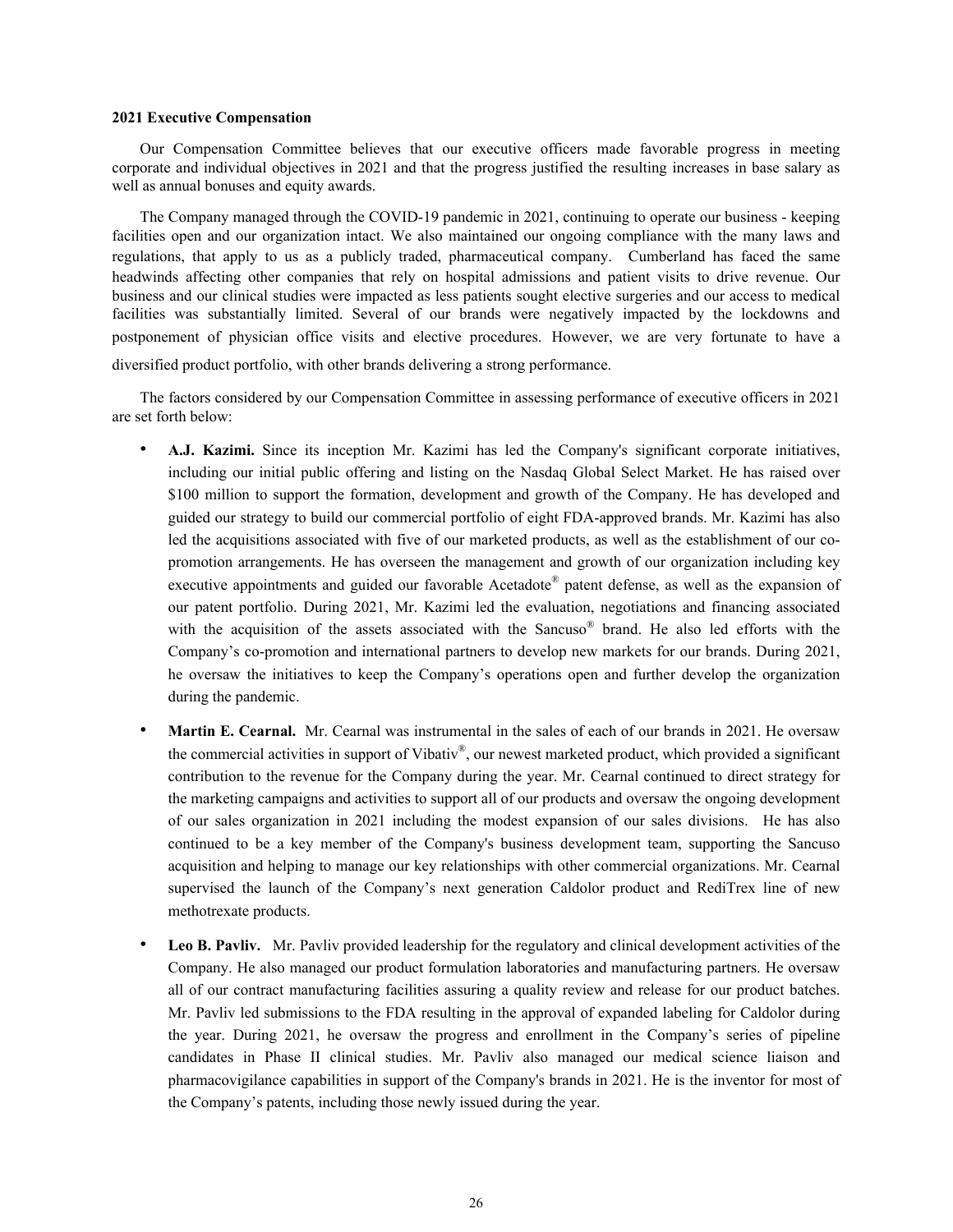- **James L. Herman**. Mr. Herman managed the Company's key customer relationships in 2021 resulting in the continued timely distribution of our marketed brands during the year. He oversaw the distribution of our Caldolor next generation product, our RediTrex line of new methotrexate products and our newly packaged Vibativ brand helping with the key transition activities associated with three products. Mr. Herman led the expansion of our national accounts capability and led an initiative to establish accounts with a group of key new customers in support of our Vibativ brand. In addition to these commercial achievements, he continued to lead our corporate compliance efforts which included implementing the initiative to address the product serialization requirements as well as the training, communication and implementation of the Company's compliance policies.
- **John Hamm.** Mr. Hamm served as the Company's principal financial officer and was responsible for the Company's financial systems and activities following his appointment to the position in May of 2021. He then managed our SEC reporting including the filing of our quarterly reports on Form 10-Q during the remainder of the year. Mr. Hamm also led the discussions and related analysis for the acquisition of Sancuso. He helped secure the extension of our line of credit for a new three year term, as well as expansion of that facility to \$20 million in order to support our Sancuso transaction. During 2021, he continued to oversee the Company's business development and legal activities. He was responsible for negotiating the agreement for our new headquarter office facilities. Mr. Hamm also oversaw the reorganization of our accounting and finance department, and managed all the insurance arrangements for the Company during the year.
- **Michael P. Bonner.** Mr. Bonner served as the Company's principal financial officer until mid-May of 2021, when he departed the Company to pursue other opportunities. Following his departure, Mr. Bonner continued to provide consulting services to support the transition of the Company's financial and accounting activities to Mr. Hamm.

#### **Director Compensation**

For each of our non-tenured, non-executive director annual compensation includes \$50,000 plus 1,000 shares of restricted stock issued pursuant to our 2007 Directors' Incentive Compensation Plan, as amended, or the 2007 Directors' Plan. Annual compensation for each of our tenured (having completed their first three-year term) nonexecutive directors for service on the Board of Directors for 2021 was \$60,000 plus 1,000 shares of restricted stock.

Based on their responsibilities and activities, for 2021, the Chairman of our Medical Advisory Board received additional compensation of \$35,000, and our Lead Independent Director received an additional 4,000 shares of restricted stock.

The annual compensation for our tenured, non-executive directors for 2022 will be \$60,000 plus 1,000 shares of restricted stock issued pursuant to the 2007 Directors' Plan. The Chairman of our Medical Advisory Board will receive additional compensation of \$35,000 in 2022 and our Lead Independent Director will receive an additional 4,000 shares of restricted stock.

All such director fees are paid in a combination of cash and/or equity, as we and each director shall agree. Cash fees will be accrued and paid on either a monthly or quarterly basis. Directors will not receive separate compensation for attendance at board meetings, board committee meetings or other company board-related activities. Outside directors will be reimbursed for all reasonable and necessary business expenses incurred in the performance of their board responsibilities. The Compensation Committee reviews and approves director compensation.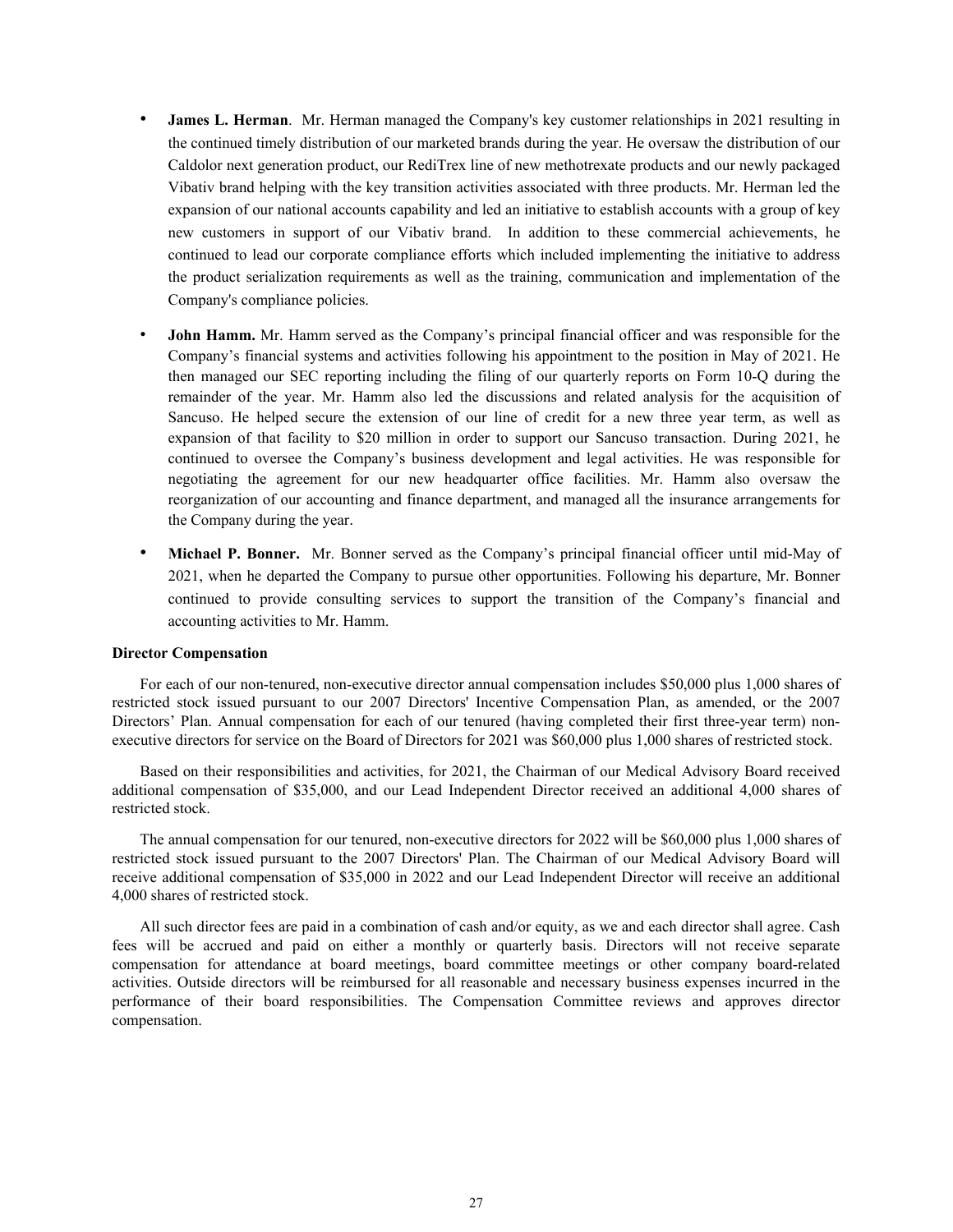#### **2007 Directors' Incentive Compensation Plan**

The purposes of the 2007 Directors' Plan are to strengthen our ability to attract, motivate, and retain qualified independent directors and to replace the 1999 Plan without impairing the vesting or exercise of any option granted to a director thereunder. In 2021, the 2007 Directors' Plan was amended to extend our ability to make grants thereunder, until April 21, 2026.

The 2007 Directors' Plan authorizes the issuance to non-employee directors of each of the following types of awards:

- nonqualified options;
- restricted stock grants (shares subject to various restrictions and conditions as determined by our Compensation Committee); and
- stock grants (awards of shares of our common stock with full and unrestricted ownership rights).

The Compensation Committee administers the 2007 Directors' Plan. In the event of a change in control of the Company (as defined in the 2007 Directors' Plan), all outstanding options would automatically become exercisable in full, and restrictions and conditions for other issued awards shall generally be deemed terminated or satisfied. Our Board of Directors may amend or terminate the 2007 Directors' Plan, subject to shareholder approval if necessary, to comply with tax or regulatory requirements.

As of December 31, 2021, there were no outstanding options to purchase shares of common stock pursuant to the 2007 Directors' Plan. As of December 31, 2021, there were 10,000 shares of unvested restricted stock issued pursuant to the 2007 Directors' Plan which have defined vesting schedules.

#### **Compensation Committee Report**

The Compensation Committee has reviewed and discussed this Compensation Discussion and Analysis with management. Based on its review of this Compensation Discussion and Analysis and discussions with management, the Committee has recommended to the Board that this Compensation Discussion and Analysis be included in this Proxy Statement.

If you would like additional information on the responsibilities of the Compensation Committee, please refer to its charter, a copy of which is posted on the Company's website at *www.cumberlandpharma.com* and is also available in print to any shareholder who requests it.

# *Submitted by the Compensation Committee*

**Mr. Joseph C. Galante Ms. Caroline R. Young Mr. Kenneth J. Krogulski** (Chair)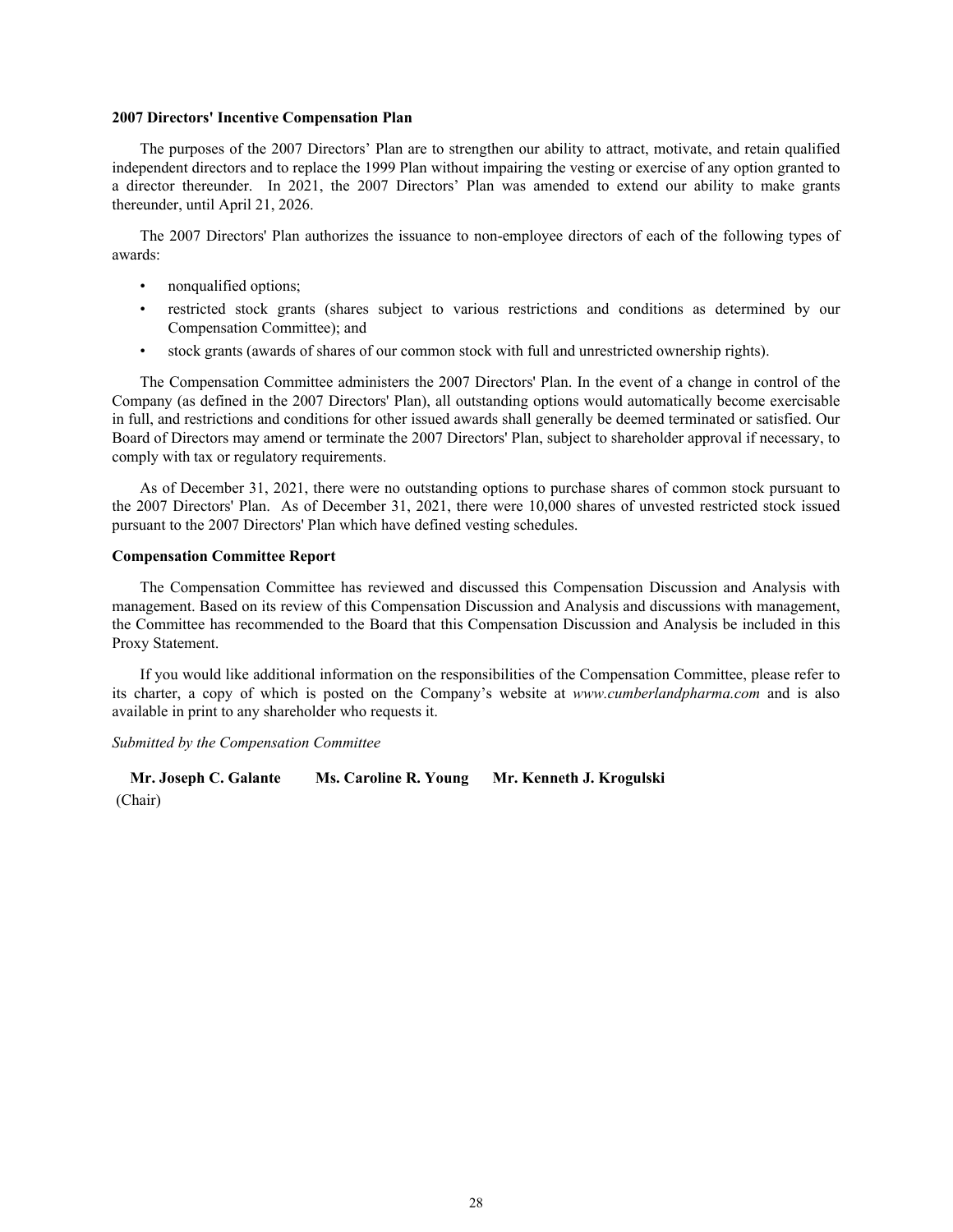#### **EXECUTIVE COMPENSATION AND RELATED INFORMATION**

#### **Summary Compensation Table**

The following table sets forth the compensation for services in all capacities to our company for our fiscal years ended December 31, 2021, 2020 and 2019 for the Named Executive Officers:

| <b>Name and Principal</b><br><b>Position</b>                                                               | Year                 | <b>Salary</b>                   | <b>Bonus</b>                      | <b>Stock</b><br><b>Awards</b><br>(1) | Nonqualified<br><b>Deferred</b><br>Compensation<br>Earnings (2) | <b>All Other</b><br>Compensation<br>(3) | <b>Total</b>                          |
|------------------------------------------------------------------------------------------------------------|----------------------|---------------------------------|-----------------------------------|--------------------------------------|-----------------------------------------------------------------|-----------------------------------------|---------------------------------------|
| A.J. Kazimi<br>Chief Executive Officer                                                                     | 2021<br>2020<br>2019 | \$610,132<br>589,500<br>566,800 | \$260,000<br>195,000<br>260,000   | \$322,000<br>356,000<br>598,000      | \$<br>12,500<br>12,500<br>50,000                                | \$<br>2,497<br>2,497<br>2,497           | \$1,207,129<br>1,155,497<br>1,477,297 |
| Martin E. Cearnal<br><b>Executive Vice President</b><br>and Chief Commercial<br>Officer                    | 2021<br>2020<br>2019 | \$336,500<br>325,000<br>312,000 | 56,000<br>\$.<br>56,000<br>80,000 | 16,100<br>\$.<br>17,800<br>29,900    | \$<br>10,000<br>10,000<br>40,000                                | \$<br>744<br>744<br>744                 | 419,344<br>\$.<br>409,544<br>462,644  |
| Leo B. Pavliv<br><b>Executive Vice President</b><br>and Chief Development<br>Officer                       | 2021<br>2020<br>2019 | \$437,500<br>422,000<br>405,600 | 67,500<br>\$<br>67,500<br>80,000  | 16,100<br>\$<br>89,000<br>149,500    | \$<br>40,000                                                    | \$<br>744<br>744<br>744                 | 521,844<br>\$<br>579,244<br>675,844   |
| James L. Herman<br><b>Executive Vice President</b><br>and Chief Compliance<br>Officer                      | 2021<br>2020<br>2019 | \$270,000<br>260,000<br>250,000 | 50,000<br>\$.<br>50,000<br>55,000 | \$<br>9,660<br>14,240<br>17,940      | \$<br>15,000<br>7,500<br>30,000                                 | \$<br>648<br>648<br>648                 | 345,308<br>\$.<br>332,388<br>353,588  |
| John M. Hamm <sup>(4)</sup><br>Senior Director of Finance<br>and Accounting and Chief<br>Financial Officer | 2021                 | \$177,500                       | 20,000<br>\$.                     | \$<br>9,660                          | \$<br>20,000                                                    | \$<br>378                               | 227,538<br>\$                         |
| Michael P. Bonner<br>Senior Director of Finance<br>and Accounting and Chief<br>Financial Officer           | 2021<br>2020<br>2019 | \$220,000<br>205,500<br>197.600 | \$.<br>34,500<br>34,500<br>35,000 | \$<br>16.100<br>8,900<br>14.950      | \$<br>6,250<br>25,000                                           | \$<br>215<br>516<br>516                 | \$.<br>270,815<br>255,666<br>273,066  |

(1) The fair value of restricted stock awards granted March 17, 2021, equaled \$3.22, the closing price of our common stock on the grant date.

(2) Represents the additions for the Named Executive Officers to the non-contributory, non-qualified defined contribution plan that provides for the payment of benefits from the general funds of the Company.

- (3) Represents premiums paid for by the Company with respect to life insurance for the benefit of the Named Executive Officers.
- (4) Mr. Hamm was appointed as the Company's chief financial offer May 17, 2021.

#### **CEO Pay Ratio**

As required by Section 953(b) of the Dodd-Frank Wall Street Reform and Consumer Protection Act, and Item 402(u) of Regulation S-K, we are providing the following information about the relationship of the annual total compensation of our employees and the annual total compensation of Mr. A.J. Kazimi, President and Chief Executive Officer (the "CEO"):

For 2021, our last completed fiscal year, the annual total compensation, including salary, bonus, equity awards, and any deferred compensation of:

- our median employee identified at our company (other than our CEO) had total annual compensation of \$127,558; and
- our CEO, as reported in the Summary Compensation Table, for purposes of determining the CEO Pay Ratio had total annual compensation of \$1,207,129.

Based on this information, for 2021, the ratio of the annual total compensation of Mr. Kazimi, our CEO, to the annual total compensation of our median employee was estimated to be 9:1.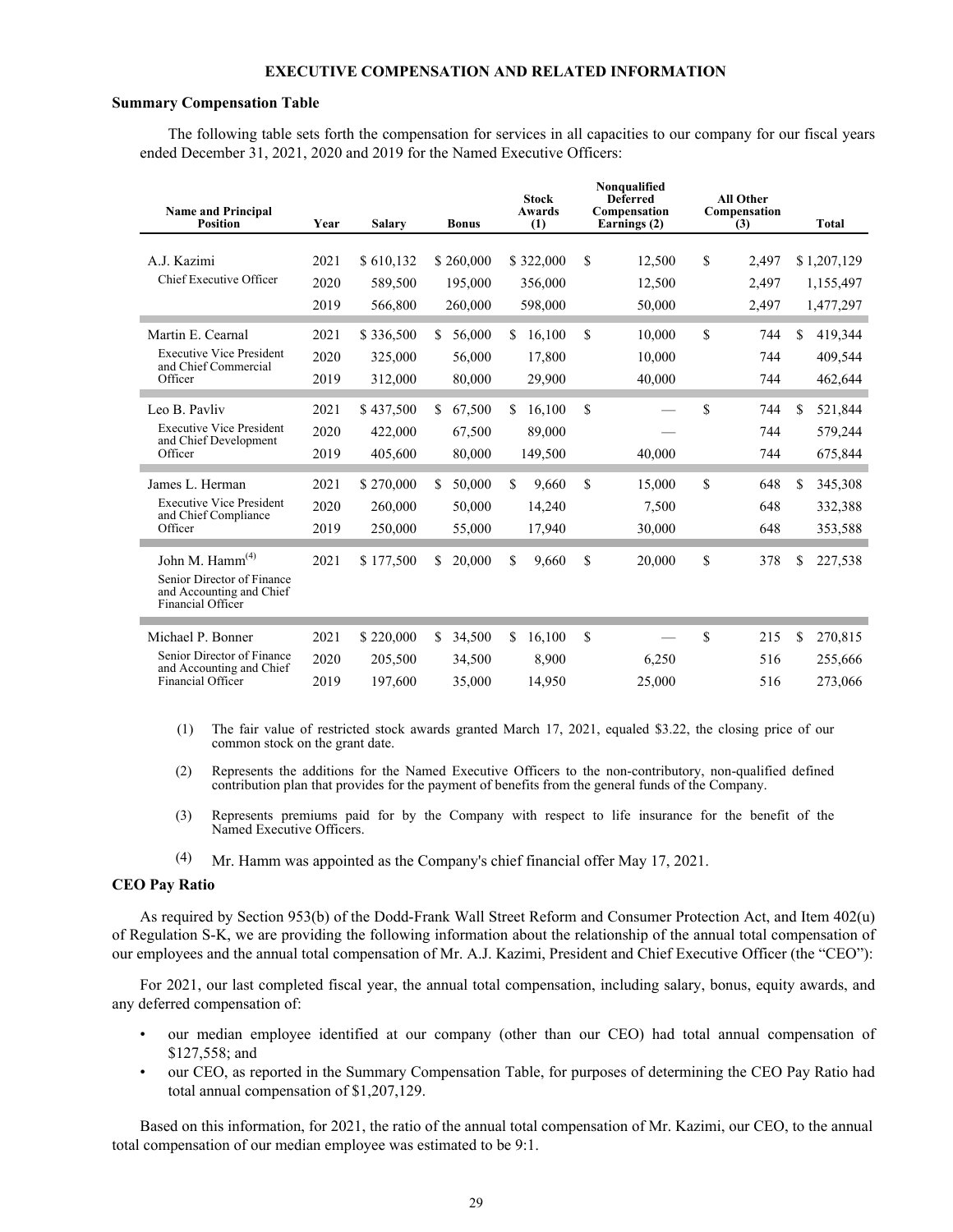This pay ratio is a reasonable estimate calculated in a manner consistent with SEC rules based on our payroll and employment records and the methodology described below. The SEC rules for identifying the median compensated employee and calculating the pay ratio based on that employee's annual total compensation allow companies to adopt a variety of methodologies, to apply certain exclusions, and to make reasonable estimates and assumptions that reflect their compensation practices. As such, the pay ratio reported by other companies may not be comparable to the pay ratio reported above, as other companies may have different employment and compensation practices and may utilize different methodologies, exclusions, estimates and assumptions in calculating their own pay ratios.

To identify the median employee, and their annual total compensation, the Company examined its payroll records, for 2021, for all individuals other than the CEO that were employed at December 31, 2021. We determined that our employee population consisted of 85 individuals. Using that employee population, we collected and compared actual base salary, bonus, equity awards and any deferred compensation earned by all employees during 2021. Compensation for employees that began employment during the year was annualized based on rate of pay applied to a full year.

#### **Executive Officers of the Company**

Set forth below is information regarding our Executive Officers including their ages, positions with our company and principal occupations and employers for at least the last five years. For information concerning such executive officers' ownership of our common stock, see "SECURITY OWNERSHIP OF CERTAIN BENEFICIAL OWNERS AND MANAGEMENT."

*A.J. Kazimi, Chief Executive Officer.* Mr. Kazimi, 63,founded our company in 1999 and has served as the Chairman of our Board of Directors and Chief Executive Officer since inception. His career includes 31 years in the biopharmaceutical industry. At Cumberland, he has overseen the development and FDA approval of the company's Acetadote<sup>®</sup> and Caldolor<sup>®</sup> brands, while also leading the acquisition of the Company's five other commercial products. He was responsible for Cumberland's initial public offering and listing on the NASDAQ stock exchange. He also serves as Chairman and Chief Executive of Cumberland Emerging Technologies. Prior to joining our company, he spent eleven years helping to build Therapeutic Antibodies Inc., an international biopharmaceutical company. As President and Chief Operating Officer, he made key contributions to that company's growth from its start-up phase through its initial public offering and listing on the London stock exchange. Mr. Kazimi started his career at Brown-Forman Corporation, rising through a series of management positions and helping to launch several new products. Mr. Kazimi serves on the Board of Directors for the Nashville Health Care Council, an association of the largest concentration of healthcare companies in the U.S. He also serves on the Boards of the Tennessee Historical Society and the Gettysburg Foundation which partners with the National Park Service to preserve the historic military park. Mr. Kazimi is a member of the Board of Visitors at the Vanderbilt University Business School and the Visiting Committee at the Loyola University New Orleans College of Business. He previously served on the board of Aegis Sciences Corporation, a federally certified forensic toxicology laboratory, which has sold twice to large private equity investors. He holds a B.S. from the University of Notre Dame and an M.B.A. from the Vanderbilt University Owen Graduate School of Management. The board believes that Mr. Kazimi brings strategic insight, leadership and a history of successful execution to the Company along with a wealth of experience in both the biopharmaceutical industry and the development of emerging companies.

*Martin E. Cearnal, Executive Vice President and Chief Commercial Officer.* Mr. Cearnal, 77, has served as a member of our Board of Directors since 2004. In 2008, he joined our management team to head commercial development for Cumberland, currently serving as Executive Vice President and Chief Commercial Officer. In 2021 Mr. Cearnal was promoted to President, Cumberland Sales Corp while maintaining his role of Chief Commercial Officer for the corporation. He is the former President and Chief Executive Officer of Physicians World, which became the largest provider of continuing medical education during his tenure from 1985 to 2000. Physicians World was acquired by Thomson Healthcare in 2000, and Mr. Cearnal served as President of Thomson Physicians World from 2000 to 2003 and Executive Vice President-Chief Strategy Officer for Thomson Medical Education from 2003 through 2005. He then became Executive Vice President-Chief Strategy Officer for Jobson Medical Information. Mr. Cearnal has over 50 years of experience in the healthcare industry and has been involved with the launches of such noteworthy pharmaceutical products as Lipitor®, Actos®, Intron-A®, Straterra®, Botox® and Humira®. He spent 17 years at Revlon Healthcare in a variety of domestic and international pharmaceutical marketing roles culminating in his position as Vice President, Marketing for International Operations. He has a B.S. degree from Southeast Missouri State University. The board believes Mr. Cearnal brings significant marketing-related knowledge to the Company, which has and will help facilitate successful product launches and marketing plans, among other contributions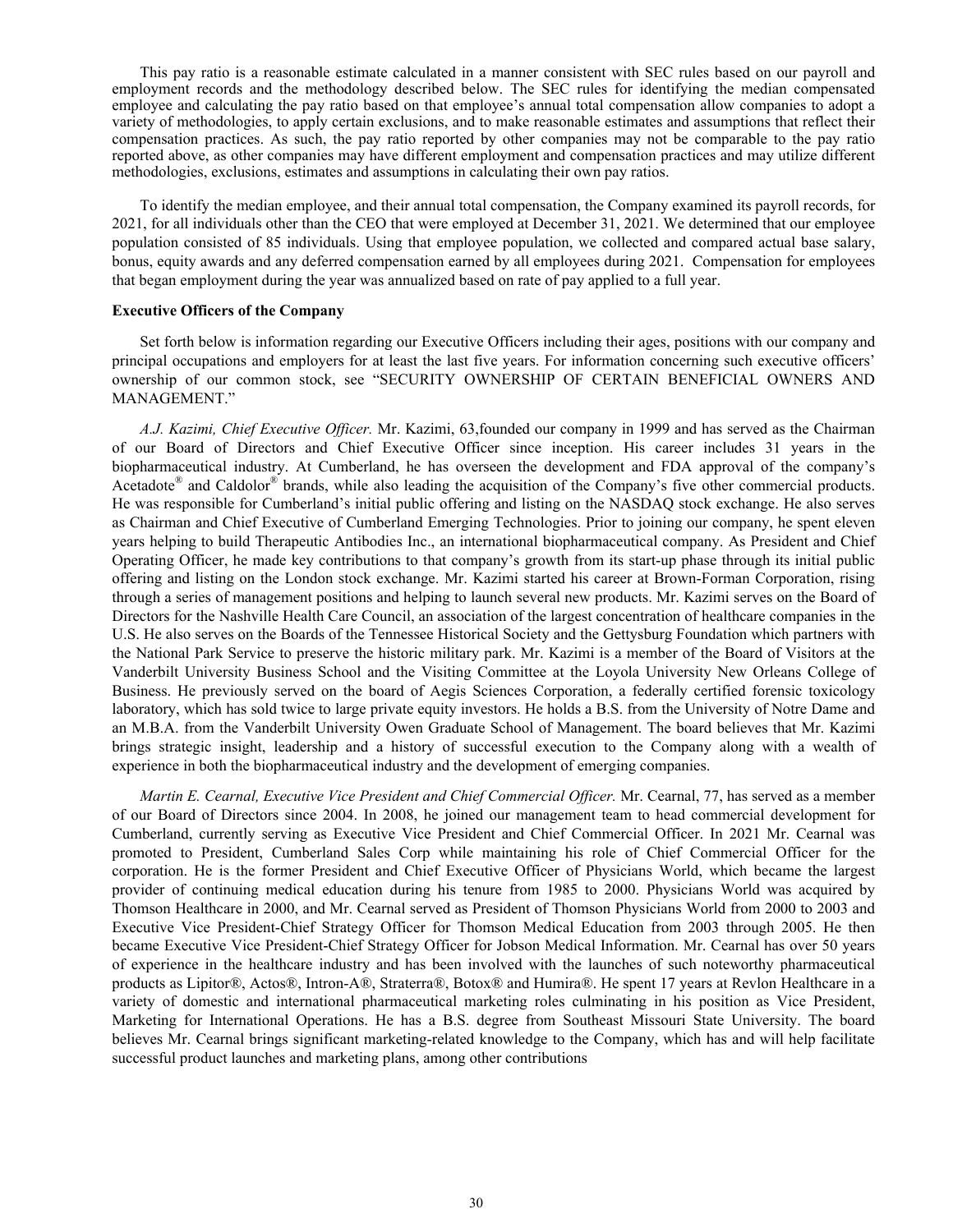*Leo B. Pavliv, R. Ph., Executive Vice President, Operations and Chief Development Officer.* Mr. Pavliv, 61, has served as our Vice President, Operations since 2003, was named Senior Vice President in 2009 and Chief Development Officer in 2012. He is responsible for Cumberland's overall drug development, including manufacturing and quality operations, and has over 29 years of experience developing pharmaceutical and biological products. From 1997 to 2003, he worked at Cato Research, a contract research organization, most recently as Vice President of Pharmaceutical Development where he oversaw development of a wide variety of products throughout the development cycle. Prior to 1997, he held various scientific and management positions at both large pharmaceutical and smaller biopharmaceutical firms including Parke-Davis from 1984 to 1986, Agouron Pharmaceuticals from 1992 to 1997, ProCyte from 1989 to 1992, and Interferon Sciences from 1986 to 1989. He is a registered pharmacist (R.Ph.) and is regulatory affairs certified. Mr. Pavliv holds a B.S., Pharmacy, and an M.B.A. from Rutgers University.

*James L. Herman, Senior Vice President and Chief Compliance Officer.* Mr. Herman, 65, handles all national accounts sales, including wholesalers and retail chain buying offices, managed care home offices and federal government accounts. He is also charged with overseeing our corporate compliance efforts. He has been with us since 2003 and has 31 years of pharmaceutical industry experience. From 1998 to 2003, he was with Solvay Pharmaceuticals and served as Director of Managed Care and Director of Trade Affairs and Customer Service. From 1990 to 1998, Mr. Herman was with Schwarz Pharma, where he held national sales leadership positions in National Accounts and Managed Care. He holds a B.S. from Indiana University and an M.B.A. from Cardinal Stritch University.

*John M. Hamm, Senior Director Finance & Accounting and Chief Financial Officer.* Mr. Hamm, 65, was appointed as the Senior Director Finance and Accounting and Chief Financial Officer effective May 17, 2021. Mr. Hamm has over 25 years of finance and accounting experience, with a majority in the health care industry. Prior to initially joining Cumberland in 2019, Mr. Hamm was CFO, Partner of Tatum, LLC from 2010 to 2019. He previously held the positions of Chief Operating Officer and Chief Financial Officer, Pharmacy at HealthSpring, Inc., a managed care organization currently operating as Cigna-HealthSpring. Prior to that he was Vice President Finance at Emdeon Business Services. Emdeon Inc., a healthcare technology firm that now operates as Change Healthcare Inc., a NASDAQ listed company with over \$3 billion in annual revenue. Mr. Hamm has a Bachelor of Science in Business Administration with a minor in Accounting from Wheeling University. He earned his Master's in Business Administration with an emphasis in Accounting from the University of West Virginia. He is a Certified Management Accountant (CMA) and Certified Financial Manager (CFM).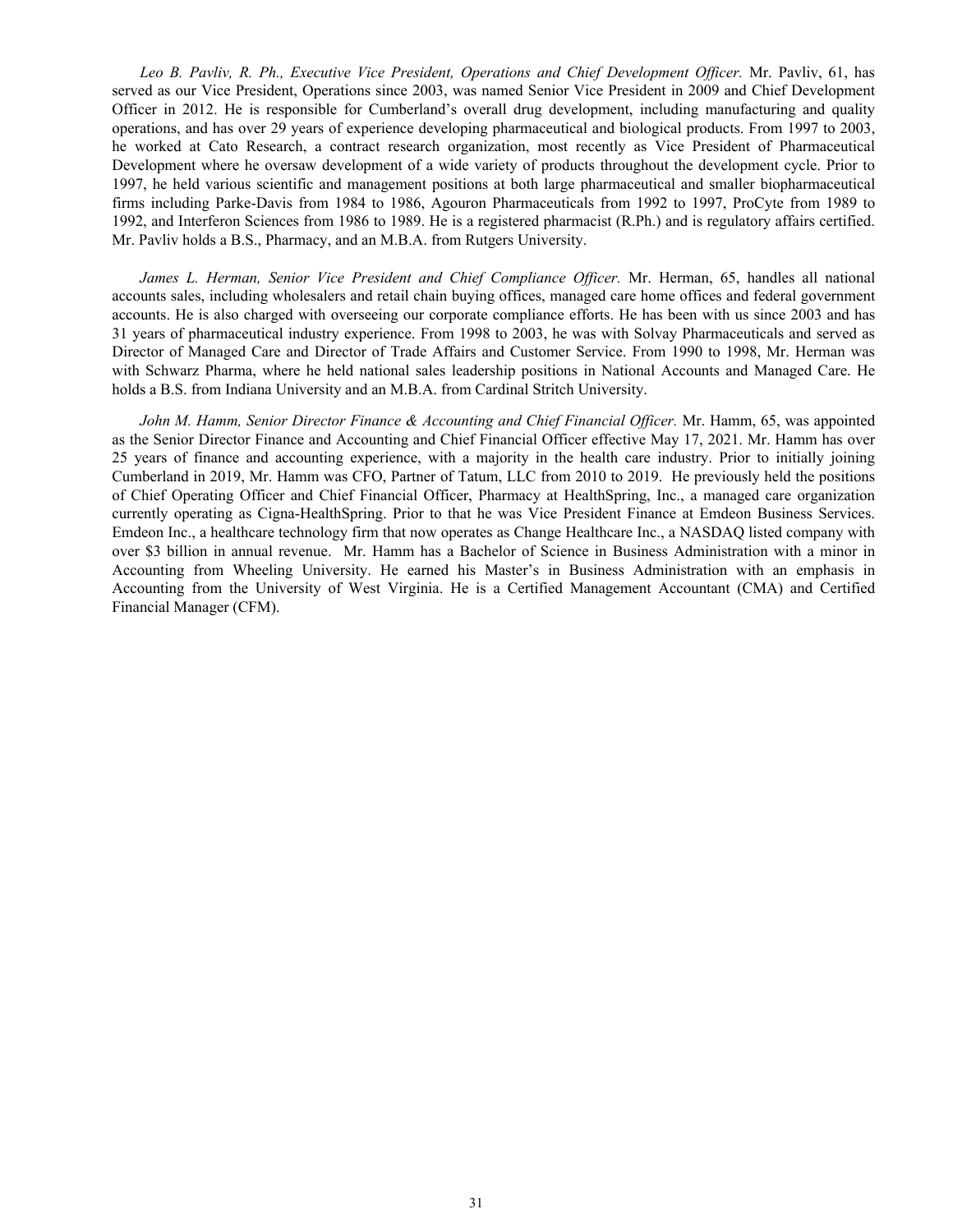# **GRANTS OF PLAN-BASED AWARDS**

| Name              | <b>Grant Date</b> | <b>All Other</b><br><b>Stock</b><br>Awards:<br>Numbers of<br><b>Shares</b> of<br><b>Stock</b> | <b>All Other</b><br>Stock<br>Awards:<br><b>Numbers of</b><br>Incentive<br><b>Stock</b><br><b>Options</b> | Exercise or<br><b>Base Price of</b><br>Option<br>Awards<br>(S/Sh) | <b>Grant Date Fair</b><br><b>Value of Stock</b><br>and Option<br>Awards |
|-------------------|-------------------|-----------------------------------------------------------------------------------------------|----------------------------------------------------------------------------------------------------------|-------------------------------------------------------------------|-------------------------------------------------------------------------|
| A. J. Kazimi      | 03/17/2021        | 12,000                                                                                        |                                                                                                          | \$0.00                                                            | \$<br>38,640                                                            |
| A. J. Kazimi      | 03/17/2021        |                                                                                               | 88,000                                                                                                   | 3.22                                                              | 283,360                                                                 |
| Martin E. Cearnal | 03/17/2021        |                                                                                               | 5,000                                                                                                    | 3.22                                                              | 16,100                                                                  |
| Leo B. Pavliv     | 03/17/2021        |                                                                                               | 5,000                                                                                                    | 3.22                                                              | 16,100                                                                  |
| James L. Herman   | 03/17/2021        |                                                                                               | 3,000                                                                                                    | 3.22                                                              | 9,660                                                                   |
| John M. Hamm      | 03/17/2021        |                                                                                               | 3,000                                                                                                    | 3.22                                                              | 9,660                                                                   |
| Michael P. Bonner | 03/17/2021        |                                                                                               | 5,000                                                                                                    | 3.22                                                              | 16,100                                                                  |

The following table sets forth information regarding grants of plan-based awards we granted to our Named Executive Officers during the fiscal year ended December 31, 2021:

Our executive compensation policies and practices, pursuant to which the compensation set forth in the Summary Compensation Table and the Grants of Plan-Based Awards Table was paid or awarded, are described above under "COMPENSATION DISCUSSION AND ANALYSIS." A summary of certain material terms of our compensation plans and arrangements is set forth above under "COMPENSATION DISCUSSION AND ANALYSIS — Base Salary and Annual Bonuses" and "COMPENSATION DISCUSSION AND ANALYSIS — Long-Term Equity Incentive Compensation."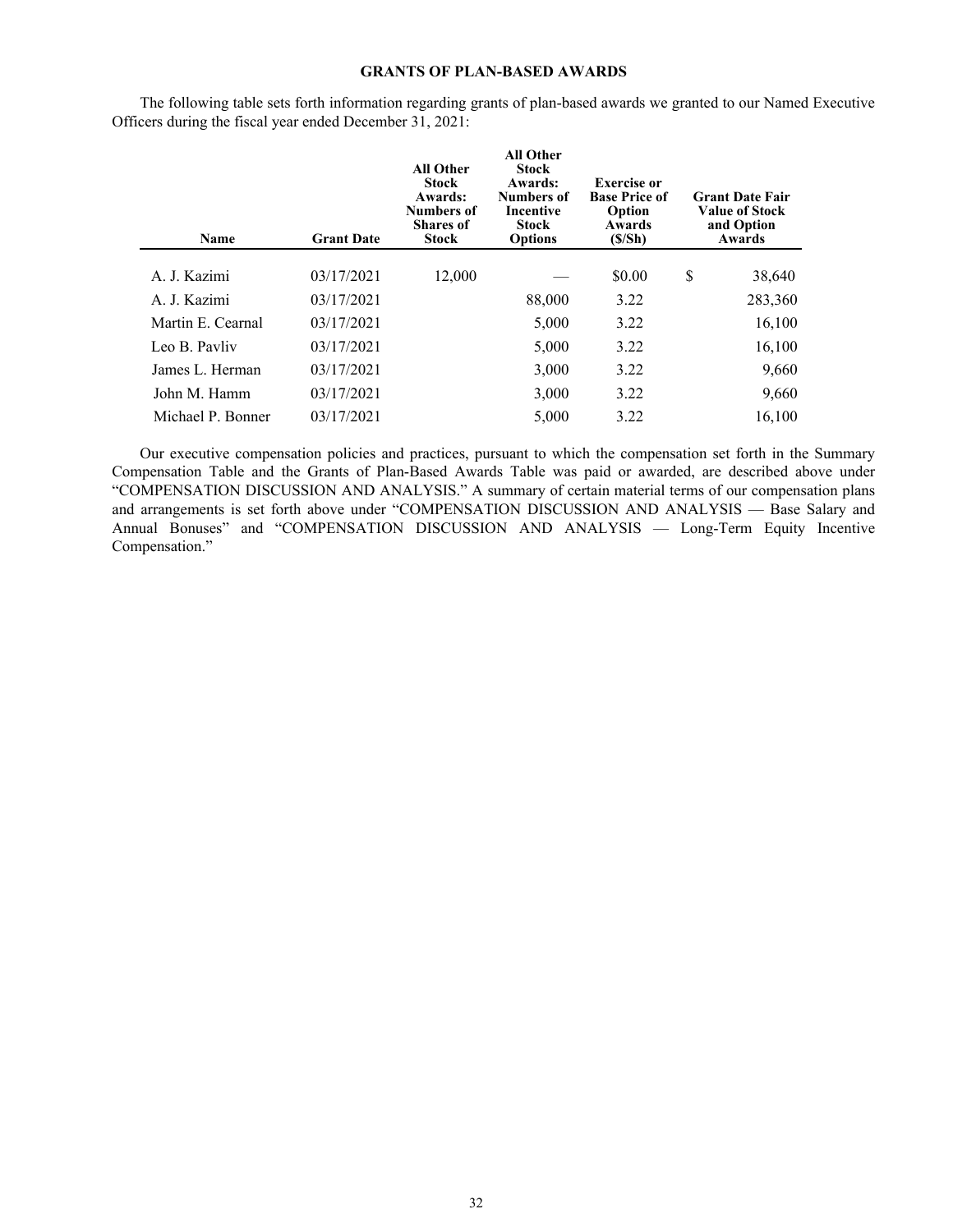# **Outstanding Equity Awards at Fiscal Year-End**

The following table sets forth information regarding unvested stock and unexercised option awards held by our Named Executive Officers as of December 31, 2021:

|                                  |                                                                                                  | <b>Option Awards</b>                    | <b>Stock Awards</b>                        |                                                                                       |                                                                                                     |  |  |
|----------------------------------|--------------------------------------------------------------------------------------------------|-----------------------------------------|--------------------------------------------|---------------------------------------------------------------------------------------|-----------------------------------------------------------------------------------------------------|--|--|
| Name                             | Number of<br><b>Securities</b><br>Underlying<br>Unexercised<br>Options (#)<br><b>Exercisable</b> | Option<br><b>Exercise</b><br>Price (\$) | Option<br><b>Expiration</b><br><b>Date</b> | Number of<br><b>Shares or Units</b><br>of Stock That<br><b>Have Not</b><br>Vested (#) | <b>Market Value</b><br>of Shares or<br><b>Units of Stock</b><br><b>That Have Not</b><br>Vested (\$) |  |  |
| A. J. Kazimi <sup>(1)</sup>      |                                                                                                  | \$                                      |                                            | 12,000                                                                                | \$<br>56,040                                                                                        |  |  |
|                                  | 88,000                                                                                           | 3.22                                    | 3/17/2031                                  |                                                                                       | 283,360                                                                                             |  |  |
|                                  |                                                                                                  |                                         |                                            | 100,000                                                                               | 467,000                                                                                             |  |  |
|                                  |                                                                                                  |                                         |                                            | 100,000                                                                               | 467,000                                                                                             |  |  |
|                                  |                                                                                                  |                                         |                                            | 100,000                                                                               | 467,000                                                                                             |  |  |
| Martin E. Cearnal <sup>(2)</sup> | 5,000                                                                                            | 3.22                                    | 3/17/2031                                  |                                                                                       | 16,100                                                                                              |  |  |
|                                  |                                                                                                  |                                         |                                            | 5,000                                                                                 | 23,350                                                                                              |  |  |
|                                  |                                                                                                  |                                         |                                            | 5,000                                                                                 | 23,350                                                                                              |  |  |
|                                  |                                                                                                  |                                         |                                            | 5,000                                                                                 | 23,350                                                                                              |  |  |
| Leo B. Pavliv <sup>(3)</sup>     | 5,000                                                                                            | 3.22                                    | 3/17/2031                                  |                                                                                       | 16,100                                                                                              |  |  |
|                                  |                                                                                                  |                                         |                                            | 25,000                                                                                | 116,750                                                                                             |  |  |
|                                  |                                                                                                  |                                         |                                            | 8,500                                                                                 | 39,695                                                                                              |  |  |
|                                  |                                                                                                  |                                         |                                            | 5,000                                                                                 | 23,350                                                                                              |  |  |
| James L. Herman <sup>(4)</sup>   | 3,000                                                                                            | 3.22                                    | 3/17/2031                                  |                                                                                       | 9,660                                                                                               |  |  |
|                                  |                                                                                                  |                                         |                                            | 4,000                                                                                 | 18,680                                                                                              |  |  |
|                                  |                                                                                                  |                                         |                                            | 3,000                                                                                 | 14,010                                                                                              |  |  |
|                                  |                                                                                                  |                                         |                                            | 6,000                                                                                 | 28,020                                                                                              |  |  |
| John M. Hamm <sup>(5)</sup>      | 3,000                                                                                            | 3.22                                    | 3/17/2031                                  |                                                                                       | 9,660                                                                                               |  |  |
|                                  |                                                                                                  |                                         |                                            |                                                                                       |                                                                                                     |  |  |
|                                  |                                                                                                  |                                         |                                            |                                                                                       |                                                                                                     |  |  |
|                                  |                                                                                                  |                                         |                                            |                                                                                       |                                                                                                     |  |  |

(1) A. J. Kazimi:

• 12,000 shares of restricted stock granted on March 17, 2021; 100% vesed on March 17. 2025.

• 88,000 shares of ISOs granted on March 17, 2021; 100% vested on March 17, 2025.

• 100,000 shares of restricted stock granted on March 23, 2020; 100% vested on March 23, 2024.

• 100,000 shares of restricted stock granted on March 18, 2019; 100% vested on March 18, 2023.

• 100,000 shares of restricted stock granted on March 20, 2018; 100% vested on March 20, 2022.

(2) Martin E. Cearnal:

• 5,000 shares of ISOs granted on March 17, 2021; 100% vested on March 17, 2025.

• 5,000 shares of restricted stock granted on March 23, 2020; 100% vested on March 23, 2024.

• 5,000 shares of restricted stock granted on March 18, 2019; 100% vested on March 18, 2023.

• 5,000 shares of restricted stock granted on March 20, 2018; 100% vested on March 20, 2022.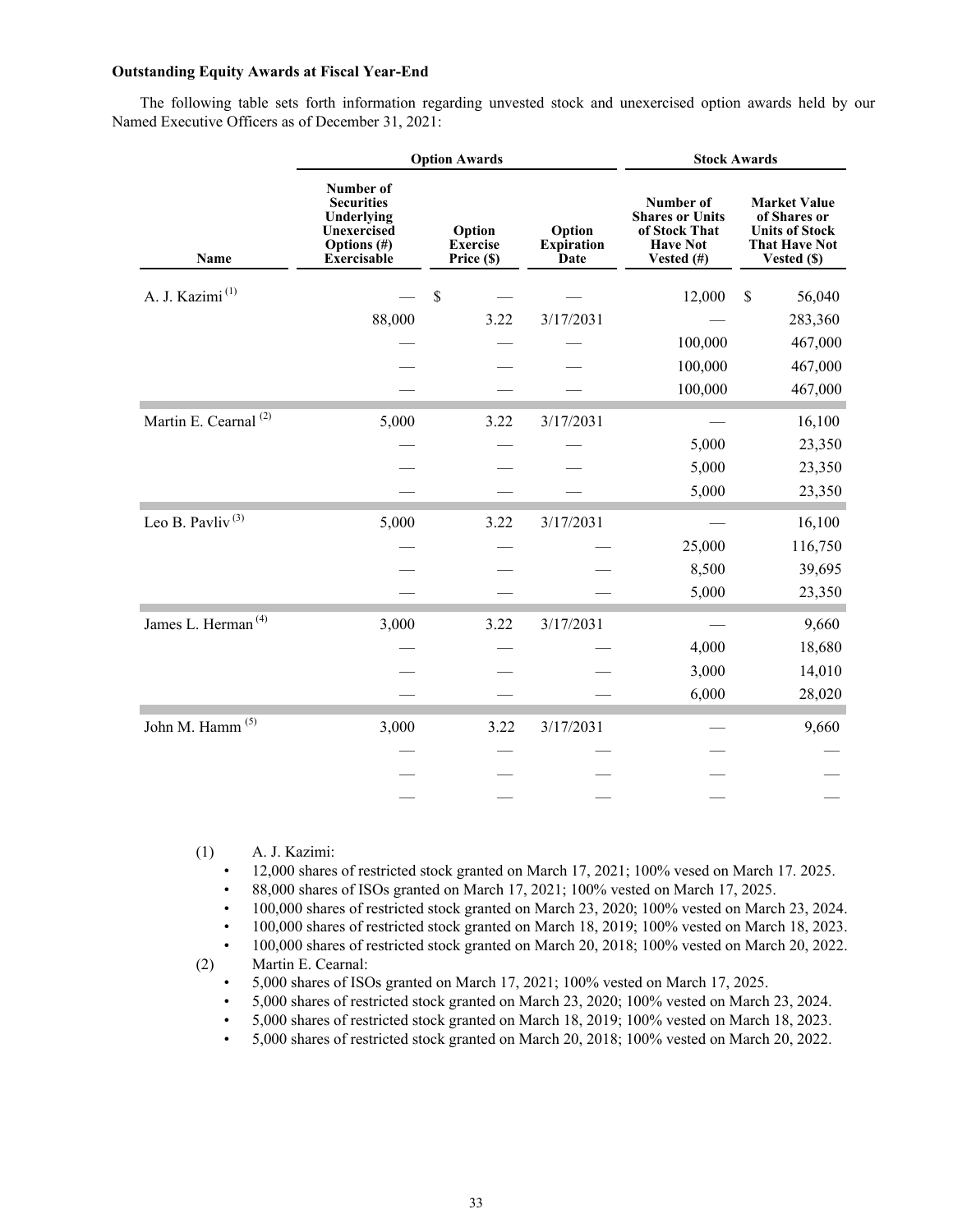- (3) Leo B. Pavliv:
	- 5,000 shares of ISOs granted on March 17, 2021: 100% vested on March 17, 2025.
	- 25,000 shares of restricted stock granted on March 23, 2020; 100% vested on March 23, 2024.
	- 8,500 shares of restricted stock granted on March 18, 2019; 100% vested on March 18, 2023.
	- 5,000 shares of restricted stock granted on March 20, 2018; 100% vested on March 20, 2022.
- (4) James L. Herman:
	- 3,000 shares of ISOs granted on March 17, 2021: 100% vested on March 17, 2025.
	- 4,000 shares of restricted stock granted on March 23, 2020; 100% vested on March 23, 2024.
	- 3,000 shares of restricted stock granted on March 18, 2019; 100% vested on March 18, 2023.
- 6,000 shares of restricted stock granted on March 20, 2018; 100% vested on March 20, 2022. (5) John M. Hamm:
	- 3,000 shares of ISOs granted on March 17, 2021: 100% vested on March 17, 2025.
	- 1,500 shares of restricted stock granted on March 23, 2020; 100% vested on March 23, 2024.
	- 1,500 shares of restricted stock granted on November 27, 2019; 100% vested on November 27, 2023.

# **Option Exercises and Stock Vested**

The following table sets forth information regarding the exercise of stock option awards and vesting of stock awards held by our Named Executive Officers during the fiscal year ended December 31, 2021:

|                   | <b>Option Awards</b>                                   |                                                     | <b>Stock Awards</b>                                      |                                          |  |  |
|-------------------|--------------------------------------------------------|-----------------------------------------------------|----------------------------------------------------------|------------------------------------------|--|--|
| Name              | Number of<br><b>Shares Acquired</b><br>on Exercise (#) | Value<br><b>Realized on</b><br><b>Exercise</b> (\$) | Number of<br><b>Shares Acquired</b><br>on Vesting $(\#)$ | <b>Value Realized</b><br>on Vesting (\$) |  |  |
| A.J. Kazimi       |                                                        |                                                     | 62,650                                                   | 201,733<br>S                             |  |  |
| Martin E. Cearnal |                                                        |                                                     | 8,655                                                    | 27,869                                   |  |  |
| Leo B. Pavliv     |                                                        |                                                     | 7,130                                                    | 22,959                                   |  |  |
| James L. Herman   |                                                        |                                                     | 3,440                                                    | 11,077                                   |  |  |
| John M. Hamm      |                                                        |                                                     |                                                          |                                          |  |  |
| Michael P. Bonner |                                                        |                                                     | 1,433                                                    | 4,614                                    |  |  |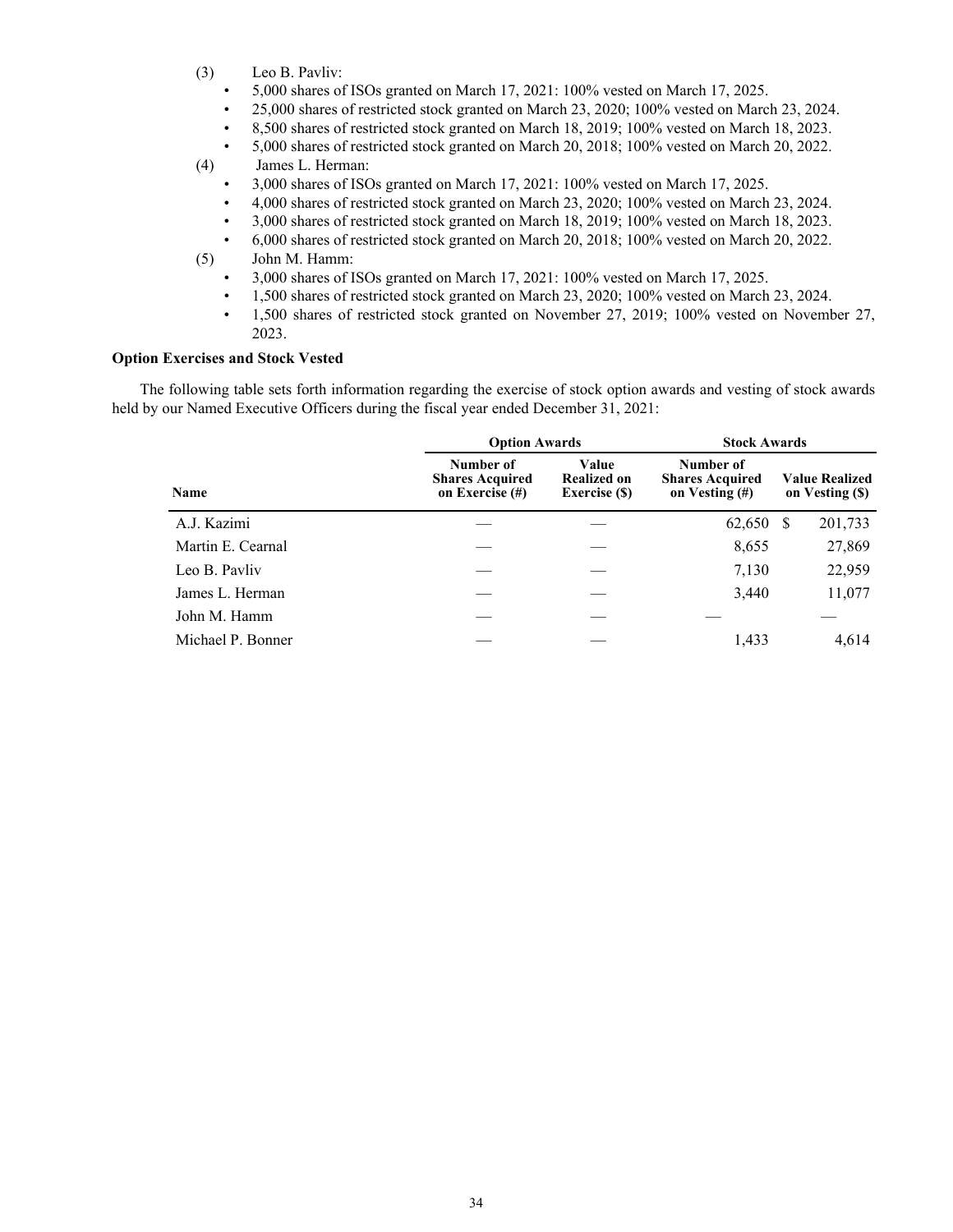#### **Non-Qualified Deferred Compensation Table**

The following table reflects the contributions, earnings and account balances for the Named Executive Officers in the Non-Qualified Deferred Compensation plan. This plan is a non-contributory non-qualified defined contribution plan that provides for the payment of benefits from the general funds of the Company. Participation in this plan is limited to a selected group of management or highly compensated employees of the Company. Vesting in the Company contributions occurs at the earlier of 60 months of plan participation and reaching the age of 65 or 120 months of participation into the plan. The participants may direct which investment fund the investment amounts are placed within the plan. If no fund is selected by the participant, the Company contributions will be deemed to be invested in a money market account for the participant. The plan allows participants to defer a portion of their compensation. The activity was as follows during the fiscal year ended December 31, 2021:

| Name              | <b>Executive</b><br><b>Contributions</b> |    | Registrant<br>Contributions <sup>(1)</sup> |   | Aggregate<br><b>Earnings</b> (loss) |    | Aggregate<br>Withdrawals/<br>Distributions /<br><b>Forfeitures</b> |   | Aggregate<br><b>Balance</b> |  |
|-------------------|------------------------------------------|----|--------------------------------------------|---|-------------------------------------|----|--------------------------------------------------------------------|---|-----------------------------|--|
| A.J. Kazimi       | \$                                       | -S | 12,500                                     | S | 17,137                              | -S | $\overbrace{\phantom{aaaaa}}$                                      | S | 175,792                     |  |
| Martin E. Cearnal | 14,800                                   |    | 10,000                                     |   | 122,588                             |    |                                                                    |   | 948,236                     |  |
| Leo B. Pavliv     |                                          |    |                                            |   | 164,321                             |    |                                                                    |   | 1,053,722                   |  |
| James L. Herman   | 21,600                                   |    | 15,000                                     |   | (1,092)                             |    |                                                                    |   | 454,780                     |  |
| John M. Hamm      |                                          |    | 20,000                                     |   | 5,118                               |    |                                                                    |   | 51,518                      |  |
| Michael P. Bonner |                                          |    |                                            |   | 10.071                              |    | (146,701)                                                          |   |                             |  |

(1) The registrant contributions are included as a component of the summary compensation table while the aggregate earnings are excluded from the summary compensation table. The registrant contributions, in previous years, were included in total compensation for the Named Executive Officers in the Summary Compensation table.

#### **Equity Compensation Plan Information**

The following table provides aggregate information as of December 31, 2021, with respect to shares of our common stock that may be issued under our existing equity compensation plans:

| <b>Plan Category</b>                                                                       | (a)<br><b>Number of Shares to Be</b><br><b>Issued Upon Exercise of</b><br><b>Outstanding Options,</b><br><b>Warrants and Rights</b> | (b)<br>Weighted-Average<br><b>Exercise Price of</b><br><b>Outstanding Options,</b><br><b>Warrants and Rights</b> | (c)<br><b>Number of Securities</b><br><b>Remaining Available for</b><br><b>Future Issuance Under</b><br><b>Equity Compensation</b><br><b>Plans (Excluding)</b><br><b>Securities Reflected in</b><br>Column (a)) |  |  |  |
|--------------------------------------------------------------------------------------------|-------------------------------------------------------------------------------------------------------------------------------------|------------------------------------------------------------------------------------------------------------------|-----------------------------------------------------------------------------------------------------------------------------------------------------------------------------------------------------------------|--|--|--|
| Equity compensation plans approved<br>by security holders<br>Equity compensation plans not | none                                                                                                                                | none                                                                                                             | 420,188                                                                                                                                                                                                         |  |  |  |
| approved by security holders                                                               | none                                                                                                                                | none                                                                                                             | none                                                                                                                                                                                                            |  |  |  |
| Total                                                                                      | none                                                                                                                                | none                                                                                                             | 420,188                                                                                                                                                                                                         |  |  |  |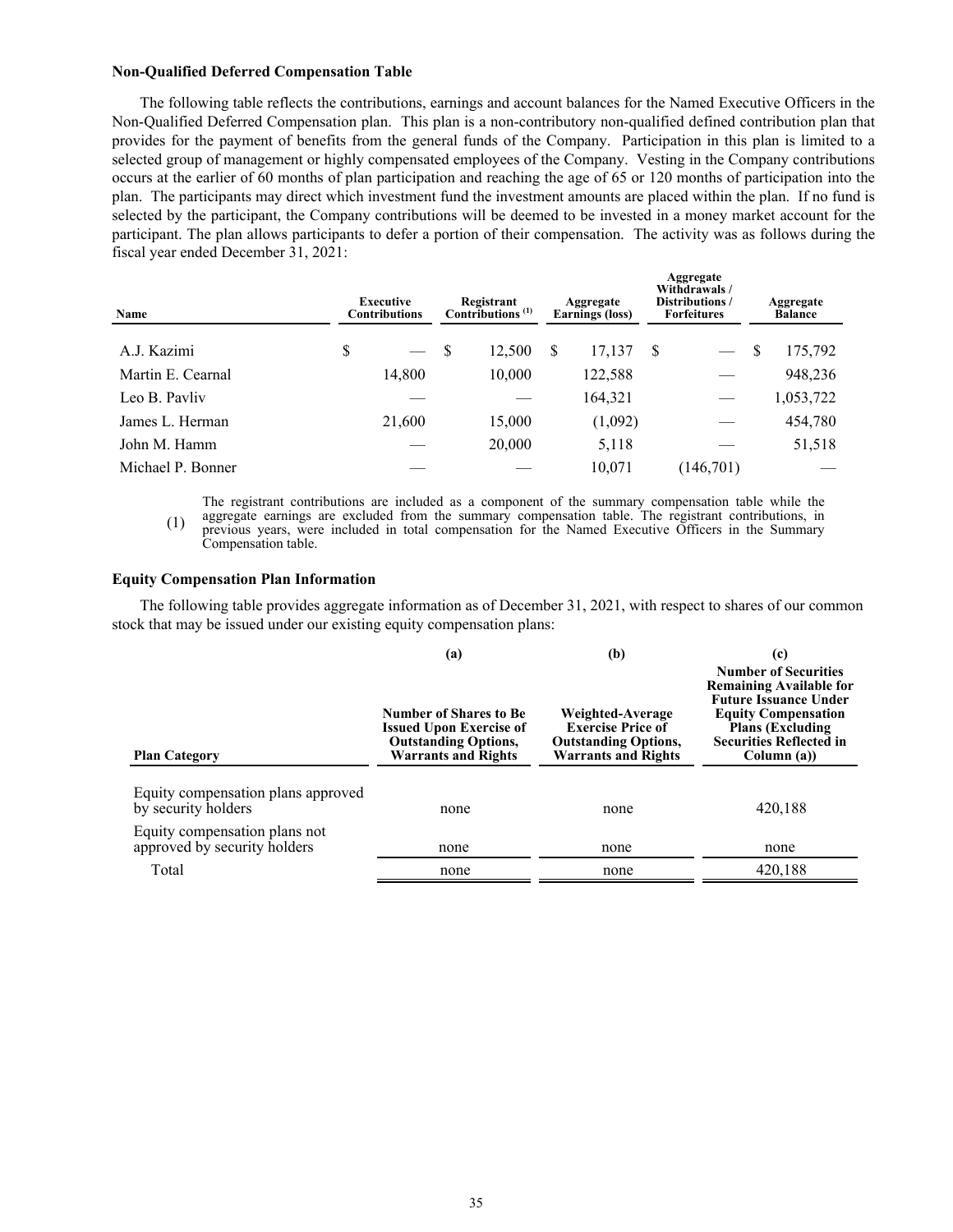#### **Director Compensation Table**

The following table sets forth information regarding the aggregate compensation we paid to the members of our Board of Directors during the fiscal year ended December 31, 2021:

| <b>Name</b>           | <b>Fees Earned or</b><br>Paid in Cash | <b>Stock Awards (\$)</b> | <b>Option Awards</b><br>$\left( \mathbb{S}\right)$ |         |   | Total   |
|-----------------------|---------------------------------------|--------------------------|----------------------------------------------------|---------|---|---------|
| Joey A. Jacobs        | S<br>75,000                           | S<br>15,700(1)           | S                                                  | $- (1)$ | S | 90,700  |
| Dr. Gordon R. Bernard | 123,750                               |                          |                                                    |         |   | 123,750 |
| Jonathan I. Griggs    | 19,600                                | $3,140$ (2)              |                                                    | $-$ (2) |   | 22,740  |
| Caroline R. Young     | 75,000                                | $3,140$ (3)              |                                                    | $-$ (3) |   | 78,140  |
| Kenneth J. Krogulski  | 75,000                                | $3,140$ (4)              |                                                    | $-$ (4) |   | 78,140  |
| James R. Jones        | 75,000                                | 3,140(5)                 |                                                    | $- (5)$ |   | 78,140  |
| Joseph C. Galante     | 72,500                                | 3,140(6)                 |                                                    | $-$ (6) |   | 75,640  |

(1) On March 23, 2021, restricted shares were awarded with a grant-date fair value of \$3.14 per share. As of December 31, 2021, Mr. Jacobs had 5,000 shares of restricted stock outstanding.

(2) On March 23, 2021, restricted shares were awarded with a grant-date fair value of \$3.14 per share. As of December 31, 2021, Mr. Griggs had 1,000 shares of restricted stock outstanding.

(3) On March 23, 2021, restricted shares were awarded with a grant-date fair value of \$3.14 per share. As of December 31, 2021, Mrs. Young had 1,000 shares of restricted stock outstanding.

(4) On March 23, 2021, restricted shares were awarded with a grant-date fair value of \$3.14 per share. As of December 31, 2021, Mr. Krogulski had 1,000 shares of restricted stock outstanding.

(5) On March 23, 2021, restricted shares were awarded with a grant-date fair value of \$3.14 per share. As of December 31, 2021, Mr. Jones had 1,000 shares of restricted stock outstanding.

(6) On March 23, 2021, restricted shares were awarded with a grant-date fair value of \$3.14 per share. As of December 31, 2021, Mr. Galante had 1,000 shares of restricted stock outstanding.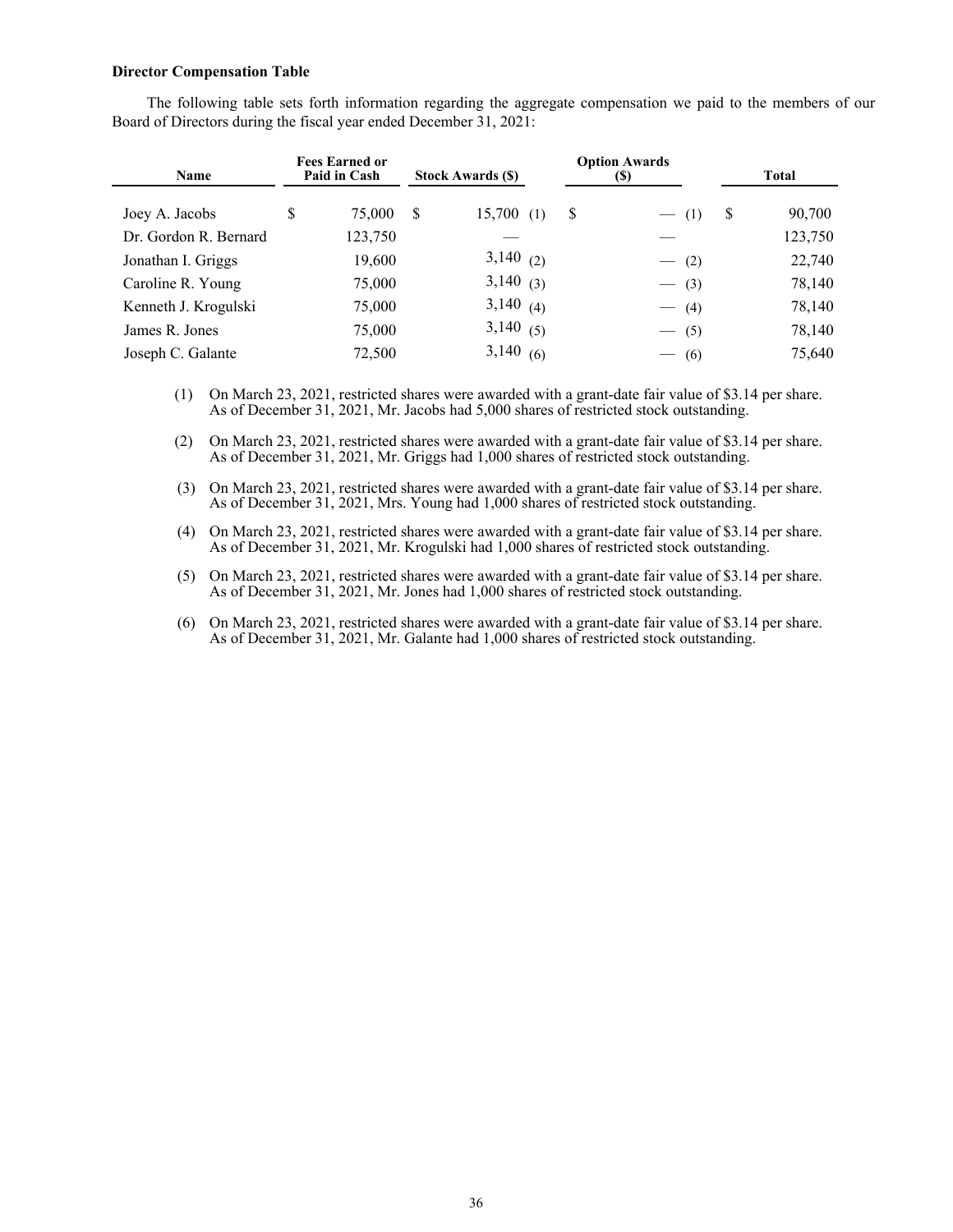# **CORPORATE GOVERNANCE**

#### **Meetings of the Board of Directors and Committees**

# *Board of Directors*

The property, affairs and business of our company are under the general management of our Board of Directors as provided by the laws of the State of Tennessee and our Bylaws. We have standing Audit, Compensation and Governance & Nominating Committees of the Board of Directors. The separately designated standing Audit Committee has been operating, as defined, in accordance with the Securities Exchange Act of 1934, as amended, (the "Exchange Act").

The Board of Directors has adopted a written charter for each of our standing committees that establishes the responsibilities of the respective committee. The charter of the Audit Committee, the charter of the Compensation Committee, and the charter of the Governance & Nominating Committee are available on our website at www.cumberlandpharma.com under the tab "Investor Relations - Corporate Governance."

The Board of Directors held four meetings during fiscal year 2021, each which with full attendance by each director. Each director also attended all meetings held by all the standing committees of the Board on which such director served during 2021. While the Company currently has no formal policy with respect to the attendance of members of the Board of Directors at annual meetings, all directors did attend our 2021 Annual Meeting.

#### *Director Independence*

The Board of Directors has affirmatively determined whether each director is independent in accordance with the Nasdaq Global Select Market rules and listing standards. The Board has affirmatively determined that each of Messrs. Jacobs, Jones, Krogulski, Galante, Dr. Bernard and Ms. Young each qualifies as an independent non-employee director with no relationship that would interfere with the exercise of independent judgment in carrying out the responsibilities of a director.

# *Company Leadership Structure*

The business of the Company is managed under the direction of the Board of Directors, which is elected by the Company's shareholders. The basic responsibility of the Board of Directors is to lead the Company by exercising its business judgment to act in what each director reasonably believes to be the best interests of the Company and its shareholders. Leadership is important to facilitate the Board of Directors acting effectively as a working group so that the Company and its performance may benefit. The role of the Chairman includes providing continuous feedback on the direction, performance and strategy of the Company, serving as Chair of meetings of the Board of Directors, setting the Board of Director's agenda with the Company, and leading the Board of Directors in anticipating and responding to business challenges. The Board of Directors believes that the advisability of having a separate or combined chairman and chief executive officer is dependent upon the strengths of the individuals that hold these positions and the most effective means of leveraging these strengths. At this time, given the composition of the Company's Board, the effective leadership of Mr. Kazimi as both Chairman of the Board of Directors and Chief Executive Officer, and the current challenges faced by the Company, the Board of Directors believes that combining the positions of Chairman of the Board of Directors and Chief Executive Officer provides the Company with the right foundation to pursue the Company's strategic and operational objectives, while maintaining effective oversight and objective evaluation of the performance of the Company. The Board of Directors also has a Lead Independent Director, who chairs meetings and discussions of the independent members of the Board of Directors during the year.

## *Board Oversight of Risk*

Assessing and managing risk is the responsibility of the Company's management, while the Board of Directors, as a whole and through its committees, has responsibility for the oversight of risk management. The Audit Committee reviews financial risks that may be material to the Company, as well as major legislative and other developments which could materially impact the Company. In addition, the Board of Directors has delegated to the Compensation Committee the responsibility of assessing the risks associated with the Company's compensation practices and policies for employees, including consideration of the counterbalance of risk-taking incentives and risk-mitigating factors in Company practices and policies. The full Board reviews the identified risks that may be material to the Company, including those detailed in the Audit Committee's reports and those disclosed in the Company's quarterly and annual reports filed with the SEC. The goal of these processes is to achieve serious and thoughtful board-level attention to the Company's risk management process and system, the nature of the material risks faced by the Company, and the adequacy of the Company's risk management process and system designed to respond to and mitigate these risks.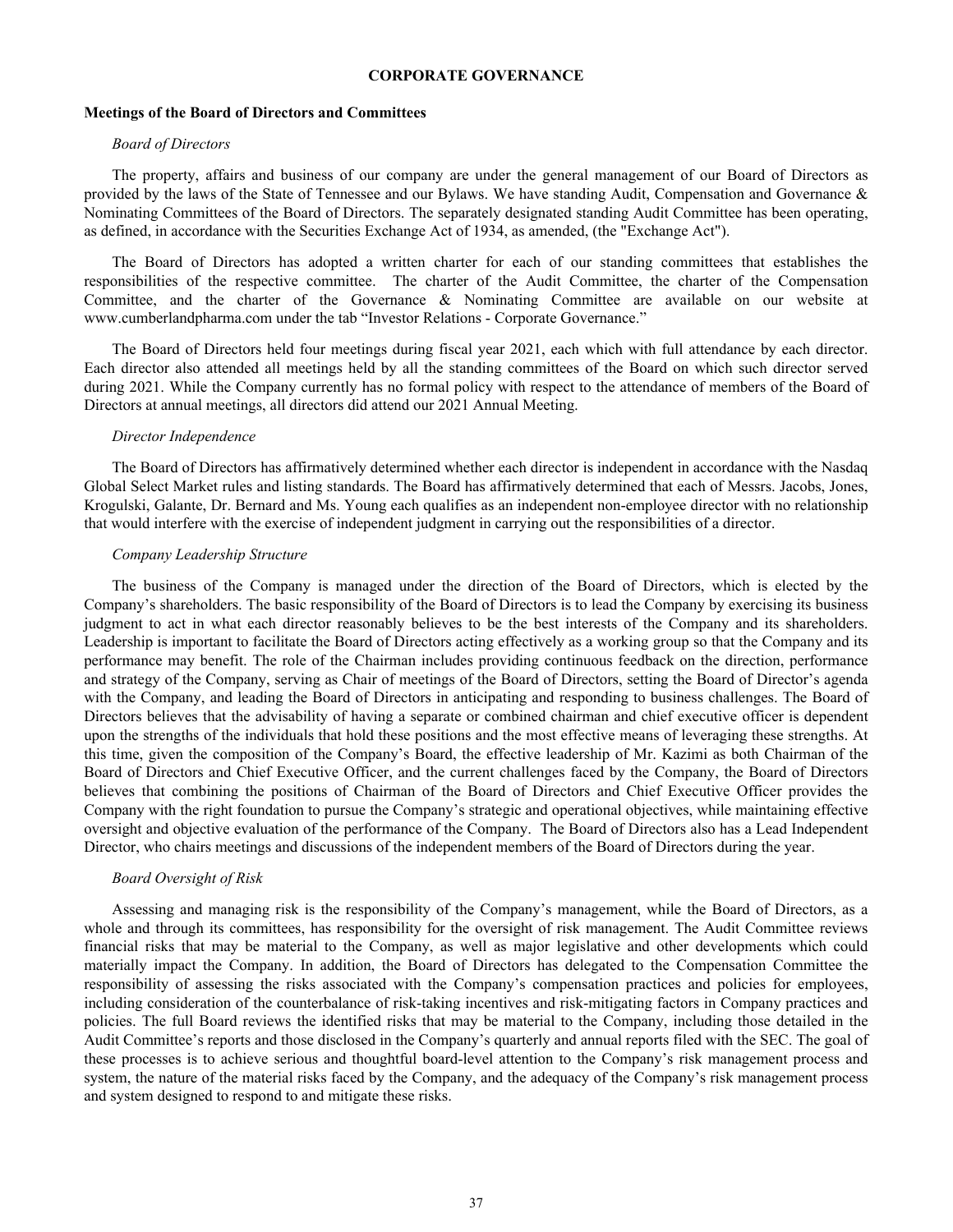# *Audit Committee*

The Board of Directors has instructed the Audit Committee to meet periodically with our management and independent registered public accounting firm to, among other things, review the results of the annual audit and quarterly reviews and discuss our financial statements, recommend to our Board of Directors the independent registered public accounting firm to be retained, and receive and consider the auditors' comments as to controls, adequacy of staff and management personnel and procedures in connection with audit and financial controls. The Audit Committee is also authorized to review related party transactions for potential conflicts of interest. The Audit Committee's functions are further described under the heading "Audit Committee Report."

The Audit Committee is currently comprised of Mr. James R. Jones, Chairman, Mr. Kenneth J. Krogulski and Mr. Joseph C. Galante. The members of the Audit Committee are "independent," as determined in accordance with the listing standards for companies listed on the Nasdaq Global Select Market. The members also satisfy the Securities and Exchange Commission's additional independence requirements for members of audit committees and Rule 10A-3 of the Exchange Act. The Board of Directors has affirmatively determined that James Jones is an "audit committee financial expert" as defined under Item  $407(d)(5)$  of Regulation S-K of the Securities Act of 1933 and that each member of the Audit Committee has sufficient financial sophistication to qualify as an audit committee member under Nasdaq Global Select Market listing standards. The Audit Committee met four times during fiscal year 2021.

#### *Compensation Committee*

The Compensation Committee is authorized to establish compensation policies for our Company, review annual salaries and bonuses of our executive officers and has the authority to determine the aggregate granting of equity awards, the times at which such equity awards shall be granted, the number of shares issued, the vesting term and any exercise price associated with such equity awards under our equity compensation plans. In addition, the Compensation Committee recommends to the full Board of Directors the compensation of our Chief Executive Officer. In fulfilling its responsibilities, the Compensation Committee has the authority to engage independent compensation consultants or legal advisers when determined by the Compensation Committee to be necessary or appropriate.

The Compensation Committee currently consists of Mr. Joseph C. Galante, Chairman, Ms. Caroline R. Young and Mr. Kenneth Krogulski. The Board of Directors has affirmatively determined that each member of the Compensation Committee is "independent," as such term is defined in the listing standards for companies listed on the Nasdaq Global Select Market, including, without limitation, the specific requirements of Nasdaq Rule 5605(d)(2) for compensation committee members. The Compensation Committee met twice during fiscal year 2021.

The Compensation Committee reviews the risks and rewards associated with the Company's compensation programs. The Compensation Committee designs compensation programs with features that mitigate risk without diminishing the incentive nature of the compensation. We believe our programs encourage and reward prudent business judgment and appropriate risk-taking over the long term.

#### **Compensation Committee Interlocks and Insider Participation**

The members of the Compensation Committee are set forth above. The Compensation Committee is made up entirely of independent directors and no member of the Compensation Committee was an officer or employee of the Company during 2021, a former officer of the Company or had any relationship during 2021 requiring disclosure under Item 404 of Regulation S-K. In addition, none of the Company's executive officers serve as a member of the Board of Directors or Compensation Committee of any entity that has one or more of its executive officers serving as a member of our Board of Directors or Compensation Committee.

#### **Nomination of Directors**

The Governance & Nominating Committee (the "Governance Committee"), the members of which are currently, Mr. Joey A. Jacobs, Chairman, Dr. Gordon R. Bernard and Ms. Caroline R. Young, is responsible for identifying, screening and recommending qualified candidates to serve on our Board of Directors. The Governance Committee is directed, among other things, to: develop and recommend to the Board of Directors specific guidelines and criteria for selecting nominees to the Board of Directors; formulate a process to identify and evaluate candidates to be recommended; and evaluate the performance of incumbent members of the Board of Directors to determine whether to recommend such persons for reelection. The Board of Directors has affirmatively determined that all members of the Governance Committee are "independent" as defined in the listing standards for companies listed on the Nasdaq Global Select Market. The Governance Committee met one time during fiscal year 2021.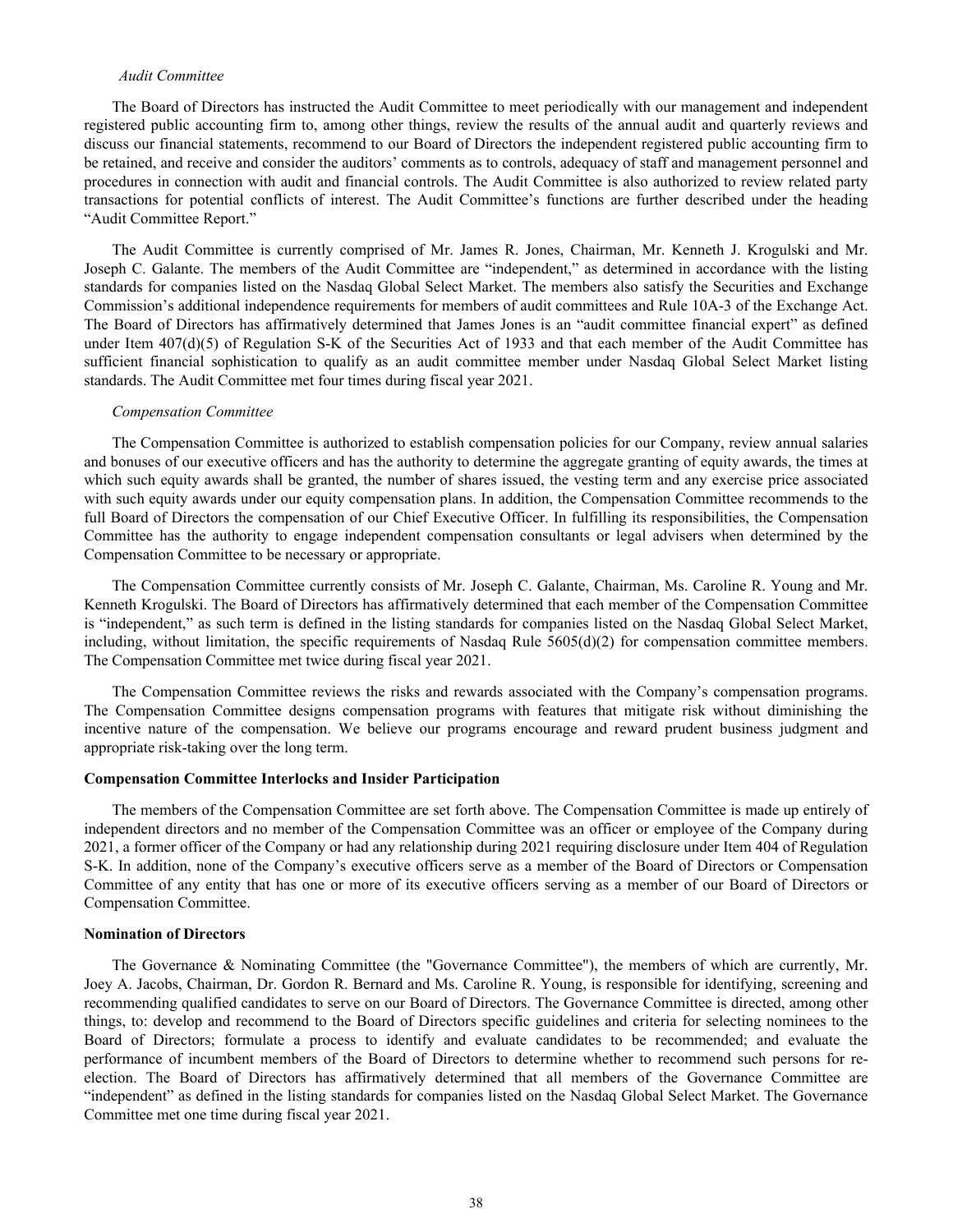It is our policy that the Governance Committee consider recommendations for the nomination of directors submitted by our significant, long-term shareholders (generally, shareholders that have beneficially owned more than 5% of our outstanding shares for at least two years). The Governance Committee will give consideration to such recommendations that have been submitted in accordance with procedural requirements adopted by the Governance Committee. All such shareholder nominating recommendations must be in writing, addressed to the Governance Committee, care of the Corporate Secretary at Cumberland Pharmaceuticals Inc., 2525 West End Avenue, Suite 950, Nashville, Tennessee 37203. Submissions must be made by mail, courier or personal delivery. E-mailed submissions will not be considered. Shareholders wishing to recommend nominees for election as directors at an annual meeting should submit such recommendation, together with any relevant information that they wish the Governance Committee to consider, to the Corporate Secretary no later than 120 days prior to the date of the notice of annual meeting and proxy statement released to shareholders in connection with the prior year's annual meeting. The Governance Committee did not receive any such recommendations for our 2022 Annual Meeting.

The Governance Committee has determined that, at the minimum, nominees for directorship should possess the highest personal and professional ethics, integrity and values, and be committed to representing the long-term interests of the Company's shareholders. They must also have an inquisitive and objective perspective, practical wisdom and mature judgment. The Company endeavors to have a board representing diverse experience in areas that are relevant to the Company's business activities. Directors must be willing to devote sufficient time to carrying out their duties and responsibilities efficiently and should be committed to serve on the Board of Directors for an extended period of time.

Prior to nominating a candidate for election to the Board of Directors, the Governance Committee will review the qualifications of each candidate. Final candidates may be interviewed by the Company's Chairman of the Board of Directors and one or more other members of the Board of Directors. The Governance Committee will then make a recommendation to the Board of Directors based on its review, the results of interviews with the candidate and all other available information.

In determining whether to nominate an incumbent director for reelection, the Governance Committee will evaluate each incumbent's continued service, in light of the Board of Director's collective requirements, at the time such Director comes up for reelection.

In determining whether to include a shareholder recommendation in the Board of Directors slate of nominees, the Governance Committee will consider all information relevant in their business judgment to the decision of whether to nominate the particular candidate for a Board of Directors seat, taking into account the current composition of the Company's Board of Directors.

In addition to the foregoing, shareholders may nominate directors for election without consideration by the Governance Committee so long as we are provided with proper notice of such nomination, which notice includes all the information required pursuant to Regulation 14A under the Exchange Act including the consent to serve as a director.

The Governance Committee recommended, and the Board of Directors approved the inclusion of Dr. Gordon R. Bernard, Mr. Joseph C. Galante and Mr. A.J. Kazimi on the Company's proxy card for election to the Board of Directors at the 2022 Annual Meeting based on the aforementioned review process. In doing so, the Governance Committee has affirmatively determined that Dr. Bernard and Mr. Galante are "independent" under Nasdaq listing standards and SEC rules and regulations.

## *ESG Report*

In July 2021, we released our second annual Sustainability Report (the "2020 Sustainability Report"), which details Cumberland's activities pertaining to our environmental, social and governance ("ESG") matters. We remain committed to sustainability and to maintaining transparency of our corporate operations. We also hold ourselves to high standards of ethical practices and understand the importance of recognizing and addressing our impact on our constituents, the community and the environment. During 2021 Caroline R. Young continued in her role as our lead ESG director.

The 2020 Sustainability Report notes that during that year we provided nearly 2.5 million patient doses of our products, safely disposed of over 4,000 pounds of expired and damaged products and had no product recalls. We also had no Company brands listed on the FDA's MedWatch Safety Alerts for Human Medical Products, no Company product issues identified by FDA from their Adverse Event Reporting System and no clinical trials terminated due to failure to practice good clinical standards. The 2020 Sustainability Report also highlights our investment in our employees through our continuing education programs, employee development initiatives and employee recognition awards. We reported that women represented 46% of Cumberland's workforce – and 18% of our employees were minorities.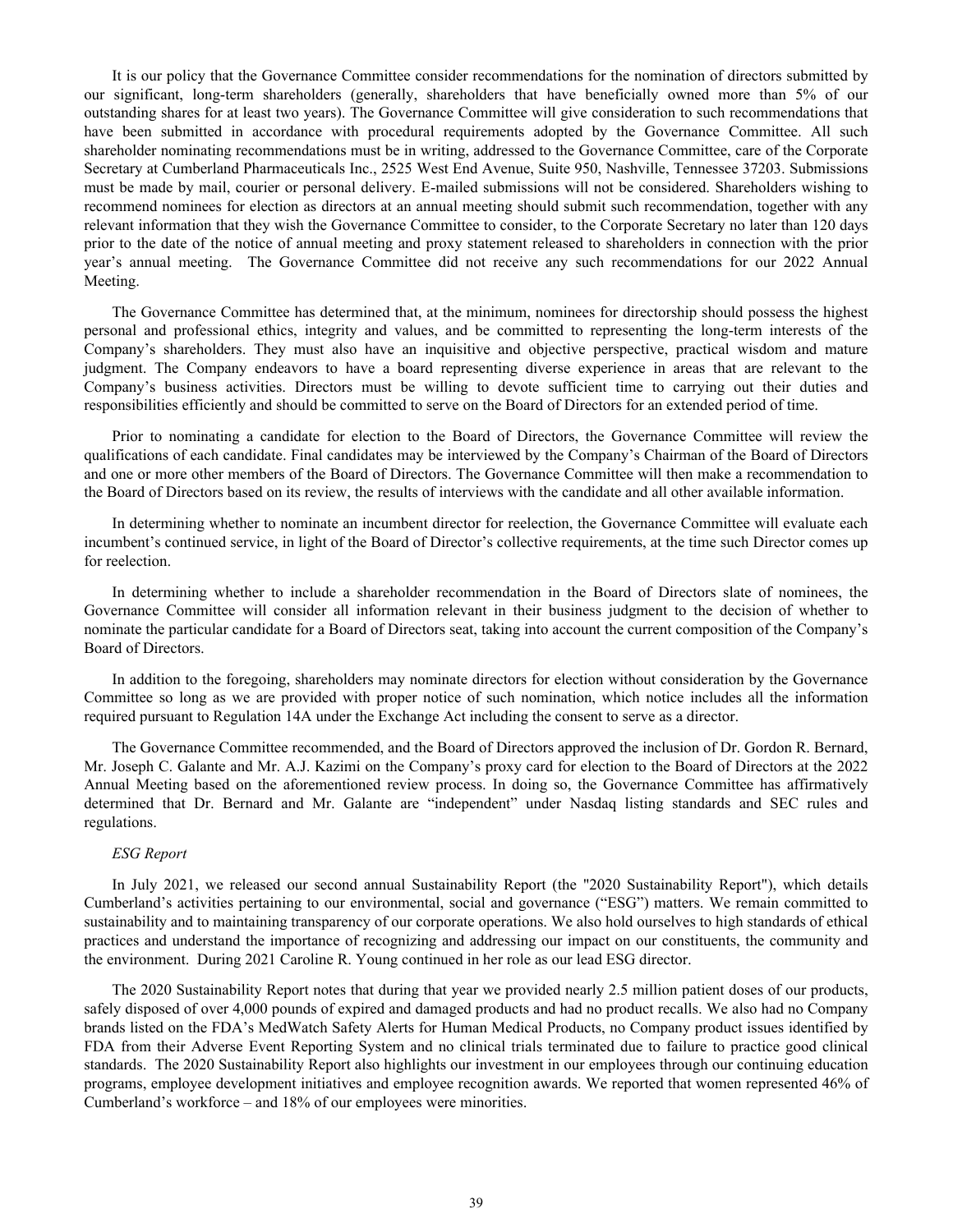#### *Code of Business Conduct and Ethics*

The Company has adopted a Code of Business Conduct and Ethics that applies to all of our employees, officers and directors, including the principal executive officer, principal financial officer and principal accounting officer. It covers all areas of professional conduct, including but not limited to, conflicts of interest, disclosure obligations, insider trading, confidential information, as well as compliance with all laws, rules and regulations applicable to the Company's business. You can access the latest copy of our Code of Business Conduct and Ethics on our website, www.cumberlandpharma.com. Or, to obtain a copy the Code of Business Conduct and Ethics, without charge, any person may submit a written request to Cumberland Pharmaceuticals Inc., 2525 West End Avenue, Suite 950, Nashville, Tennessee 37203 Attention: Corporate Secretary.

#### *Transactions with Related Person*

The Audit Committee's charter charges it with the responsibility to review and approve any proposed transaction between the Company and any related person, as defined in Item 404 of Regulation S-K. Since January 1, 2021, there have been no transactions involving the Company and a related person, and currently, no related person, to our knowledge, is a party to any material transactions with the Company other than the compensation discussed in the section labeled "EXECUTIVE COMPENSATION AND RELATED INFORMATION."

#### *Legal Proceedings*

Currently, no director or executive officer, to our knowledge, is a party to any material legal proceeding adverse to the interests of the Company. Additionally, no director or executive officer has a material interest in a material proceeding adverse to the Company.

#### *Shareholder Communications with the Board*

Any shareholder can communicate with all directors or with specified directors by sending correspondence to our Corporate Secretary at 2525 West End Avenue, Suite 950, Nashville, Tennessee 37203. All such letters will be forwarded to the entire Board or to the Director(s) specified by the shareholder.

If you would like additional information on the responsibilities of the Governance & Nominating Committee, please refer to its charter, a copy of which is posted on the Company's website at *www.cumberlandpharma.com* and is also available in print to any shareholder who requests it.

*Submitted by the Governance & Nominating Committee*

**Mr. Joey A. Jacobs Dr. Gordon R. Bernard Ms. Caroline R. Young** (Chair)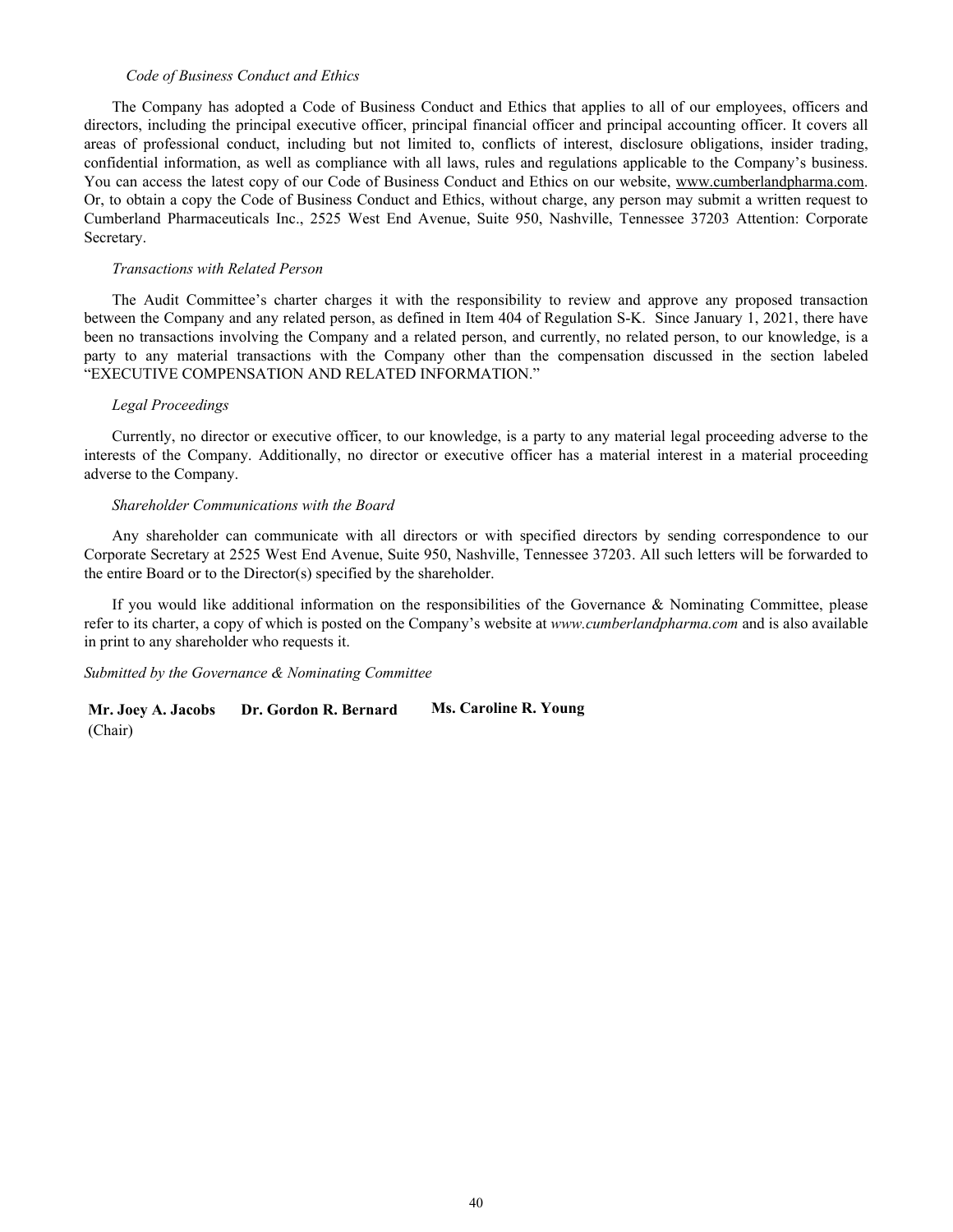#### **SHAREHOLDER PROPOSALS**

At the Annual Meeting each year, the Board of Directors submits to shareholders its nominees for election as directors. The Board of Directors may also submit other matters to the shareholders for action at the Annual Meeting. Any proposal which a shareholder intends to present in accordance with Rule 14a-8 of the Exchange Act at our next annual meeting of shareholders to be held in 2023 must be received by Cumberland Pharmaceuticals Inc., no later than November 18, 2022. Only proposals conforming to the requirements of Rule 14a-8 of the Exchange Act that are timely received by the Company will be included in the Proxy Statement and Proxy in 2023. Any such proposal should be directed to our Corporate Secretary at our principal executive offices located at 2525 West End Avenue, Suite 950, Nashville, Tennessee 37203.

# **OTHER MATTERS**

# **Miscellaneous**

Our management does not intend to present any other items of business and is not aware of any matters other than those set forth in this Proxy Statement that will be presented for action at the Annual Meeting. However, if any other matters properly come before the Annual Meeting, the persons named in the enclosed proxy intend to vote the shares of our common stock that they represent in accordance with their best judgment.

#### **Annual Report**

Our Annual Report has been made available to shareholders and is posted on our website at *http:// www.cstproxy.com/cumberlandpharma/2022*. The Company will provide, without charge, a copy of our Annual Report on Form 10-K for the fiscal year ended December 31, 2021 upon the written request of any shareholder. Requests can be made by writing to: Cumberland Pharmaceuticals Inc., 2525 West End Avenue, Suite 950, Nashville, Tennessee 37203, Attention: Corporate Secretary.

By order of the Board of Directors,

Al Kazin

A.J. Kazimi *Chairman and Chief Executive Officer*

Nashville, Tennessee March 18, 2022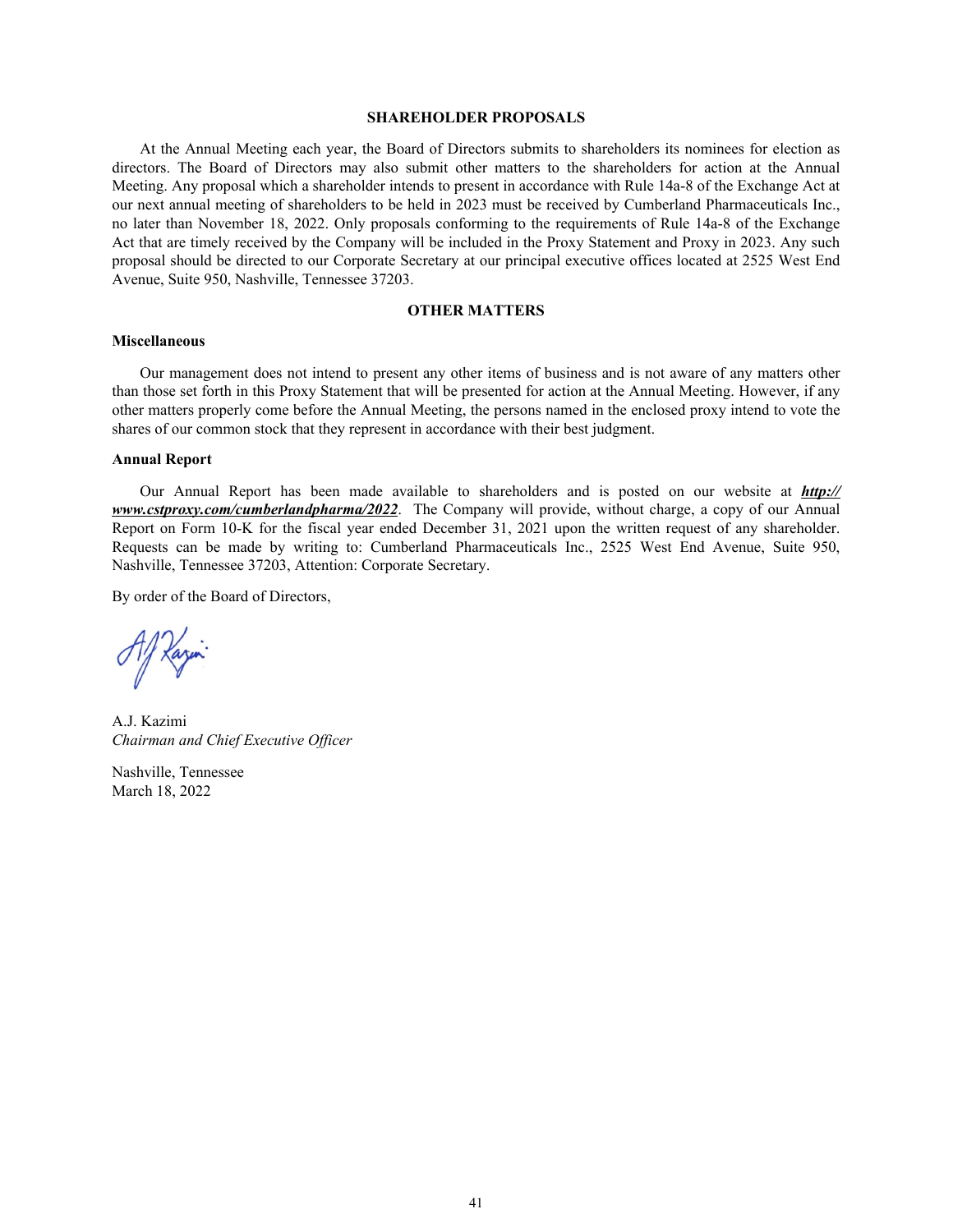

As a shareholder of Cumberland Pharmaceuticals Inc. you have the option of voting your shares electronically through the Internet, eliminating the need to return the proxy card. Your electronic vote authorizes the named proxies to vote your shares in the same manner as if you marked, signed, dated and returned the proxy card. Votes submitted electronically over the Internet or by mobile device must be received by 11:59 p.m., Eastern Time, on April 28, 2022.

| <b>Vote Your Proxy on the Internet:</b>                                                                                                                                                                                                                                                                                                                                                  | <b>OR</b> |                                  | Vote Your Proxy on your Mobile:                                                                                                                                                            |                                                                                                                                   | <b>OR</b> |                                                                                                                  | <b>Vote Your Proxy via the mail:</b> |                                               |                        |  |
|------------------------------------------------------------------------------------------------------------------------------------------------------------------------------------------------------------------------------------------------------------------------------------------------------------------------------------------------------------------------------------------|-----------|----------------------------------|--------------------------------------------------------------------------------------------------------------------------------------------------------------------------------------------|-----------------------------------------------------------------------------------------------------------------------------------|-----------|------------------------------------------------------------------------------------------------------------------|--------------------------------------|-----------------------------------------------|------------------------|--|
| Go to www.cstproxyvote.com                                                                                                                                                                                                                                                                                                                                                               |           |                                  |                                                                                                                                                                                            |                                                                                                                                   |           |                                                                                                                  |                                      |                                               |                        |  |
| Have your proxy card available when<br>you access the above website. Follow<br>the prompts to vote your shares.                                                                                                                                                                                                                                                                          |           |                                  | On your Smartphone/Tablet, open the<br>QR Reader and scan the below image.<br>Once the voting site is displayed, enter<br>your Control Number from the proxy<br>card and vote your shares. |                                                                                                                                   |           | Mark, sign, and date your proxy card,<br>then detach it, and return it in the<br>postage-paid envelope provided. |                                      |                                               |                        |  |
|                                                                                                                                                                                                                                                                                                                                                                                          |           |                                  |                                                                                                                                                                                            | PLEASE DO NOT RETURN THE PROXY CARD IF YOU ARE                                                                                    |           |                                                                                                                  |                                      |                                               |                        |  |
|                                                                                                                                                                                                                                                                                                                                                                                          |           |                                  |                                                                                                                                                                                            | <b>VOTING ELECTRONICALLY OR BY PHONE</b>                                                                                          |           |                                                                                                                  |                                      |                                               |                        |  |
|                                                                                                                                                                                                                                                                                                                                                                                          |           |                                  |                                                                                                                                                                                            |                                                                                                                                   |           |                                                                                                                  |                                      |                                               |                        |  |
|                                                                                                                                                                                                                                                                                                                                                                                          |           |                                  |                                                                                                                                                                                            | $\forall$ FOLD AND DETACH HERE AND READ THE REVERSE SIDE $\forall$                                                                |           |                                                                                                                  |                                      |                                               |                        |  |
|                                                                                                                                                                                                                                                                                                                                                                                          |           |                                  | <b>PROXY</b>                                                                                                                                                                               |                                                                                                                                   |           |                                                                                                                  |                                      |                                               |                        |  |
| This Proxy, when properly executed, will be voted in the manner directed herein by the undersigned<br>shareholder. If no direction is made, this Proxy will be voted FOR Proposals 1 AND 2.                                                                                                                                                                                              |           |                                  |                                                                                                                                                                                            |                                                                                                                                   |           |                                                                                                                  |                                      | Please mark<br><b>YOUT VOLES</b><br>like this |                        |  |
| 1. For the election as directors of the nominees<br>listed below, except to the extent that authority<br>is specifically withheld.                                                                                                                                                                                                                                                       |           | FOR all<br>Nominees<br>listed to | <b>WITHHOLD</b><br><b>AUTHORITY</b> to<br>vote (except as<br>marked to the                                                                                                                 | 2. To ratify the appointment of<br>BKD, LLP as independent<br>registered accounting firm of the<br>Company for fiscal year ending |           |                                                                                                                  | For                                  |                                               | <b>Against</b> Abstain |  |
|                                                                                                                                                                                                                                                                                                                                                                                          |           | the left                         | contrary for all<br>nominees listed to<br>the left                                                                                                                                         | December 31, 2022.                                                                                                                |           |                                                                                                                  |                                      |                                               |                        |  |
| <b>NOMINEES:</b><br>(1) Dr. Gordon R. Bernard<br>$(2)$ Joseph C. Galante<br>$(3)$ A.J. Kazimi                                                                                                                                                                                                                                                                                            |           |                                  |                                                                                                                                                                                            |                                                                                                                                   |           |                                                                                                                  |                                      |                                               |                        |  |
| (INSTRUCTION: To withhold authority<br>to vote for any individual nominee, write<br>that nominee's name on the space<br>provided below.)                                                                                                                                                                                                                                                 |           |                                  |                                                                                                                                                                                            |                                                                                                                                   |           |                                                                                                                  |                                      |                                               |                        |  |
| In their discretion, the Proxies are authorized to vote upon such other business as may properly come before the meeting.                                                                                                                                                                                                                                                                |           |                                  |                                                                                                                                                                                            |                                                                                                                                   |           |                                                                                                                  |                                      |                                               |                        |  |
| I understand that I may revoke this Proxy only by: (i) written instructions to that effect, signed and dated by me, which must be actually received by<br>the Corporate Secretary prior to the commencement of the Annual Meeting; (ii) properly submitting to the Company a duly executed proxy bearing a<br>later date; OR (iii) appearing at the Annual Meeting and voting in person. |           |                                  |                                                                                                                                                                                            |                                                                                                                                   |           |                                                                                                                  |                                      |                                               |                        |  |

| <b>COMPANY ID:</b>   |
|----------------------|
| <b>PROXY NUMBER:</b> |
| ACCOUNT NUMBER:      |

| <b>Signature</b>                                                                                                                                                                                                               | <b>Signature if Held Jointly</b> | Date | 2022. |  |
|--------------------------------------------------------------------------------------------------------------------------------------------------------------------------------------------------------------------------------|----------------------------------|------|-------|--|
| Please sign exactly as your name appears on your stock certificate. When shares are held by joint tenants, both should sign. When signing as attorney, executor, administrator, trustee or guardian, please give full title as |                                  |      |       |  |
| shares are owned by a corporation, sign in the full corporate name by the President or other authorized officer. If the shares are owned by a Partnership, sign in the name of the Partnership name by an authorized person.   |                                  |      |       |  |